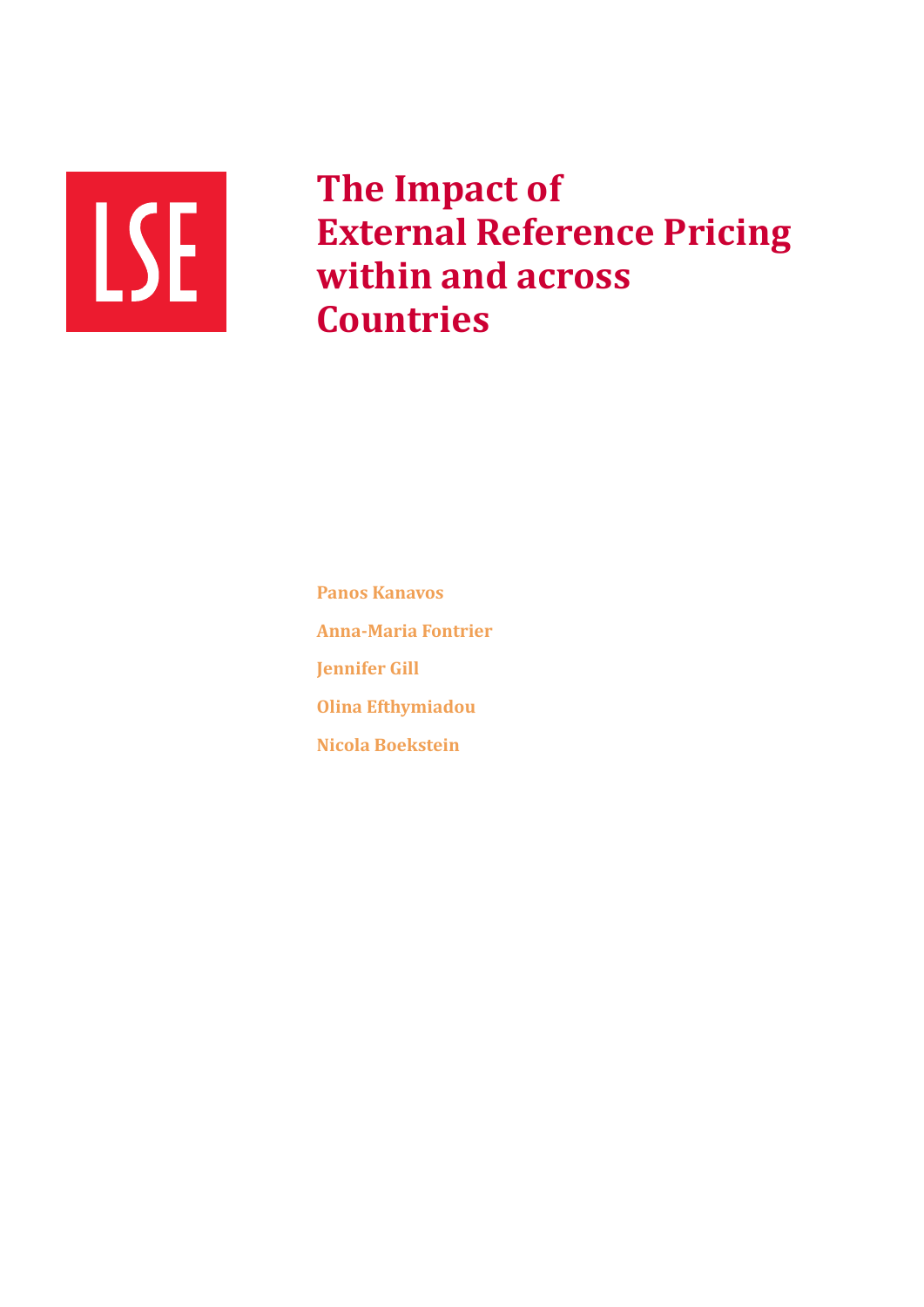London School of Economics Houghton Street London England WC2A 2AE

Website: [www.lse.ac.uk](http://www.lse.ac.uk)

First published 2017

Copyright© Panos Kanavos, Anna-Maria Fontrier, Jennifer Gill, Olina Efthymiadou, Nicola Boekstein, 2017

DOI: <https://doi.org/10.21953/lse.m0bluqcv10g6>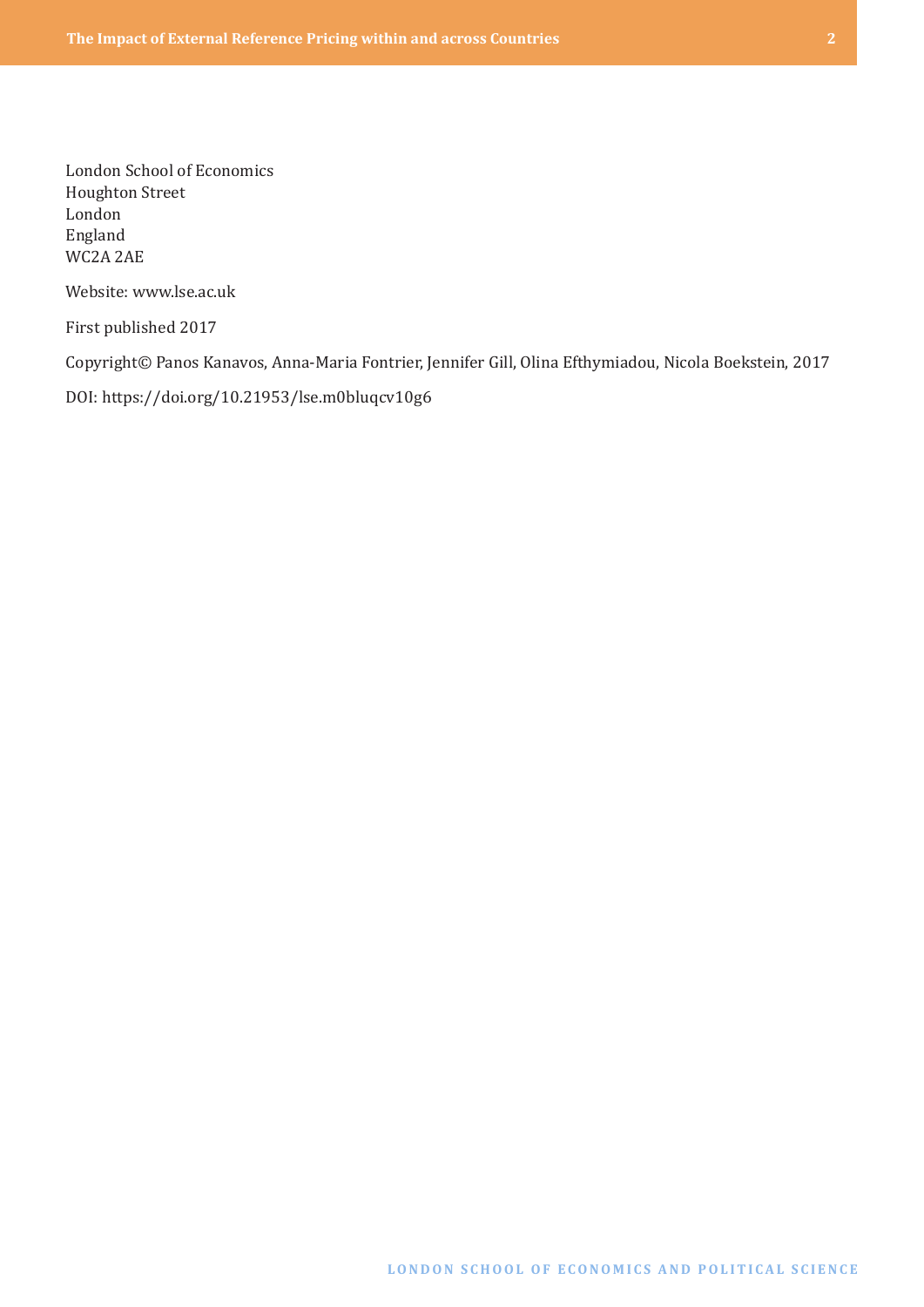# **CONTENTS**

|    |                 | <b>Acknowledgments</b>                                     | 6        |
|----|-----------------|------------------------------------------------------------|----------|
|    | <b>Abstract</b> |                                                            | 7        |
|    |                 | Objectives                                                 | 7        |
|    | Methods         |                                                            | 7        |
|    | Results         |                                                            | 7        |
|    |                 | Conclusions                                                | 7        |
|    |                 | <b>Executive Summary</b>                                   | 8        |
|    |                 | Background                                                 | 8        |
|    |                 | Methodology                                                | 8        |
|    | Results         |                                                            | 8        |
|    |                 | Policy Implications                                        | 9        |
|    |                 | Conclusions                                                | 9        |
| 1. |                 | <b>Introduction</b>                                        | 10       |
| 2. | <b>Methods</b>  |                                                            | 11       |
|    | 2.1             | Study endpoints                                            | 11       |
|    | 2.2             | Data sources, search strategy and keywords                 | 11       |
|    | 2.3             | Study Selection, data extraction, evaluation and synthesis | 12       |
| 3. | <b>Results</b>  |                                                            | 14       |
|    | 3.1             | Results of literature review                               | 14       |
|    | 3.2             | Impact of ERP within countries                             | 15       |
|    |                 | 3.2.1 Cost-Containment                                     | 15       |
|    |                 | 3.2.2 Price Levels                                         | 17       |
|    |                 | 3.2.3 Drug use                                             | 21       |
|    |                 | 3.2.4 Availability                                         | 22       |
|    |                 | 3.2.5 Affordability                                        | 23       |
|    |                 | 3.2.6 Equity<br>3.2.7 Efficiency                           | 25<br>26 |
|    |                 | 3.2.8 Industrial policy                                    | 27       |
|    | 3.2             | International impact of ERP                                | 29       |
|    |                 | 3.3.1 Impact across borders                                | 29       |
|    |                 | 3.3.2 Price Stability                                      | 30       |
|    |                 | 3.3.3 Price Convergence                                    | 33       |
|    |                 | 3.3.4 Launch Delays                                        | 34       |
| 4. |                 | <b>Impact assessment of ERP: A synthesis</b>               | 39       |
|    | 4.1             | Methodological approach                                    | 39       |
|    | 4.2             | Impact of ERP at country level                             | 39       |
|    |                 | 4.2.1 Cost Containment                                     | 39       |
|    |                 | 4.2.2 Price levels                                         | 41       |
|    |                 | 4.2.3 Drug Use                                             | 41       |
|    |                 | 4.2.4 Availability<br>4.2.5 Affordability                  | 41<br>41 |
|    |                 | 4.2.6 Equity                                               | 41       |
|    |                 | 4.2.7 Efficiency                                           | 42       |
|    |                 | 4.2.8 Industrial Policy                                    | 42       |
|    |                 |                                                            |          |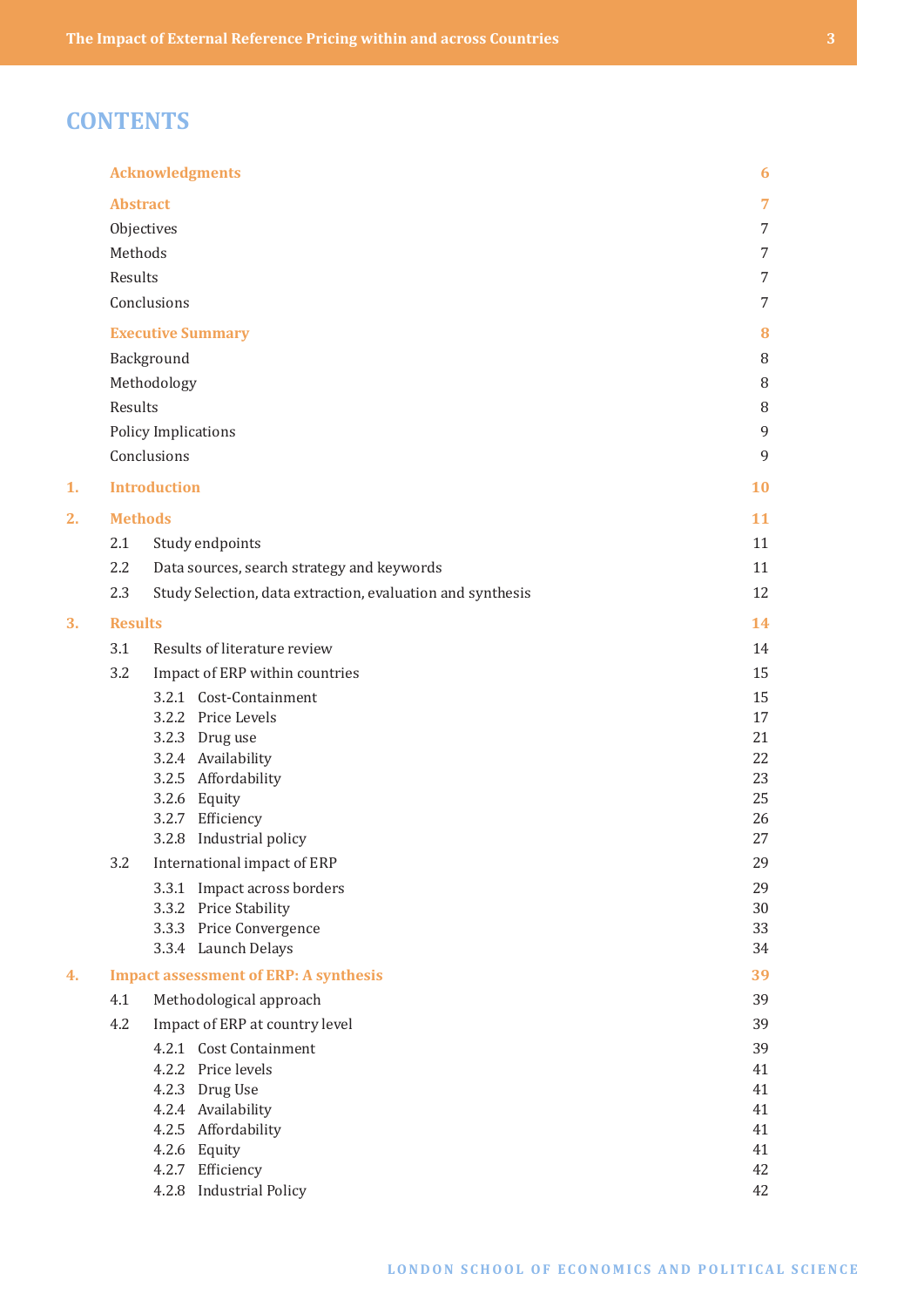|    | 4.3                    | International Impact of ERP                                                                                                 | 42 |
|----|------------------------|-----------------------------------------------------------------------------------------------------------------------------|----|
|    |                        | 4.3.1 Impact across borders                                                                                                 | 42 |
|    |                        | 4.3.2 Price stability                                                                                                       | 42 |
|    |                        | 4.3.3 Price Convergence                                                                                                     | 42 |
|    |                        | 4.3.4 Launch Delays                                                                                                         | 43 |
|    | 4.3                    | Methodological Limitations                                                                                                  | 44 |
|    | 4.4                    | Policy Implications and ways forward                                                                                        | 44 |
| 5. | <b>Conclusions</b>     |                                                                                                                             | 46 |
| 6. | <b>References</b>      |                                                                                                                             | 47 |
|    | <b>Appendix I</b>      |                                                                                                                             | 50 |
|    | <b>Appendix II</b>     |                                                                                                                             | 51 |
|    | <b>List of Figures</b> |                                                                                                                             |    |
|    |                        | Figure 1: PRISMA flow diagram outlining search results from the systematic literature review                                | 14 |
|    | <b>List of Tables</b>  |                                                                                                                             |    |
|    |                        | Table 1: Definition of Endpoints                                                                                            | 11 |
|    |                        | Table 2: Results of systematic literature search by source                                                                  | 15 |
|    |                        | Table 3: ERP and association with cost containment:                                                                         |    |
|    |                        | Summary of the available evidence                                                                                           | 17 |
|    | Table 4:               | ERP and association with pharmaceutical prices:<br>Summary of the available evidence                                        | 20 |
|    | Table 5:               | ERP and association with drug use within countries:                                                                         |    |
|    |                        | Summary of the available evidence                                                                                           | 21 |
|    |                        | Table 6: ERP and association with availability of medicines within a country:                                               |    |
|    |                        | Summary of the available evidence                                                                                           | 23 |
|    | Table 7:               | ERP and association with affordability of medicines within a country:<br>Summary of the available evidence                  | 24 |
|    | Table 8:               | ERP and association with equity within a country:                                                                           |    |
|    |                        | Summary of the available evidence                                                                                           | 25 |
|    |                        | Table 9: ERP and association with healthcare system efficiency within a country:<br>Summary of the available evidence       | 26 |
|    |                        | Table 10: ERP and association with industrial policy and innovation within a country:                                       |    |
|    |                        | Summary of the available evidence                                                                                           | 28 |
|    |                        | Table 11: ERP and its impact across borders:                                                                                |    |
|    |                        | Summary of the available evidence                                                                                           | 30 |
|    |                        | Table 12: ERP and price stability:<br>Summary of the available evidence                                                     | 32 |
|    |                        | Table 13: ERP and association with price convergence:                                                                       |    |
|    |                        | Summary of the available evidence                                                                                           | 34 |
|    |                        | Table 14: ERP and launch delays:                                                                                            |    |
|    |                        | Summary of the available evidence                                                                                           | 36 |
|    |                        | Table 15: Overall direction of evidence and quality of existing evidence on the impact of                                   |    |
|    |                        | ERP within a country's borders                                                                                              | 40 |
|    |                        | Table 16: Overall direction of evidence and quality of existing evidence on the impact of<br>ERP across a country's borders | 43 |
|    |                        | Table 17: Search Terms used in Systematic Literature Review                                                                 | 50 |
|    |                        | Table 18: Comparison between the scope of study and endpoints included in other                                             |    |
|    |                        |                                                                                                                             |    |

systematic literature reviews 51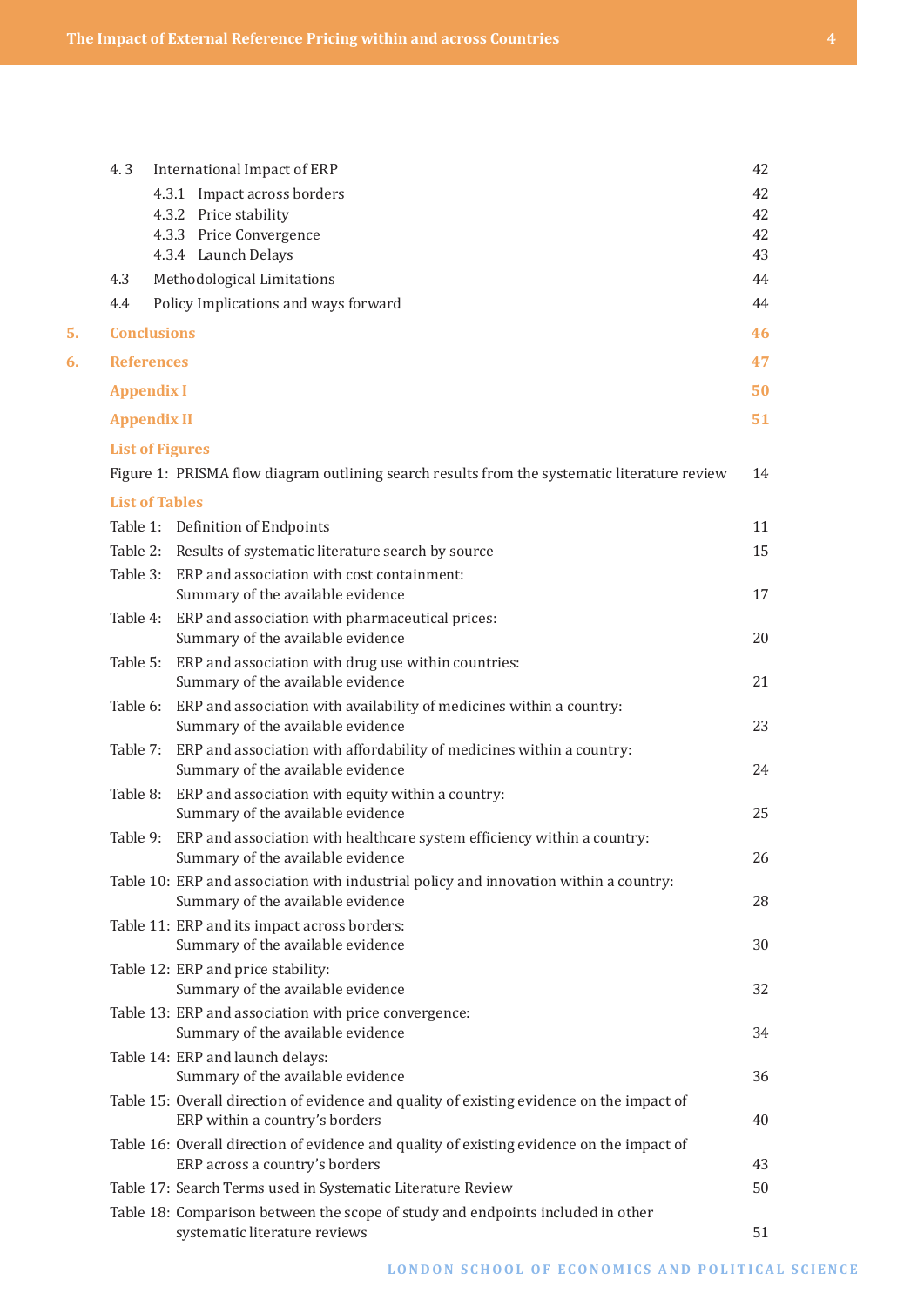#### **List of Acronyms**

| BMI          | <b>Business Monitor International</b>                             |
|--------------|-------------------------------------------------------------------|
| <b>CRD</b>   | Centre for Reviews and Dissemination                              |
| EC.          | <b>European Commission</b>                                        |
| <b>EFPIA</b> | European Federation of Pharmaceutical Industries and Associations |
| EGA          | <b>European Generic Medicines Associations</b>                    |
| ERP          | <b>External Reference Pricing</b>                                 |
| EU           | European Union                                                    |
| GDP          | <b>Gross Domestic Product</b>                                     |
| GOEG         | Gesundheit Österreich GmbH                                        |
| <b>HICs</b>  | <b>High Income Countries</b>                                      |
| <b>HiT</b>   | Health Systems in Transition                                      |
| <b>IMS</b>   | <b>Intercontinental Marketing Services</b>                        |
| <b>LICS</b>  | Low Income Countries                                              |
| MA           | Marketing Authorisation                                           |
| N/A          | Not Applicable                                                    |
| <b>OECD</b>  | Organisation for Economic Cooperation and Development             |
| <b>POM</b>   | <b>Prescription Only Medicine</b>                                 |
| <b>PPP</b>   | <b>Purchasing Power Parity</b>                                    |
| <b>PPRI</b>  | Pharmaceutical Pricing and Reimbursement Information              |
| R&D          | <b>Research and Development</b>                                   |
| <b>RCT</b>   | Randomized Controlled Trial                                       |
| UK           | United Kingdom                                                    |
| USA.         | Unites States of America                                          |
| <b>WHO</b>   | World Health Organisation                                         |
|              | WHO CC World Health Organisation Collaboration Centre             |
| WoS          | Web of Science                                                    |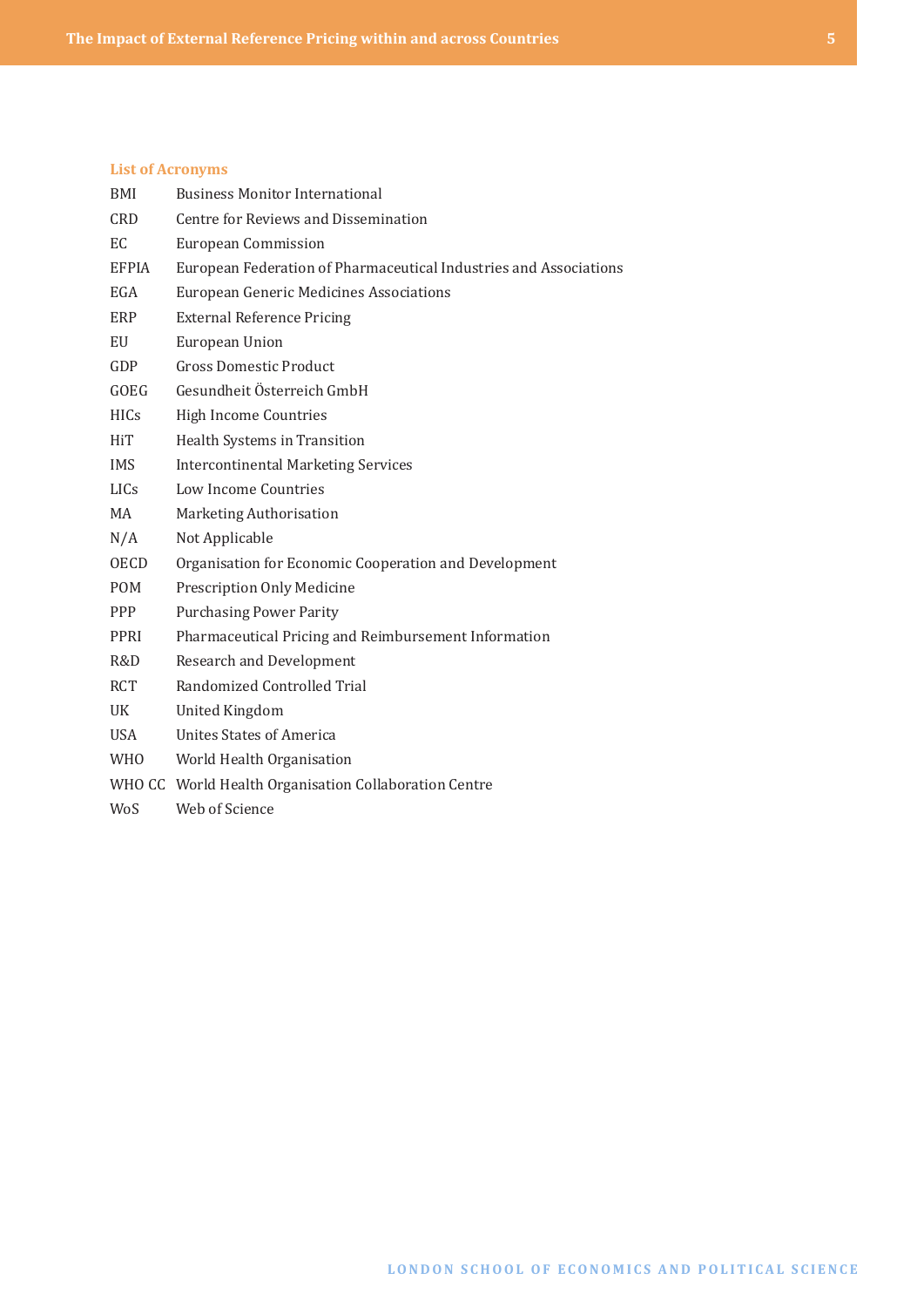## <span id="page-5-0"></span>**ACKNOWLEDGMENTS**

We would like to thank Mackenzie Mills, Erica Visintin and David Taylor for their insight and support throughout the development of the paper. Finally, we thank Pfizer Ltd. for providing the sponsorship that allowed us to carry out this research.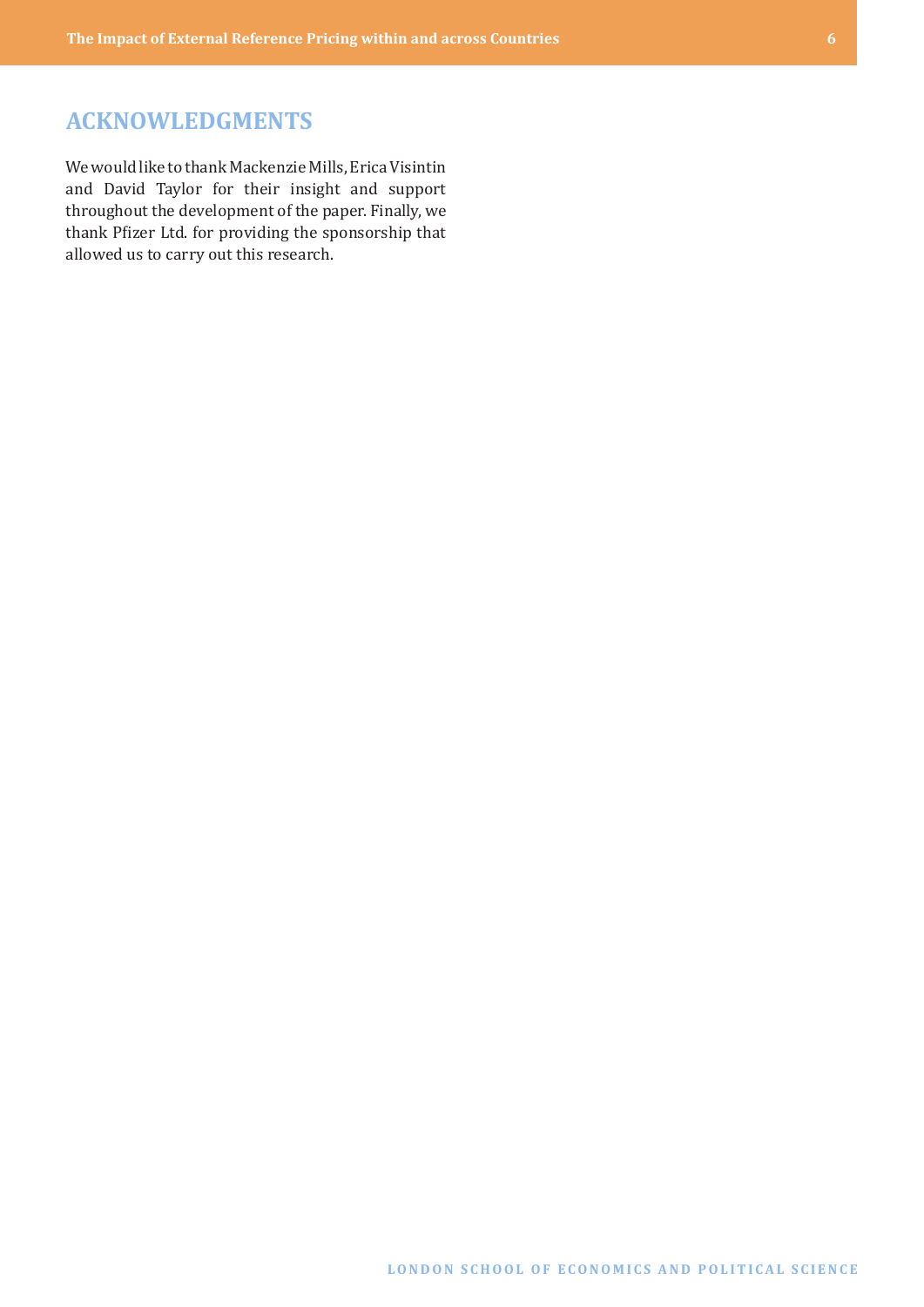## <span id="page-6-0"></span>**ABSTRACT**

#### **OBJECTIVES**

External Reference Pricing (ERP) is widely used to regulate drug prices and help determine reimbursement. Although the literature has largely focused on the impact of ERP on a number of policy endpoints (e.g. pharmaceutical prices and spending, launch sequencing or price convergence, among others), as well as its impact from a geographical perspective (e.g. Europe or the Middle East), a comparative study drawing on evidence from different settings – developed, emerging and developing – and across a range of policy variables does not exist to date. The objective of this paper is to critically appraise the impact of ERP systems as they are applied in different settings on selected healthsystem outcomes internationally.

#### **METHODS**

A systematic literature review using a keyword strategy was conducted both in the peer review and grey literature from 2000 to 2015. The endpoints studied were the impact of ERP: first, at a national level, notably on (a) pharmaceutical cost-containment (decreased pharmaceutical expenditure); (b) price levels for prescription medicines; (c) pharmaceutical utilisation; (d) availability; (e) affordability; (f) equity; (g) efficiency; (h) industrial policy; and, second, at an international level, specifically on (a) price stability; (b) price convergence; and on (c) launch sequencing and delays.

#### **RESULTS**

547 studies were identified with relevant titles and abstracts, 76 of which were included in the analysis. Of these, ten were empirical using a clear methodological design, resulting in good quality evidence, whereas the rest of the identified papers were descriptive studies using a post-only design when examining some endpoints, resulting in low quality and weak strength of evidence. The evidence at national level suggests that, while ERP can contribute to pharmaceutical cost-containment, in terms of pricing level, this is only a short-term effect, lasting between one to two years, and might undermine the availability and affordability of medicines. Evidence

also suggests that downward price convergence and reduced revenues for manufacturers that can arise as a consequence of ERP in a number of settings can be detrimental to investment in innovation. ERP does not seem to promote efficiency in achieving countryspecific health system goals, although the evidence on this is weak. Within-country list price levels are influenced predominantly by the features of ERP systems, particularly the type of basket countries and re-pricing frequency. Across countries, there is evidence that ERP may cause spillover effects, such as launch delays, price instability, and list price convergence; however, price differences across countries are still observed due to the different nature of the markets and the ERP formula considered in the ERP design of each country. It has also been argued that reduced revenues associated with ERP might present a disinvestment criterion towards industry innovation. Launch delays vary significantly across countries; but any launch delays in particular settings cannot be attributed wholly to ERP, as launching a new product is also dependent on other factors such as country income level, country market size, launch sequencing by the manufacturers and other pricing regulations and bureaucratic processes implemented along with ERP.

#### **CONCLUSIONS**

According to our findings, ERP has not regulated price control efficiently and has unintended consequences that reduce its beneficial impact. However, if ERP is carefully designed with minimal price revisions, prudent selection of basket size and countries, and consideration of the actual transaction prices, including any possible discounts, then it could serve as a more effective cost-containment mechanism. Still, it would be highly unlikely for ERP to contribute on its own to volume control, unless supplemented by demand-side measures. Considering the aforementioned conditions, ERP has the potential to enhance welfare and equitable access to medicines across countries and to potentially promote industry innovation in the context of defining the basket of comparators (i.e. inclusion of countries that explicitly recognize value and the "value of innovation").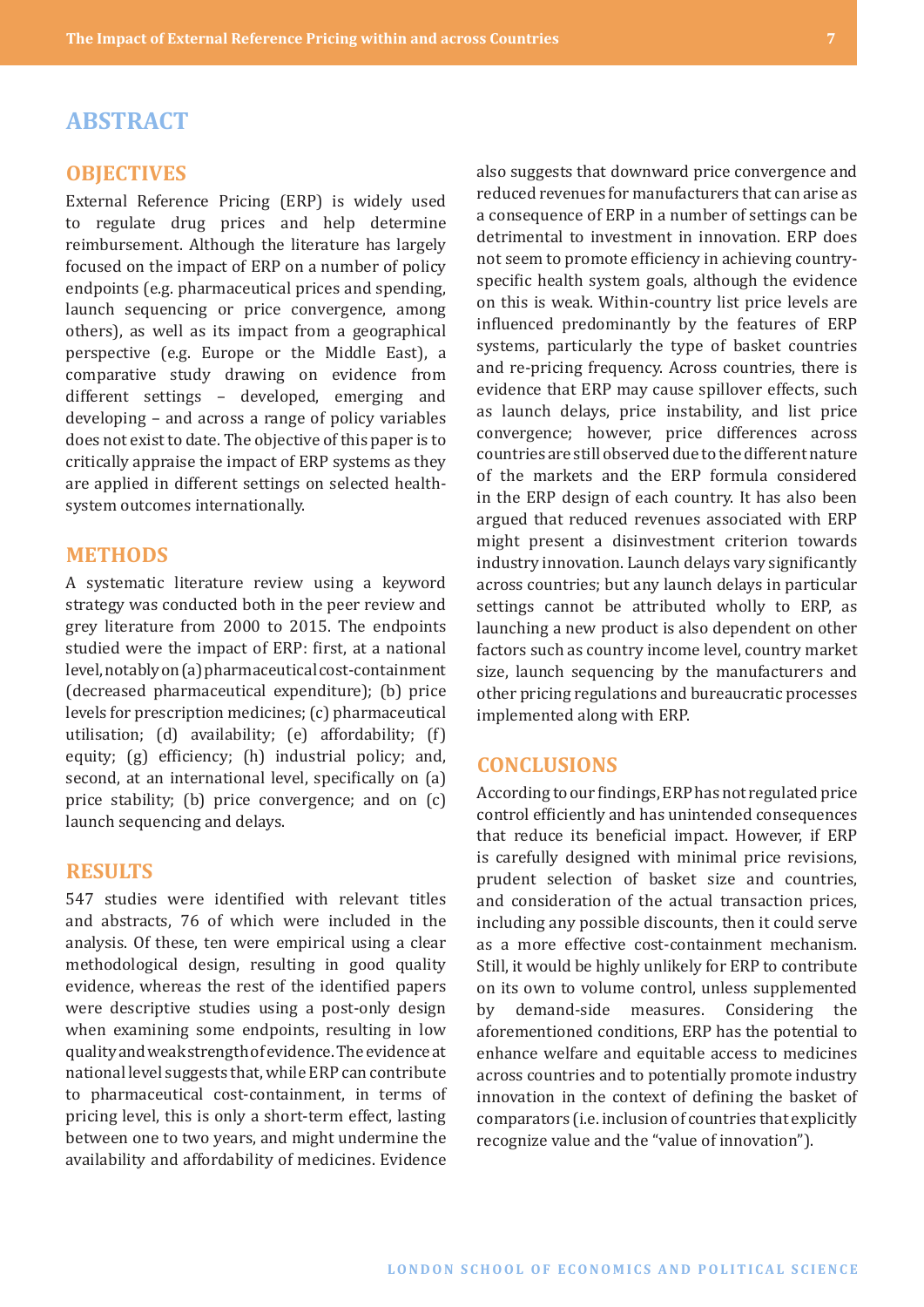# <span id="page-7-0"></span>**EXECUTIVE SUMMARY**

#### **BACKGROUND**

External Reference pricing (ERP) is a powerful tool implemented by government policy makers that is used extensively across the world, either to inform or set pharmaceutical prices in a given country. Its value is generally judged against its ability to delivery government policy goals. ERP systems differ substantially in the way that they are implemented in different countries. Even though the literature has focused extensively on studying various ERP designs, there is an identifiable gap in the existing evidence about the quantifiable impact of ERP on various policy objectives within and across countries.

This study aims to gain a clearer understanding of the impact of ERP systems on important health system goals such as availability, affordability and diffusion/ utilisation of pharmaceuticals; it also aims to analyse the impact that ERP systems have at the domestic and international levels, particularly considering their likely spillover effects.

#### **METHODOLOGY**

A systematic literature review was conducted, conforming to the guidelines for systematic reviews. The endpoints studied were the impact of ERP: first, at a national level, notably on (a) pharmaceutical cost-containment; (b) price levels for prescription medicines; (c) utilisation of pharmaceuticals; (d) availability;(e) affordability;(f) equity;(g) efficiency; and (h) industrial policy; and, subsequently, at an international level, specifically on (a) price stability; (b) price convergence; (c) launch sequencing and delays; and on (d) potential spillover effects.

Several databases were searched using a keyword strategy for both peer-reviewed and grey literature published between 2000 and 2015. In addition to the systematic literature reviews, a targeted search of the WHO, the WHOCC-GOEG and the OECD online databases was carried out to ensure that no relevant reports were overlooked. An excel spreadsheet was used to extract the relevant information on each endpoint from the final set of papers included in the study; and a subsequent synthesis of the literature evidence was carried out to identify key trends and relationships regarding the impact of ERP policies in different countries or geographical regions.

The impact assessment studies in pharmaceutical policy were found to be weak, usually focusing on the short-term impact only. The quality and the strength of evidence found in the literature and used in this systematic literature review was critically assessed. The number of studies analysing the short and/or long-term impact of ERP against the selected endpoints was also recorded.

#### **RESULTS**

#### *Impact of ERP at country level*

The evidence yielded from the results of this systematic literature review at a national level suggests that ERP has generated *healthcare savings,* at least in the short-term, but the extent of the savings generated depended largely on the methodology of the implemented ERP and on any other pharmaceutical policies in effect within the studied setting.

Across Europe, ERP was shown to have reduced *pharmaceutical prices*. However, the price decreases were also shown to be dependent on the design of ERP and on the characteristics of the market within which it was being implemented.

Evidence also suggests that ERP leads to downward price convergence across countries and to reduced revenues for manufacturers. ERP may not only be detrimental in terms of the *availability* of medicines within a country, but also discourages manufacturers from investing in *industrial innovation*. Furthermore, the emerging theme from the current literature is that ERP does not seem to promote *efficiency*, as ERP does not typically reflect the goals and priorities of the health system in which it operates. ERP may shift the welfare equilibrium within a country due to higher pricing relative to country income with subsequent *affordability*  issues as a consequence. On the other hand, it cannot directly control *drug consumption* since this is a factor also influenced by other external demand and/ or supply side variables. However, any assessment of the national-level impact of ERP must be analysed on a system-wide basis due to the interconnectedness of the key endpoints.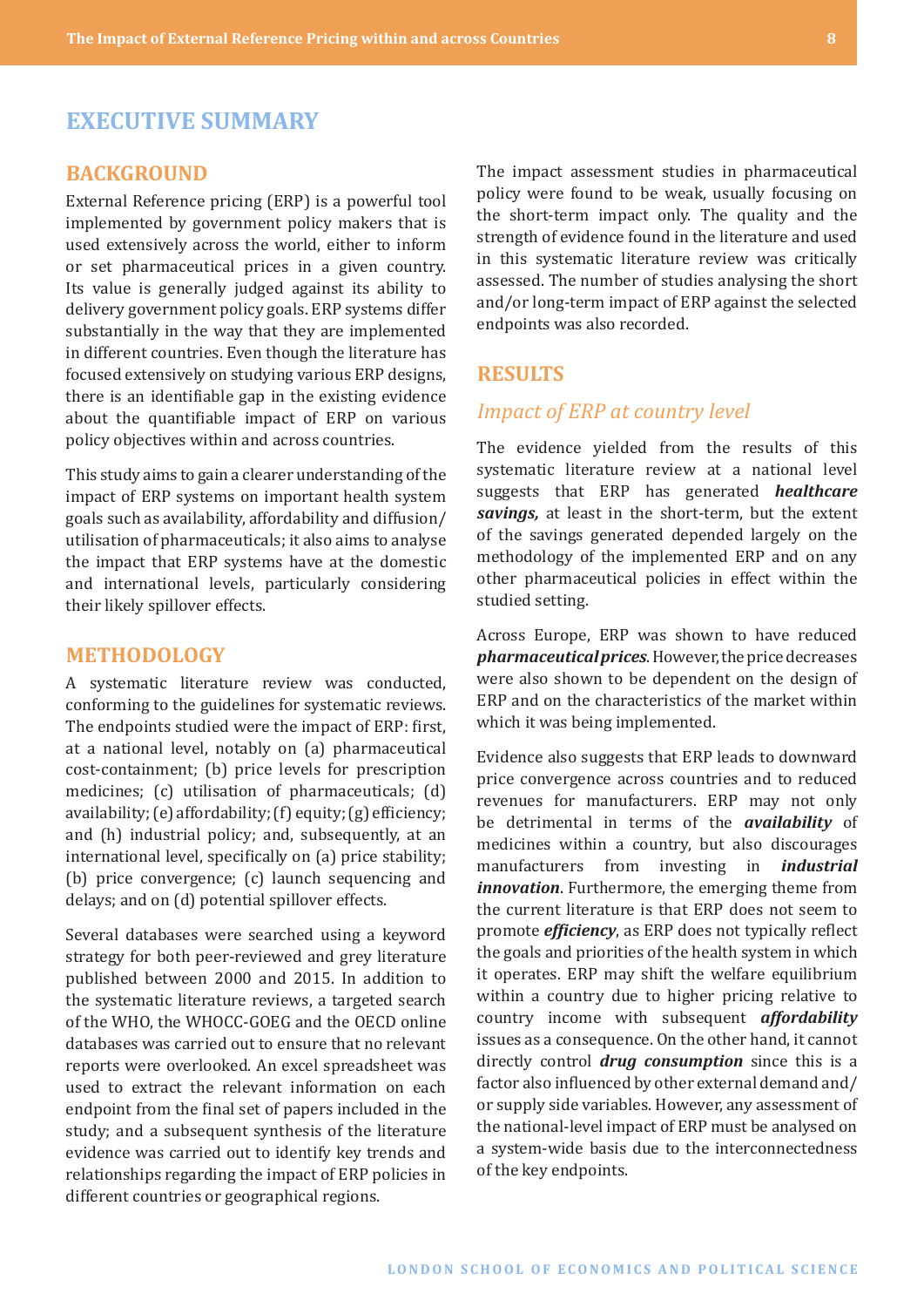#### <span id="page-8-0"></span>*Impact of ERP across countries*

The evidence gathered at the international level was extensive, examining the spillover effects and their impact across countries. The overall quality and the strength of the evidence found on the impact of ERP across countries was low as empirical evidence was provided by studies with weak methodological design, focusing mostly on the short-term effects of ERP. Overall, as the majority of countries reference each other when calculating the external referencing price, *spillover effects* have found to have an impact on individual country prices, causing unexpected consequences in countries applying ERP and leading to launch delays. These *launch delays* vary considerably from country to country, depending on various determinants such as the country's income, the size of the market and the regulation setting, as well as the price levels that can be modified by manufacturers via launch sequencing. ERP can potentially lead to *price instability* across countries as prices have been found to fluctuate due to a variety of reasons, such as the market characteristics, the design of ERP, including frequency of price revisions and basket size, and other regulations applied in each country. In addition, while the ability of ERP to *harmonize prices* across countries has been recorded throughout the literature, pricing differentials between countries are also observed.

## **POLICY IMPLICATIONS**

According to the available evidence around the impact of ERP within a country's borders, we conclude that ERP might have an impact on health system specific goals. At the international level, ERP has an impact across countries, causing unwanted spillover effects, price convergence, price instability and launch delays.

As observed throughout the literature the impact of ERP on a country will affect the countries using the studied country as a reference and vice versa. However, the impact of ERP at both the national and international level depends largely on the

ERP design of both the studied and the referenced country as well as other exogenous factors, such as other pricing mechanisms implemented in individual countries. In addition, ERP is characterised by "path dependence", meaning that the features of the ERP system influence the overall outcome both within and across countries.

Overall, as presented in Tables 15 and 16, the available evidence on the impact of ERP within and across a country's borders is classified by the authors as relatively weak in terms of quality, as it emerged from only a limited number of empirical studies (10 out of 76 studies included in total), the majority of which were based on qualitative analyses of survey data or regression analyses of observational data, which could not be controlled for bias and/or potential confounders by the authors. No relevant studies were found that assessed or quantified the impact of ERP by employing compelling econometric methodological designs, such as time series or prepost analyses.

#### **CONCLUSIONS**

Based on the evidence presented in this study, we can anticipate that ERP, in its current state has not been the optimal pricing policy for maximising the efficiency of health systems in terms of managing prices, optimising drug consumption and delivering equitable, affordable access to medicines, although the poor quality of existing evidence prevents us from drawing a clear picture on the extent to which ERP might undermine the above government policy goals within and across countries. Changing the design of the ERP system, by increasing the frequency of price revisions and by providing a tailor-made ERP methodology for each country may lead to lower pharmaceutical prices within the country, however such changes could have a detrimental effect on the attainment of other policy goals. Unquestionably, there is an unmet need both on how ERP systems should be designed in order to attain an impact of ERP on a number of policy goals within and across countries and on quantifying its impact.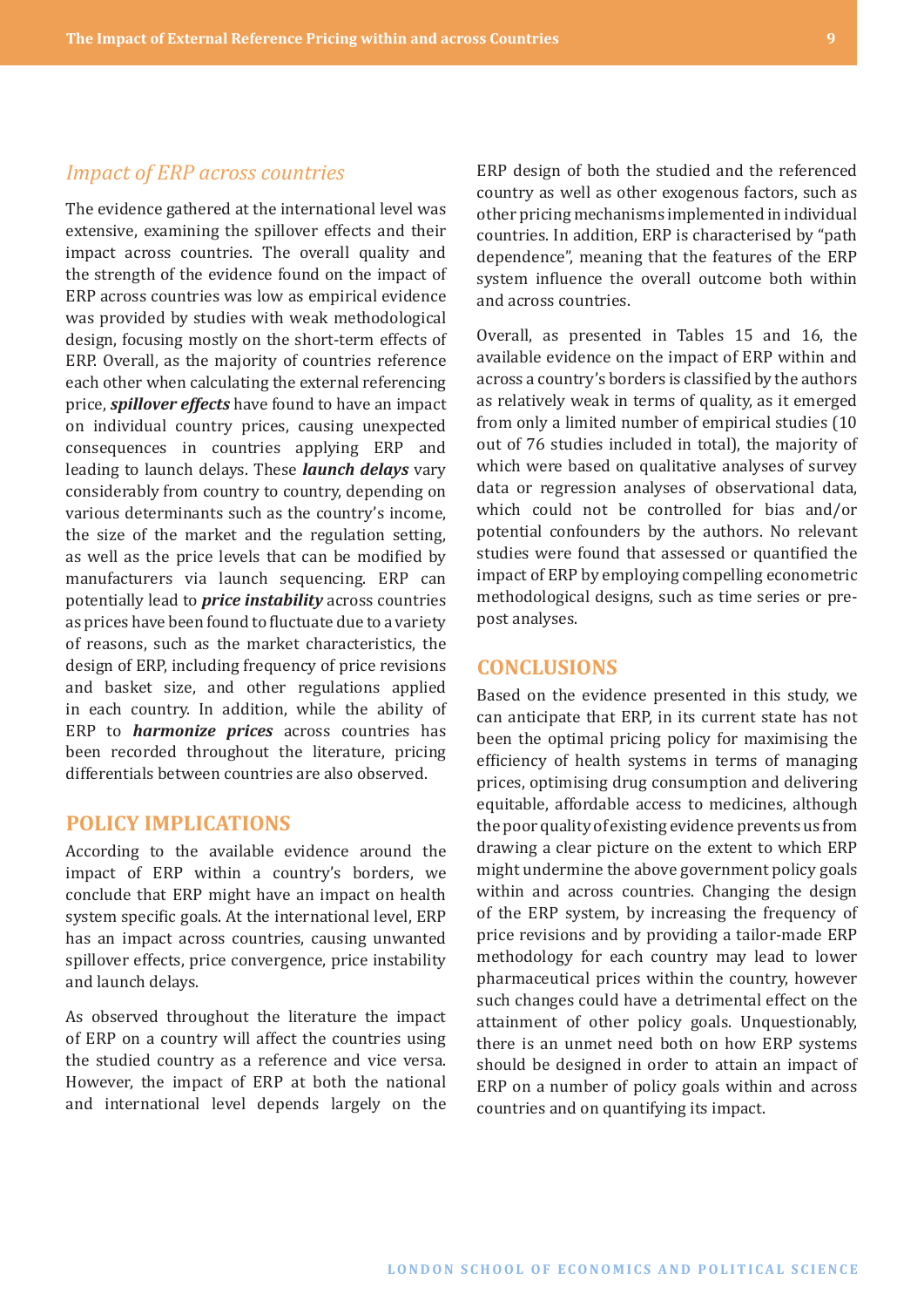## <span id="page-9-0"></span>**1. INTRODUCTION**

External Reference Pricing (ERP) is used widely in Europe, Latin America, Southeast and East Asia, Africa and the Middle East to inform decisions on pricing and coverage of pharmaceuticals by health insurance systems. ERP is used either as the dominant method to explicitly set prices or as one of the criteria to inform pricing and reimbursement decisions. Onpatent prescription pharmaceuticals, imported pharmaceuticals and reimbursable pharmaceuticals are most likely to be included in ERP systems (Espin et al. 2014, Toumi et al. 2014, Leopold et al. 2012, Europe Economics 2013, Rémuzat et al. 2015 and European Commission 2015).

WHO defines external price referencing as: "the practice of using the price(s) of a medicine in one or several countries in order to derive a benchmark or reference price for the purposes of setting or negotiating the price of the product in a given country" (WHO 2013). ERP is often considered to be a powerful tool that influences prices at a national level, but also at an international level, due to the interlinking of prices and path dependency (Leopold at al. 2012; Marinoso et al. 2011, Espin et al. 2014; and Houy and Jelovac 2014). The selection of basket countries is usually based on three main criteria: i) the geographic proximity of the reference countries, ii) comparable GDP and income levels and iii) similar socioeconomic conditions. Ex-factory prices are most frequently used in order to inform pricing decisions and regulators mainly rely on list prices rather than actual transaction prices to do so (Espin et al. 2014, Toumi et al. 2014, Leopold et al. 2012, Europe Economics 2013, Rémuzat et al. 2015 and European Commission 2015).

The method used to calculate the reference price usually differs across countries; often, the lowest in the basket is used but it is also common to use the average. The number of countries considered in the basket as well as the frequency of price revisions also varies across countries. In addition, the way ERP is implemented in a specific setting ultimately affects the impact it has within and across a country's borders. For example, if transaction prices were transparent and available for use in the ERP formula, and if more price revisions take place, then the implemented ERP system will be able to contain pharmaceutical costs and further lower the prices of pharmaceuticals within a country (Marinoso et al. 2011, European Commission 2014, Espin et al. 2014 and Houy and Jelovac 2014).

Overall, ERP is considered to be a straightforward and administratively simple system, as in theory most of the information is provided through publicly available sources or through an application submitted by manufacturers. However, ERP systems vary substantially in the way that they are implemented in different geographies, making them administratively complex and information- and resource-intensive in practice. As a result, the impact of ERP is difficult to study compared to other pricing approaches for pharmaceuticals.

ERP has been criticised over time, as numerous shortcomings have been identified with its use in different settings, including, among others, its perception as a price reduction and cost containment measure rather than an efficient resource allocation tool (Toumi et al. 2014, Leopold et al. 2012, OECD 2008, Kanavos et al. 2010, Aaserud et al. 2009). In addition, it is likely that ERP may lead to crosscountry spillover effects such as pharmaceutical launch delays (European Commission 2009, OECD 2008, Europe Economics 2013, Danzon et al. 2005, Kanavos et al. 2010 and Espin and Rovira 2007). Price convergence, towards the basket's average, or lowest, price is observed as a result of ERP, while price instability can also be triggered as price fluctuations in one country generate greater price fluctuations in another (Leopold et al. 2012, Kalo et al. 2015, OECD 2008 and Toumi et al. 2014)

Although evidence exists on the different features of ERP systems, there is a lack of comparative analysis of empirical studies with clear methodological design and scarce evidence on the reasons why EPR impact varies across countries. In light of the above, this paper aims to fill this gap by studying the potential of ERP as a mechanism of pharmaceutical price regulation within and across countries over the short- and the longer-term in a systematic way by bridging the gap between concepts, practice and impact. Specifically, the paper objective is twofold: first, to gain a clearer understanding of the impact of ERP systems on important health system goals such as availability, affordability and diffusion/ utilisation of pharmaceuticals; and, second, to study the impact ERP systems have at both a domestic and international level, particularly considering their likely spillover effects.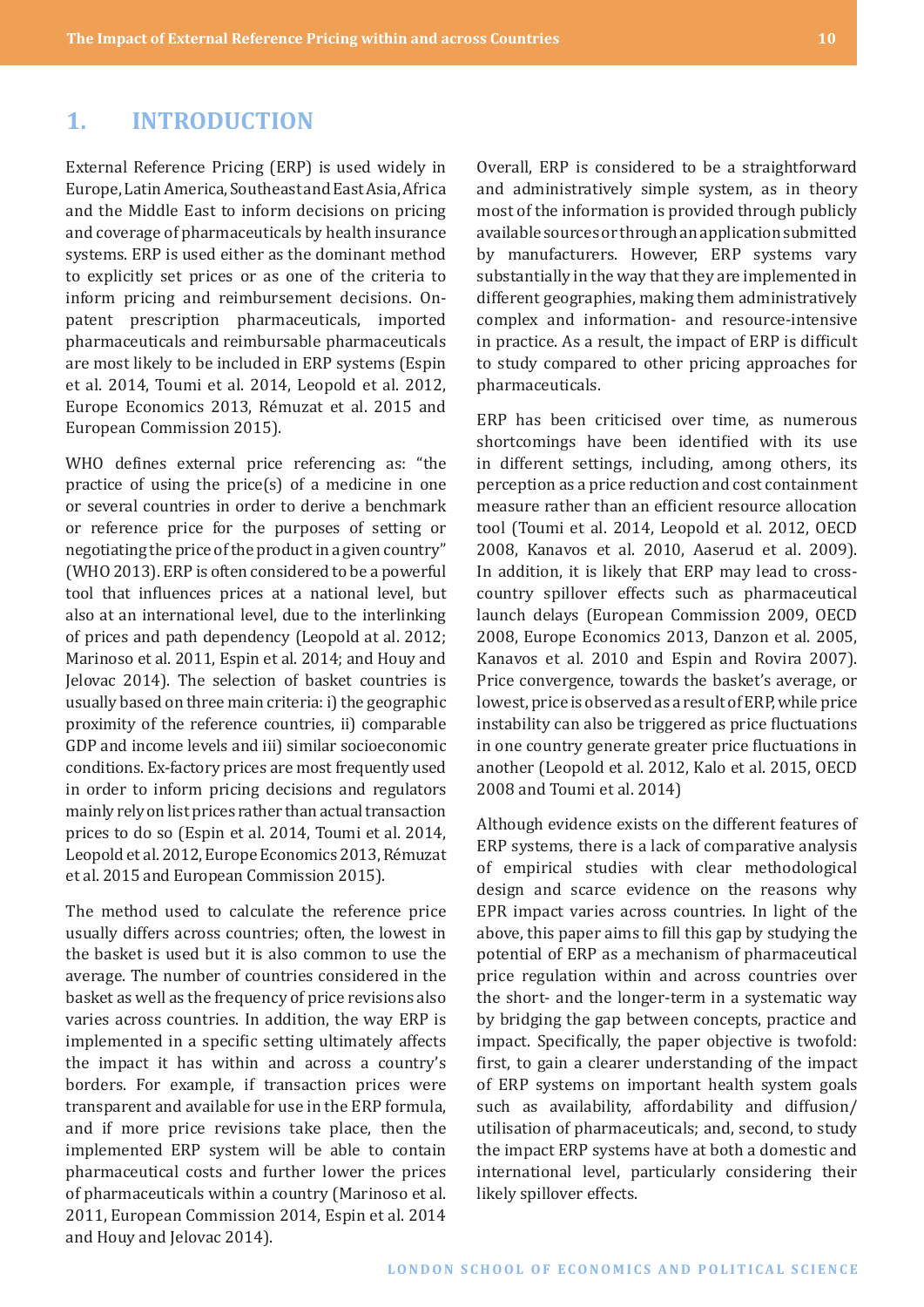## <span id="page-10-0"></span>**2. METHODS**

In order to fulfil the above objectives, we conducted a systematic literature review that conforms to the guidelines for systematic reviews of the Centre for Reviews and Dissemination (CRD) (Centre for Reviews and Dissemination 2009).

## **2.1 STUDY ENDPOINTS**

We divided the study endpoints into two groups, those addressing the impact of ERP within a country's own borders and those addressing the impact of ERP across countries (Table 1). At the country level, the relevant endpoints were selected in order to study how ERP affects the system-wide government policy objectives of a healthcare system, for example, the ability of ERP to secure "reasonable" prices (Leopold et al. 2012, Kanavos et al. 2010 and Toumi et al. 2014), the availability of pharmaceuticals in the country implementing ERP (Europe Economics 2013, Rémuzat et al. 2015 and Leopold et al. 2012), the affordability of ERP-controlled pharmaceuticals for a country's system and population (Lu et al, 2015 and Europe Economics 2013), the drug use changes as a result of ERP, the promotion of industrial policy (Kanavos et al. 2010) and the ability of ERP to contain pharmaceutical costs. The international impact of ERP was studied by considering the impact of ERP

on price stability and whether price fluctuations in one country cause greater price fluctuations in other countries (Leopold et al. 2012 and OECD 2008), the extent of price convergence across countries (Leopold et al.2012) and launch delays in third countries (Danzon et al. 2005 and Europe Economics 2013).

Further, within each endpoint, we identified key issues that every particular endpoint addressed. For instance, within the endpoint of cost-containment, we identified the following issues: (i) the ability of ERP to generate healthcare savings, (ii) the impact of the ERP design on cost-containment and (iii) whether ERP can lead to healthcare savings either in the short- or in the long-term.

## **2.2 DATA SOURCES, SEARCH STRATEGY AND KEYWORDS**

To reduce the possibility of publication bias and ensure the identification of all relevant information, both peer-reviewed and grey literature was examined and included. Several databases were searched, as key information was likely to be found in both economics and policy-based literature; these were: the Web of Science (WoS), CINAHL, EconLit, Medline, ProQuest, the Cochrane Library and Scopus.

| <b>Endpoints</b>                                           | <b>Definition</b>                                                                                                                                                                                     |
|------------------------------------------------------------|-------------------------------------------------------------------------------------------------------------------------------------------------------------------------------------------------------|
| I. Impact within countries                                 |                                                                                                                                                                                                       |
| Cost-Containment                                           | The extent to which ERP has the capacity to reduce pharmaceutical spend.                                                                                                                              |
| Price Levels                                               | Assesses whether ERP leads to or is able to secure reasonable prices for payers and healthcare<br>systems.                                                                                            |
| Drug Use                                                   | Assesses whether ERP can manage excessive drug consumption                                                                                                                                            |
| Availability                                               | The extent to which new pharmaceuticals are available in the market for which they are intended.                                                                                                      |
| Affordability                                              | The extent to which pharmaceutical prices are congruent with the purchasing ability of health care<br>systems and/or patients.                                                                        |
| Equity                                                     | The ability of ERP to promote equitable access to medicines.                                                                                                                                          |
| Efficiency                                                 | The extent to which ERP promotes health system efficiency and leads to optimal resource allocation.                                                                                                   |
| <b>Industrial Policy</b>                                   | Assesses whether ERP promotes and/or is consistent with the objectives of industrial policy<br>(attracting manufacturing, R&D and/or related activities) or it acts as a barrier to attracting these. |
| II. Impact across countries or regions (spillover effects) |                                                                                                                                                                                                       |
| <b>Price Stability</b>                                     | Assesses the potential of ERP to help stabilize pharmaceutical prices so that random fluctuations<br>caused by, among others, unrelated events such as currency fluctuations, are prevented.          |
| Price Convergence                                          | Examines whether ERP leads to price convergence (and whether this is upward or downward) or<br>price divergence.                                                                                      |
| Launch Delays                                              | Examines whether there are delays in the launch of new pharmaceuticals in third countries.                                                                                                            |

#### *Table 1: Definition of Endpoints*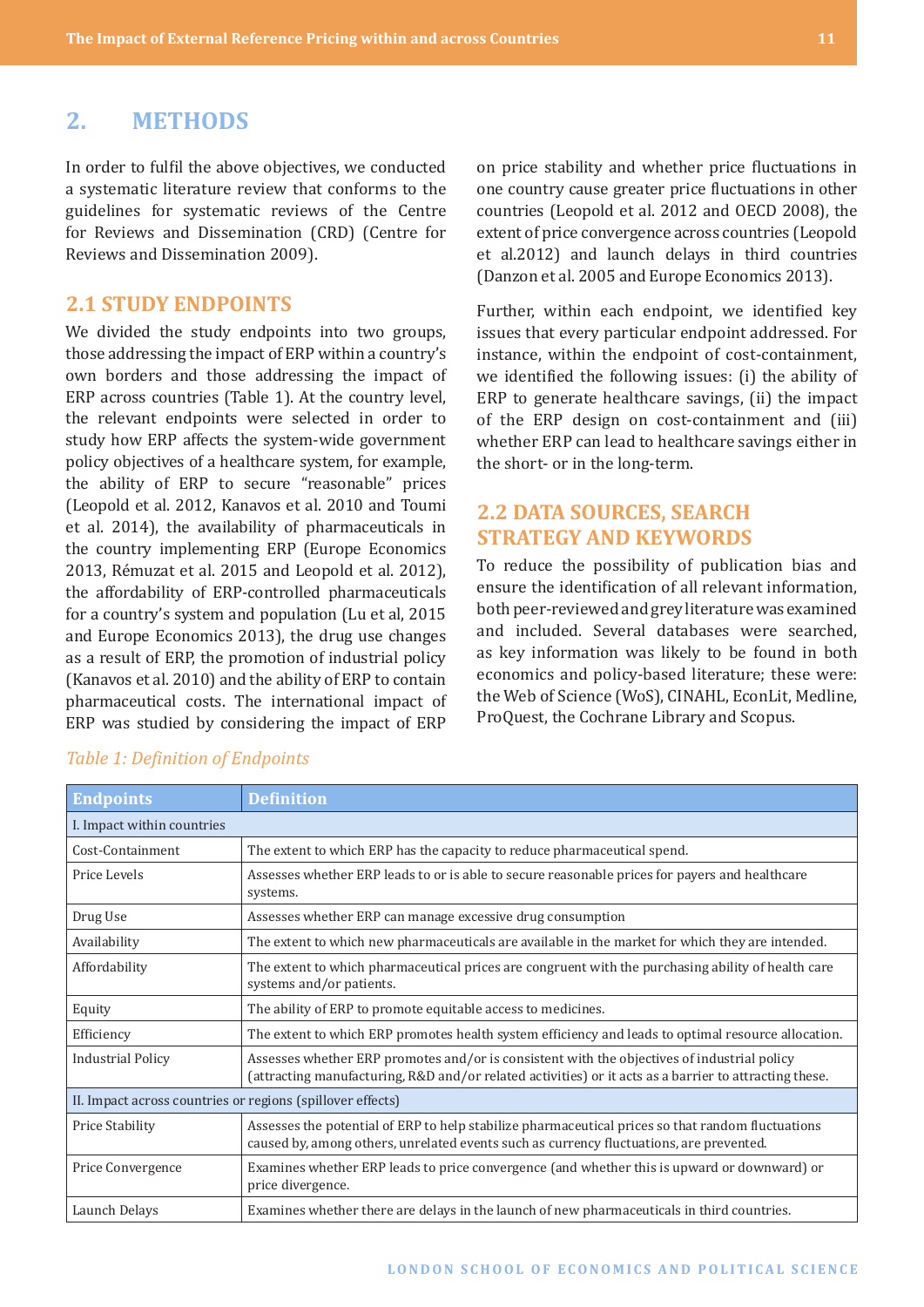<span id="page-11-0"></span>A combination of general and policy-specific keywords was used to ensure that relevant literature would be captured. All synonyms and different phrasings of External Reference Pricing were included in the search (see Appendix 1). The search run was: ("Pharmaceutical Price Regulation" OR "Pharmaceutical Regulation" OR "Cost Containment" OR "Pharmaceutical Pricing" OR "External Reference Pricing" OR "External Price Referencing" OR "International Price Comparisons" OR "International Reference Pricing" OR "International Price Referencing") AND (drug OR drugs OR medicine OR medicines OR pharmaceutical OR pharmaceuticals).

Where possible, the search was restricted to keywords present within the abstracts only, to limit the number of irrelevant papers appearing in the search. When searching the WoS, the search terms were restricted to title only, as the option to restrict to abstract was not available.

In addition to the systematic literature review, targeted search of the WHO, the WHO collaborating centre for Pharmaceutical Pricing and Reimbursement Policies Gesundheit Österreich GmbH (WHOCC-GOEG) and the OECD online databases was carried out to ensure that no relevant reports were omitted. The key words used to search these were "External Reference Pricing" OR "External Price Referencing" OR "International Reference Pricing" OR "International Price Referencing" (see Appendix I). Relevant information was recorded and combined with the results of the systematic literature review. Finally, additional literature gathered from contacts and wider internet searches was also included.

Language was restricted to English. There were no country-specific restrictions imposed on our search to ensure that evidence from as wide a geographical range as possible was collected. Our study included literature published from January 2000 to December 2016.

## **2.3 STUDY SELECTION, DATA EXTRACTION, EVALUATION AND SYNTHESIS**

The systematic search went through different stages following the CRD guidelines. First, search results were filtered based on the relevance of the title and abstract to the topic. Papers with relevant titles were downloaded for further examination. The main body of these texts was then assessed for relevance against the inclusion criterion: 'mention of external price referencing and impact' at least on one of the selected endpoints: cost-containment, price levels, availability, affordability, launch delays, price convergence etc., in order to give a final set of relevant papers. The number of documents presenting evidence on each endpoint was noted. In situations where one study presented evidence on more than one endpoint, this was recorded separately each time.

An excel spreadsheet was used to extract the relevant information on each endpoint from the final set of papers included in the study. The spreadsheet comprised titles of the papers in the rows versus the endpoints in the columns, with important information from the texts being extracted and entered into the appropriate cell. A subsequent synthesis of the literature evidence was carried out to identify key trends and relationships regarding the impact of ERP policies in different countries or geographical regions.

In cases where the search yielded studies which were the product of a systematic literature review, they could only be included in our search if the endpoints considered were different from the ones set out in our analysis, in order to avoid possible bias.

As impact assessment studies in pharmaceutical policy have been found to be weak, often casting doubt on many of the conclusions (Kanavos et al. 2004), we critically assessed the quality and the strength of evidence used in this systematic literature review, by appraising the methodological design of the studies. We therefore categorized the studies into two groups: empirical and non- empirical studies. In the former category, randomized and non-randomized controlled trials, studies using quasi-experimental designs such as interrupted time-series and difference-indifference analyses, other quantitative analyses such as before-after and post-only design were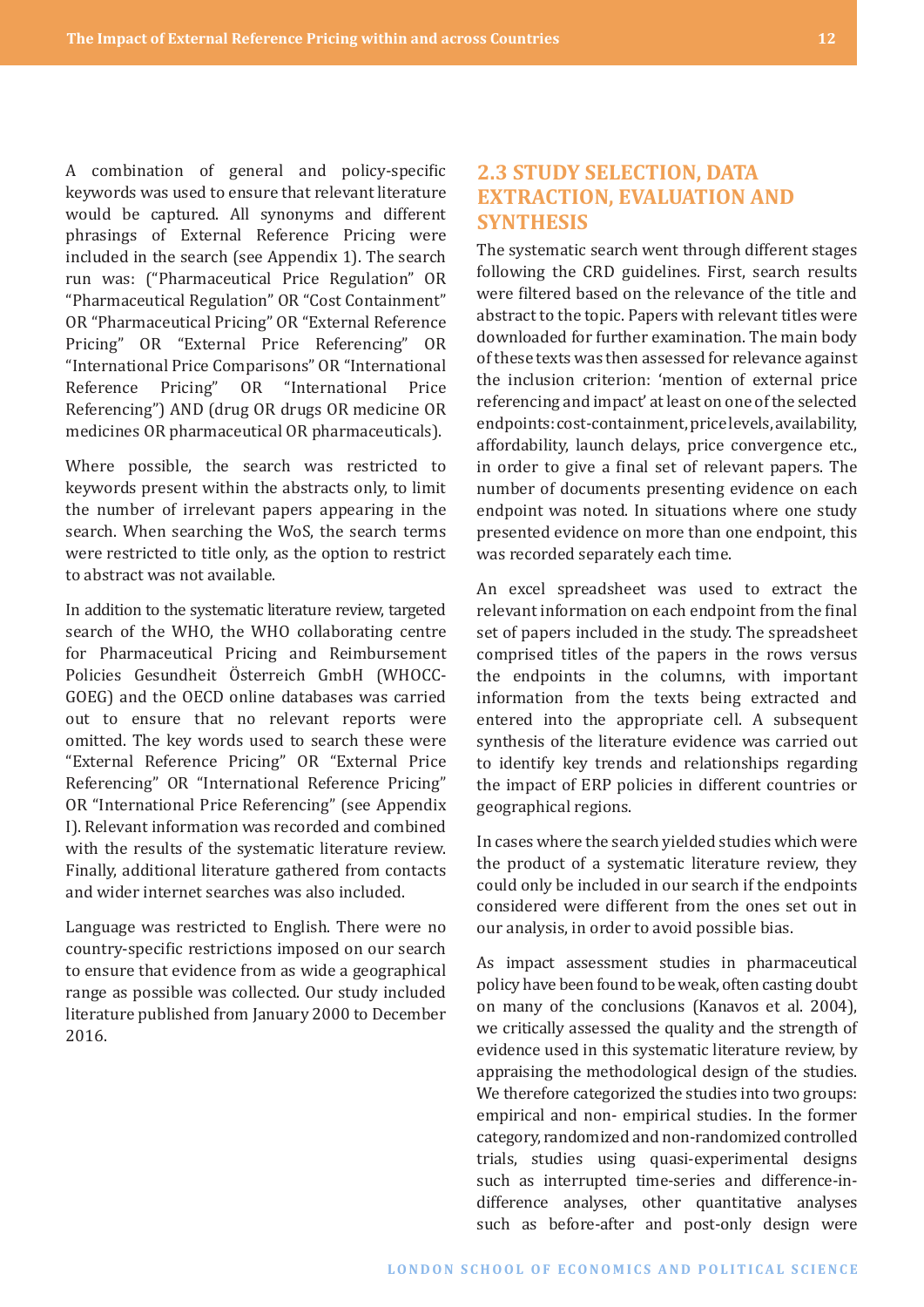considered. In the non- empirical category, theoretical models, descriptive studies as well as other literature reviews were considered. In those cases where descriptive studies provided quantitative evidence for a particular study endpoint(s), the initial piece of evidence was benchmarked against each endpoint and the quality of evidence was further examined as a part of the empirical evidence. Studies with strong quasi-experimental designs (i.e. time-series with a comparison group) and randomized controlled trials (RCTs), are considered to be well-controlled compared to before-after or post-only studies, which are considered to be partially controlled with weak research designs, often producing unreliable assessments of the impact of a pharmaceutical regulation (Kanavos et al. 2004). Therefore, the design of the empirical studies was examined in order to appraise the validity and reliability of our findings.

In order to assess whether we could have robust conclusions from the findings of this systematic literature review, we recorded whether the studies identified for each endpoint examined the shortterm impact of ERP or its long-term impact against the selected endpoints. For example, if a study researched the possible price effects of ERP within a country in a limited time horizon of less than five years, then the extracted evidence would be shortterm in nature and no major conclusions could be drawn on whether ERP has the ability to increase or decrease pharmaceutical prices. The studies that examined the impact of ERP against each endpoint with a study period of more than five years were considered to provide evidence over the long-term, allowing us to draw robust conclusions.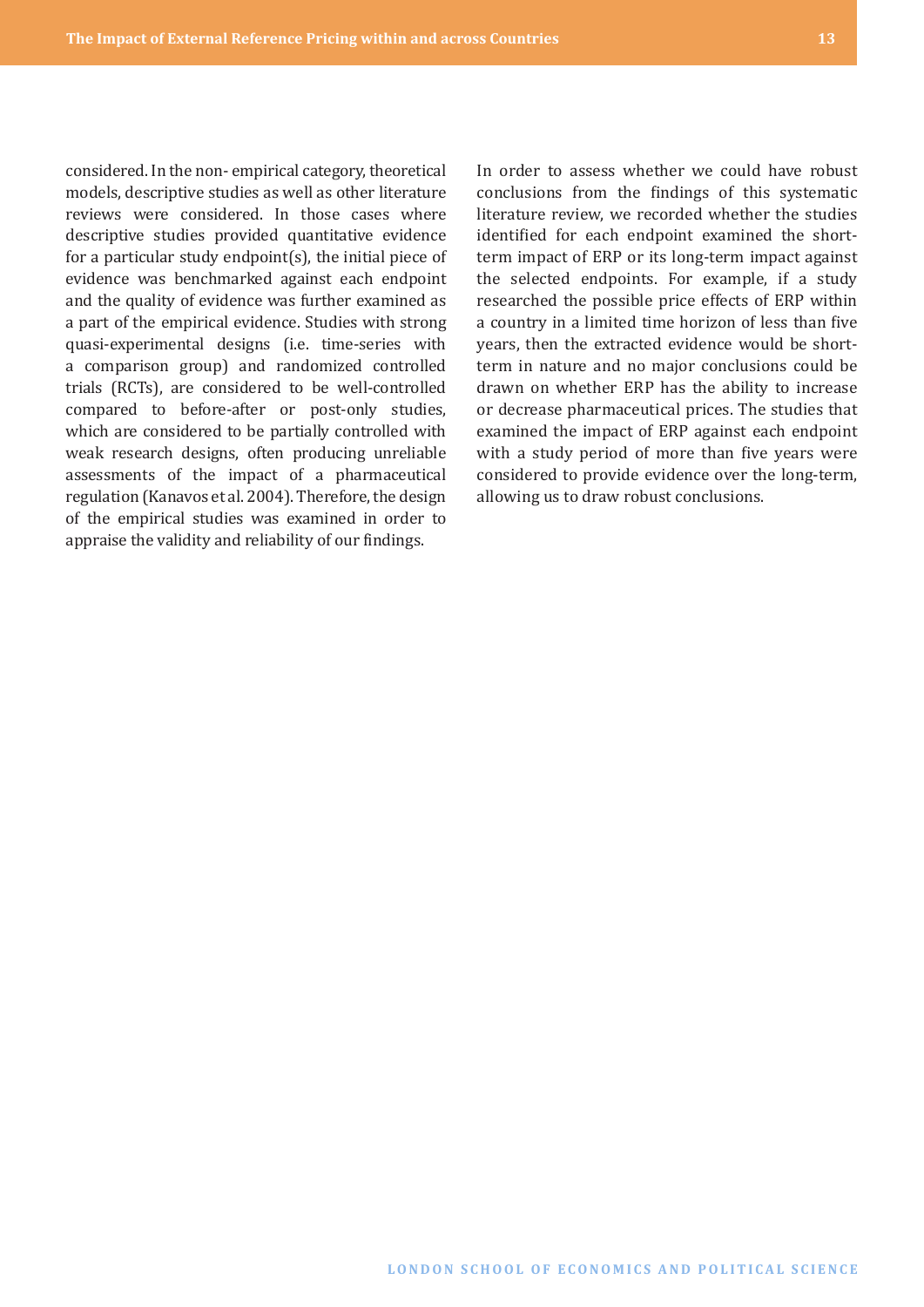## <span id="page-13-0"></span>**3. RESULTS**

#### **3.1 RESULTS OF LITERATURE REVIEW**

The database search yielded 6,875 studies. The results of the systematic literature search were then combined with the results from the targeted search of the WHO, the WHO collaborating centre for pharmaceutical Pricing and Reimbursement policies (WHO CC) and the OECD online databases. Additional literature gathered from contacts was also included. By removing the duplicates using the EndNote software, 3,977 studies were initially screened based on relevant titles and abstracts. From the 3,977 studies, 3,489 were peer-reviewed papers and 488 were grey literature. Out of the 3,977 studies 3,430 records were excluded due to irrelevance of title or abstract. Therefore, 547 papers were then downloaded and assessed for eligibility. Studies were excluded for either non-relevance to ERP or when internal reference pricing was studied or at times when only the abstracts of those papers were available. The main body of 281 texts was then assessed for relevance against the inclusion impact criterion explained above. The detailed breakdown of the studies providing evidence on each of the endpoints included in this study can be seen in Table 2. There were 76 final papers/studies included in this systematic literature review, comprised of a significant proportion of grey literature (42 studies) and only 34 peer-reviewed papers (Figure 1).

Ten papers included in this systematic literature review were empirical studies, comprising about 13% of the total studies considered. Although the majority of the studies generated were descriptive papers, theoretical models or literature reviews, it has been observed that when examining the impact of ERP against the included endpoints, these papers used data collected by studies using a post-only design in order to capture the impact of ERP quantitatively. Under these circumstances, the original source of the data was studied and recorded.

One systematic literature review (Rémuzat et al. 2015) was extracted via our systematic literature search. The systematic literature review of Rémuzat et al. 2015, provided an overview of ERP systems in Europe both on processes and potential issues in all European countries including Iceland, Norway, and Switzerland. In this paper, the authors examined the use of ERP and its impacts on the prices of pharmaceuticals as well as the possible crosscountry coordination issues in European countries. The included endpoints were the following: (i) ERP processes in Europe; (ii) National legal framework; (iii) Scope of ERP; (iv) composition of the country basket; (v) price calculation and selection of reference products; (vi) limitations of ERP; (vii) potential consequences of ERP, including a) spillover effects and price convergence, b) patient access to medicines, c) affordability and d) industry revenue and sustainability. The scope and the endpoints studied in this systematic literature review differ from ours and our search strategy was not limited to specific countries. Therefore, we were able to include this paper in our analysis, which extends and supplements the work of Rémuzat and co-authors (see Appendix II). In addition other non-systematic reviews (Leopold et al. 2012 and Håkonsen et al. 2009), which differ in scope, were included in this systematic literature review.

#### *Figure 1: PRISMA flow diagram outlining search results from the systematic literature review*

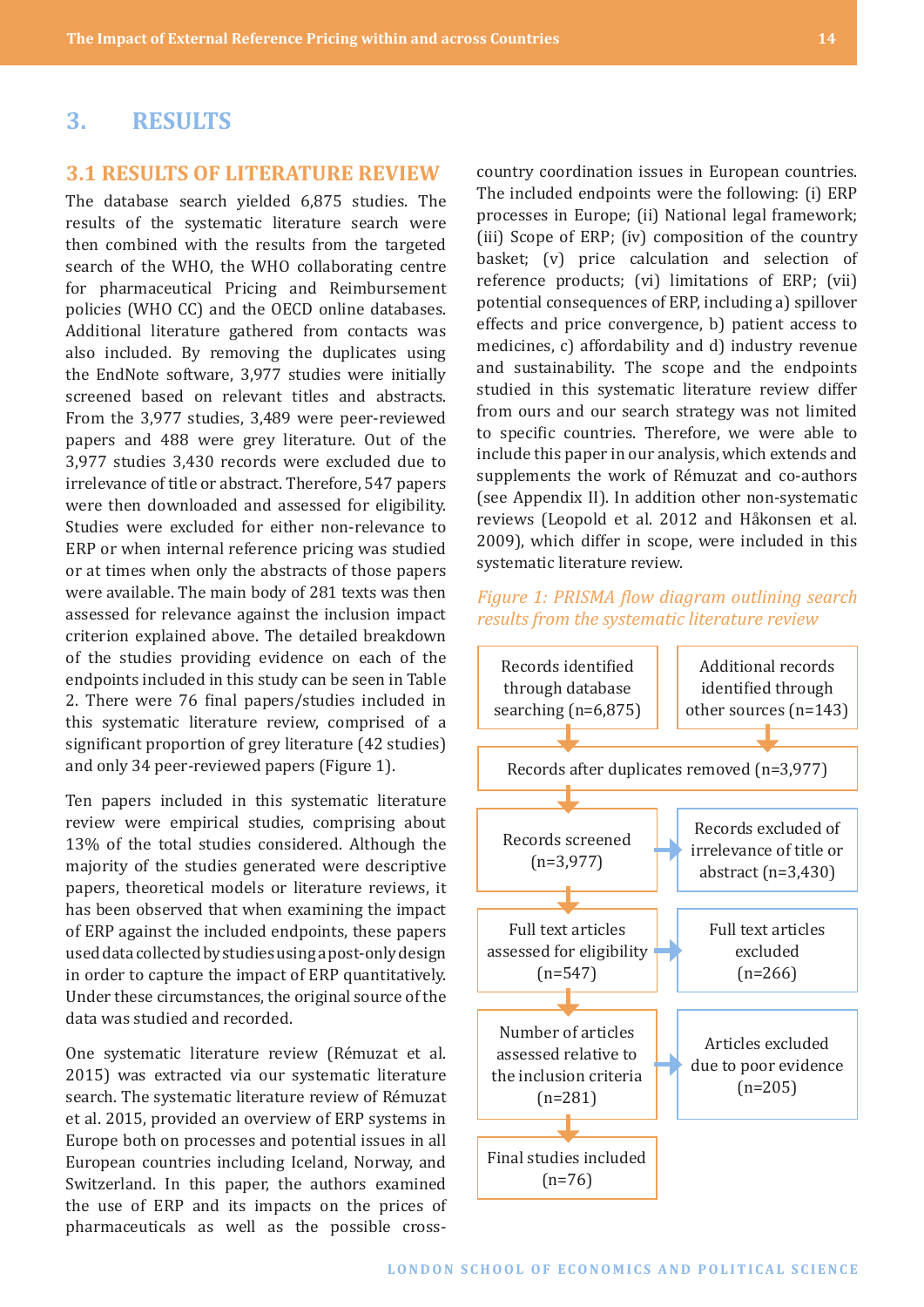|                                                                | <b>CINAHL</b>            | <b>Cochrane</b>          | Econ-                    | Pro-         | <b>Pub</b>     | <b>Scopus</b>            | <b>WoS</b>               | <b>OECD</b>    | <b>WHO</b>               | WHO-                     | <b>WHO</b>               | Net-           |
|----------------------------------------------------------------|--------------------------|--------------------------|--------------------------|--------------|----------------|--------------------------|--------------------------|----------------|--------------------------|--------------------------|--------------------------|----------------|
|                                                                |                          | <b>Library</b>           | Lit                      | <b>Quest</b> | <b>Med</b>     |                          |                          |                |                          | HiT                      | CC-<br><b>PPRI</b>       | work           |
| No. of original                                                |                          |                          |                          |              |                |                          |                          |                |                          |                          |                          |                |
| studies                                                        | 30                       | 11                       | 26                       | 2,169        | 58             | 684                      | 796                      | 10             | 17                       | 60                       | 68                       | 48             |
| Peer-Reviewed<br>studies                                       | 30                       | 11                       | 17                       | 1,899        | 58             | 678                      | 796                      | $\overline{a}$ | $\overline{\phantom{a}}$ | $\overline{\phantom{a}}$ | $\overline{\phantom{a}}$ | 36             |
| Grey Literature                                                | $\overline{\phantom{a}}$ | $\overline{\phantom{a}}$ | 9                        | 270          | $\blacksquare$ | 6                        | $\overline{a}$           | 10             | 17                       | 60                       | 68                       | 12             |
| No. of studies<br>with relevant<br>titles &<br>abstracts       | 6                        | $\mathbf{1}$             | 6                        | 299          | 12             | 39                       | 40                       | 10             | 17                       | 32                       | 37                       | 48             |
| Peer-Reviewed<br>studies                                       | 6                        | $\mathbf{1}$             | 6                        | 29           | 12             | 39                       | 40                       | $\overline{a}$ | $\overline{a}$           | $\overline{\phantom{a}}$ | $\overline{a}$           | 36             |
| Grey Literature                                                | $\overline{\phantom{a}}$ | $\overline{\phantom{a}}$ | $\overline{a}$           | 270          | $\blacksquare$ | $\mathcal{L}$            | $\overline{a}$           | 10             | 17                       | 32                       | 37                       | 12             |
| No. of studies<br>that match<br>endpoints                      | $\overline{2}$           | $\bf{0}$                 | $\mathbf{1}$             | 104          | 5              | 15                       | 10                       | 10             | 17                       | 32                       | 37                       | 48             |
| Peer-Reviewed<br>studies                                       | $\overline{2}$           | $\overline{\phantom{a}}$ | $\overline{\phantom{a}}$ | 11           | $\overline{4}$ | 15                       | 10                       | L,             | $\overline{\phantom{a}}$ | ٠                        | $\overline{\phantom{a}}$ | 36             |
| Grey Literature                                                | $\blacksquare$           | $\overline{\phantom{a}}$ | $\mathbf{1}$             | 93           | $\mathbf{1}$   | $\blacksquare$           | $\overline{\phantom{a}}$ | 10             | 17                       | 32                       | 37                       | 12             |
| No. of studies<br>that match<br><b>ERP</b> Impact<br>endpoints | $\overline{2}$           | $\bf{0}$                 | $\bf{0}$                 | 27           | $\mathbf{2}$   | 11                       | 7                        | 10             | $\bf{0}$                 | 5                        | $\mathbf{1}$             | 11             |
| Peer-Reviewed<br>studies                                       | $\overline{2}$           | $\overline{\phantom{a}}$ | $\overline{\phantom{a}}$ | 5            | $\overline{2}$ | 11                       | 7                        |                |                          |                          | $\overline{\phantom{a}}$ | 7              |
| Grey Literature                                                | ÷,                       | $\overline{a}$           | $\overline{a}$           | 22           | $\overline{a}$ | $\overline{\phantom{a}}$ | $\overline{\phantom{a}}$ | 10             | $\boldsymbol{0}$         | 5                        | $\mathbf{1}$             | $\overline{4}$ |

#### <span id="page-14-0"></span>*Table 2: Results of systematic literature search by source*

## **3.2 IMPACT OF ERP WITHIN COUNTRIES**

## *3.2.1 Cost-Containment*

Seven studies provided evidence on whether ERP is used as a tool to contain pharmaceutical costs and the extent to which pharmaceutical savings can be obtained for governments. This endpoint reflects the fact that ERP is defined as a cost containment measure. Cost-containment incorporates both management of price levels and drug consumption. Of these seven studies, two were peer-reviewed and five were identified from grey literature. Five of the included studies were descriptive studies, describing the current situation in country level using data collected in a post-only design, either by the Ministry of Health and/or by other competent authorities (European Observatory, Health Systems in Transition – HiT: Turkey 2011, BMI Slovakia 2012; Yfantopoulos 2008: European Observatory, HiT: Greece 2010;

and OECD 2008), one designed a theoretical model to examine the influence of the ERP policy on the reference countries and the pharmaceutical firms (Marinoso et al. 2011), and, finally, one performed a literature review along with surveys and interviews, studying cross-country pharmaceutical pricing coordination. A simulation model was further built in the report to illustrate the general workings of ERP across Europe, in price setting and the impact that changes in ERP mechanisms may have on healthcare savings and on pharmaceutical prices (European Commission 2015). Three of the included studies considered the long-term effect of ERP as a costcontainment tool leading to healthcare savings over time (Yfantopoulos 2008, European Observatory, HiT: Greece 2010 and European Commission 2015).

The evidence collected on the performance of ERP as a cost-containment tool can be divided into three issues, which are discussed in greater detail below. The identified issues are (i) the ability of ERP to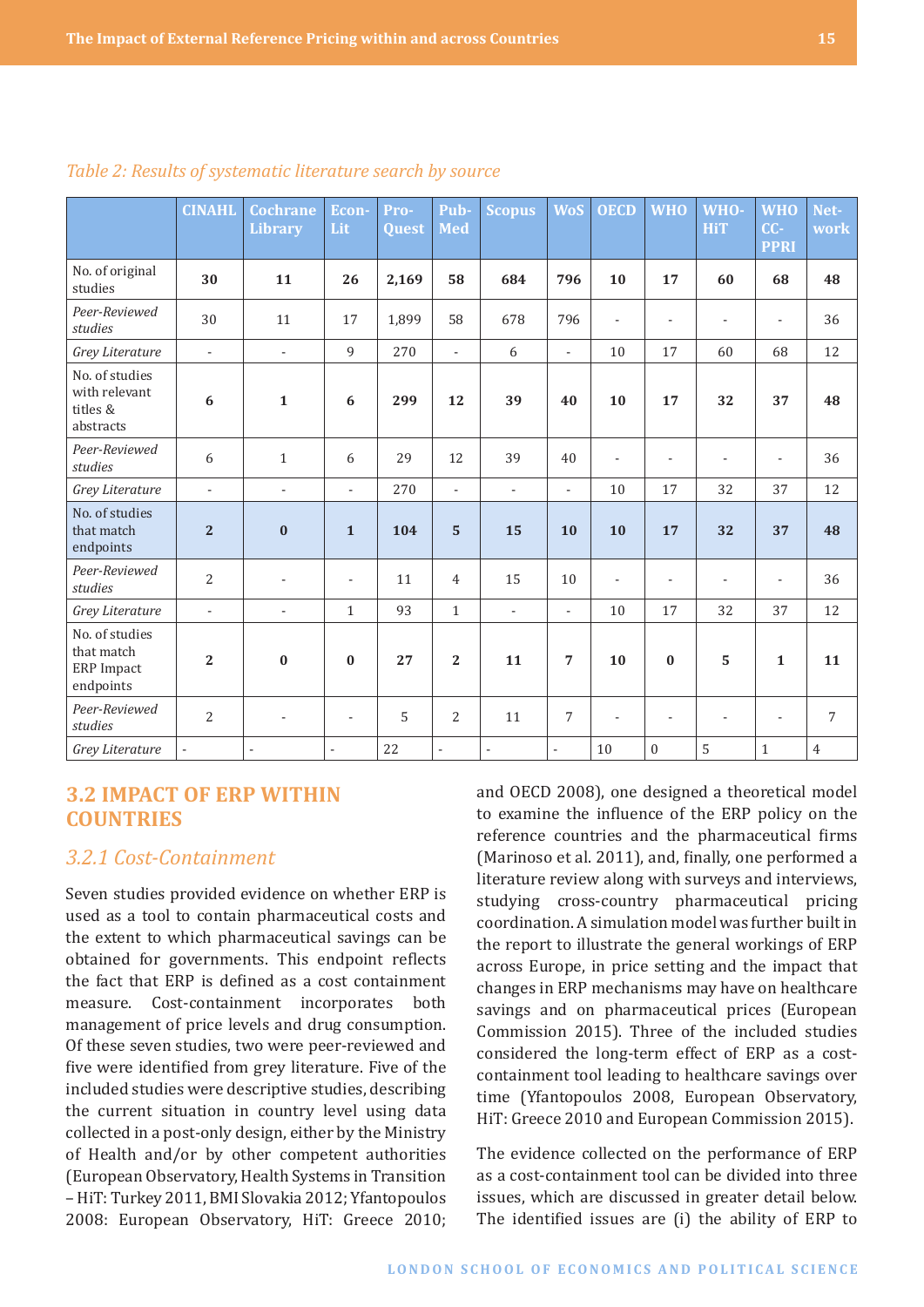generate healthcare savings, (ii) the impact of the ERP design on cost-containment and (iii) whether ERP can lead to healthcare savings either in the short- or in the long-term.

With regards to whether ERP is used as a successful cost-containment tool, it has been observed that "the conditions on the EU market are in effect weakening the use of cost-based price regulation and giving more importance to the observed price in other European countries using external reference pricing" (Marinoso et al. 2011). Across Europe, ERP has sometimes proven to be effective in generating substantial savings for public payers in the shortterm, largely depending on the ERP methodology applied. Meanwhile, ERP impact on healthcare savings in the long-term is highly dependent on the pricing policies and the economic conditions existing within the country and across reference countries. In addition, the limited ability of ERP to serve as a cost-containment tool in the long-term can be partially attributed to the 'fadeout' effect (European Commission 2015).

Country-specific evidence on the performance of ERP as a cost-containment measure was identified. In Slovakia, in 2012 the new reference system was expected to create savings estimated at €75 million by the end of the year due to price reductions expected by ERP. This reformed ERP system set the pharmaceutical prices according to the average of the two lowest prices in the EU, replacing the previous system, in which pharmaceuticals could not exceed the average price of the six lowest prices for pharmaceuticals in other EU countries (BMI Slovakia 2012). In Turkey in 2007, ERP resulted in annual savings in the public sector of up to US\$ 900 million and led to considerable reductions in the prices of medicines, saving the government about US\$ 1 billion (European Observatory, HiT: Turkey 2011). Contrary to Turkey, when ERP was implemented in Greece in 1996, it initially led to a reduction in public spending. However, ERP proved to be ineffective in the long run as pharmaceutical expenditure continued to rise at similar rates to those before its introduction. This observation can be attributed to the replacement of older products by new, but not necessarily more effective, products within the same therapeutic category that were more expensive and more widely

prescribed by physicians. It has been concluded that at least in Greece, emphasis on price controls only is not effective in containing pharmaceutical expenditure because it is not accompanied by any policy interventions to control demand and volume consumption (Yfantopoulos 2008; European Observatory, HiT: Greece 2010).

While savings are likely to occur for publicly funded health care systems, the extent of such savings depends largely on the way that ERP is implemented. In Switzerland in 2010 and 2011, the government initiated a series of policy measures in order to contain the growth of pharmaceutical expenditure (European Observatory, HiT: Switzerland 2015). Changes in the implementation of the ERP system were made in order to put downward pressure on prices. For example, an increase in the number of basket countries used as reference and more frequent price revisions were initiated (OECD 2008). In several scenario-testing exercises by the European Commission 2015, two options were recommended in order to help public payers to generate more healthcare savings over time by decreasing pharmaceutical prices. In the first simulation exercise, an additional discount or rebate of 20% was applied to the prices of pharmaceuticals in large markets, based on high GDP, such as Germany, France, the UK, Italy, Spain, the Netherlands and Switzerland. In this report, it was argued that savings in countries implementing ERP could have been higher by 27%, if actual paid prices/discounted prices tended to be transparent and could be considered under ERP (European Commission 2015). In the second simulation exercise with more frequent price reevaluations taking place, the European Commission 2015 reported that healthcare savings could also be higher in the long run, if more frequent price reviews with subsequent price revisions were performed by countries implementing ERP. In this scenario, they tested the extent of the price reduction if all countries re-evaluated their prices every six months. This resulted in a decrease of about 6% on the average price of all 28 European Countries. However, the administrative burden of conducting such reevaluations should be balanced, where for instance frequent price revisions could be performed in medicines with high- budget impact or to a very small country basket (European Commission 2015).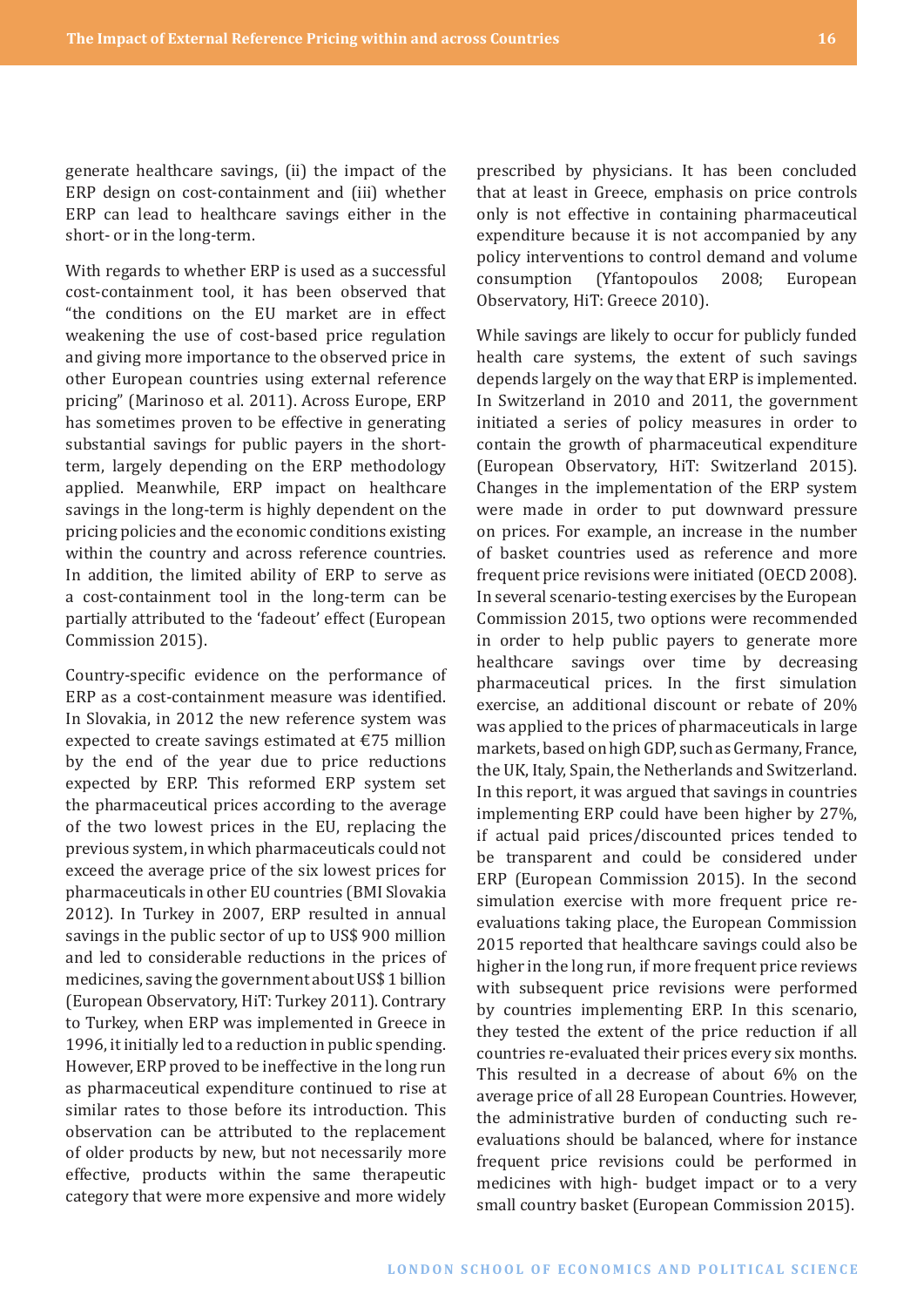| <b>Issues</b>                                           | <b>Overall Evidence</b>                                                                                                                                                                                                                                    | <b>Studies</b>                                                                                                                                                     | <b>Countries</b><br>with evidence           | Quantifiable<br><b>Impact</b>                                                          |  |  |
|---------------------------------------------------------|------------------------------------------------------------------------------------------------------------------------------------------------------------------------------------------------------------------------------------------------------------|--------------------------------------------------------------------------------------------------------------------------------------------------------------------|---------------------------------------------|----------------------------------------------------------------------------------------|--|--|
|                                                         |                                                                                                                                                                                                                                                            | Cost-Containment                                                                                                                                                   |                                             |                                                                                        |  |  |
| Healthcare<br>Savings                                   | European countries are introducing<br>ERP to contain costs and increase<br>healthcare savings. The evidence<br>on the impact of introducing ERP in<br>savings across countries varies.                                                                     | • Marinoso et al. 2011<br>• BMI Slovakia 2012<br>European Commission 2015<br>European Observatory, HiT:<br>Greece, 2010<br><b>OECD 2008</b><br>• Yfantopoulos 2008 | Slovakia<br>$\bullet$<br>Turkey<br>• Greece | Eur $E$ 75m<br>$\bullet$<br>(Slovakia, 2012)<br>US\$900m-<br>US\$1bn (Turkey,<br>2007) |  |  |
| Healthcare<br>savings<br>depend on<br><b>ERP</b> Design | The extent of healthcare savings<br>depends largely on the way ERP is<br>implemented. Frequent price revisions<br>and consideration of transaction<br>prices could result in higher sustained<br>savings.                                                  | European Commission 2015<br>$\cdot$ OECD 2008<br>• Yfantopoulos 2008<br>European Observatory, HiT:<br>Switzerland, 2015                                            | All EU countries<br>and Switzerland         | 'Consideration<br>of actual<br>discounted<br>prices'<br>'Frequent price<br>revisions'  |  |  |
| Short-term<br>Vs. Long-term<br>effect                   | Four studies provided evidence on the<br>long-term effect of ERP on generating<br>healthcare savings. At least in the<br>short-term, ERP can be used as a<br>tool to control costs, whereas in the<br>long-term its impact on cost-savings is<br>uncertain | European Commission 2015<br>European Observatory, HiT:<br>Greece, 2010<br>• Yfantopoulos 2008                                                                      | • All EU countries                          | 'Only Short-<br>term' (European<br>countries.<br>Slovakia, Turkey,<br>Greece)          |  |  |

#### <span id="page-16-0"></span>*Table 3: ERP and association with cost containment: Summary of the available evidence*

## *3.2.2 Price Levels*

Twenty-six studies, ten peer-reviewed and sixteen from the grey literature, provided evidence on the impact of ERP on pharmaceutical prices and whether ERP leads to or is able to secure lower prices within a country. Whilst some studies may focus specifically on certain pharmaceutical products our analysis, aligned with government policy objectives, where the objective is generally to secure lower prices and ensure that prices are in-line with other countries, covers the average pharmaceutical prices within a country and is not concerned with prices of specific products. Of these twenty-six studies, eight were descriptive giving no quantitative evidence when discussing the potential impact of ERP on price levels. Eleven papers were descriptive in nature, either depicting the country situation at the time of the study or discussing how ERP is implemented in Europe, but complementary data from post-only analysis were used when the impact of ERP on the prices of pharmaceuticals products was discussed. The additional data used in these papers were either recorded by the Ministry of Health of the studied country, by other competent authorities or by key stakeholders (Kanavos et al. 2010, European

Observatory, HiT: Netherlands 2010, European Observatory, HiT: Republic of Moldova, 2012; the BMI reports). Two of the papers considered were empirical studies using regression models studying the effects of ERP (Leopold et al. 2012 and Danzon et al. 2005), while three papers performed simulation exercises (Merkur and Mossialos 2007, Toumi et al. 2014 and European Commission 2015) to test for circumstances under which prices of pharmaceuticals were affected by ERP. One included paper designed a theoretical model (Marinoso et al. 2011) and, finally, one performed a systematic literature review, looking into ERP systems across Europe and their potential consequences (Rémuzat et al. 2015). Out of the twenty-six studies considered for this endpoint, only nine studies considered or provided long-term evidence (i.e. a time period greater than 5 years), on the impact of ERP on price levels (Kanavos et al. 2010, Håkonsen 2009, Rémuzat et al. 2015, Toumi et al. 2014, Danzon et al. 2005, European Commission 2015, Espin et al. 2014, OECD 2008, Europe Economics 2013).

The evidence on the impact of ERP on prices at country level was organized into four issues. First, we examined whether ERP leads to an increase or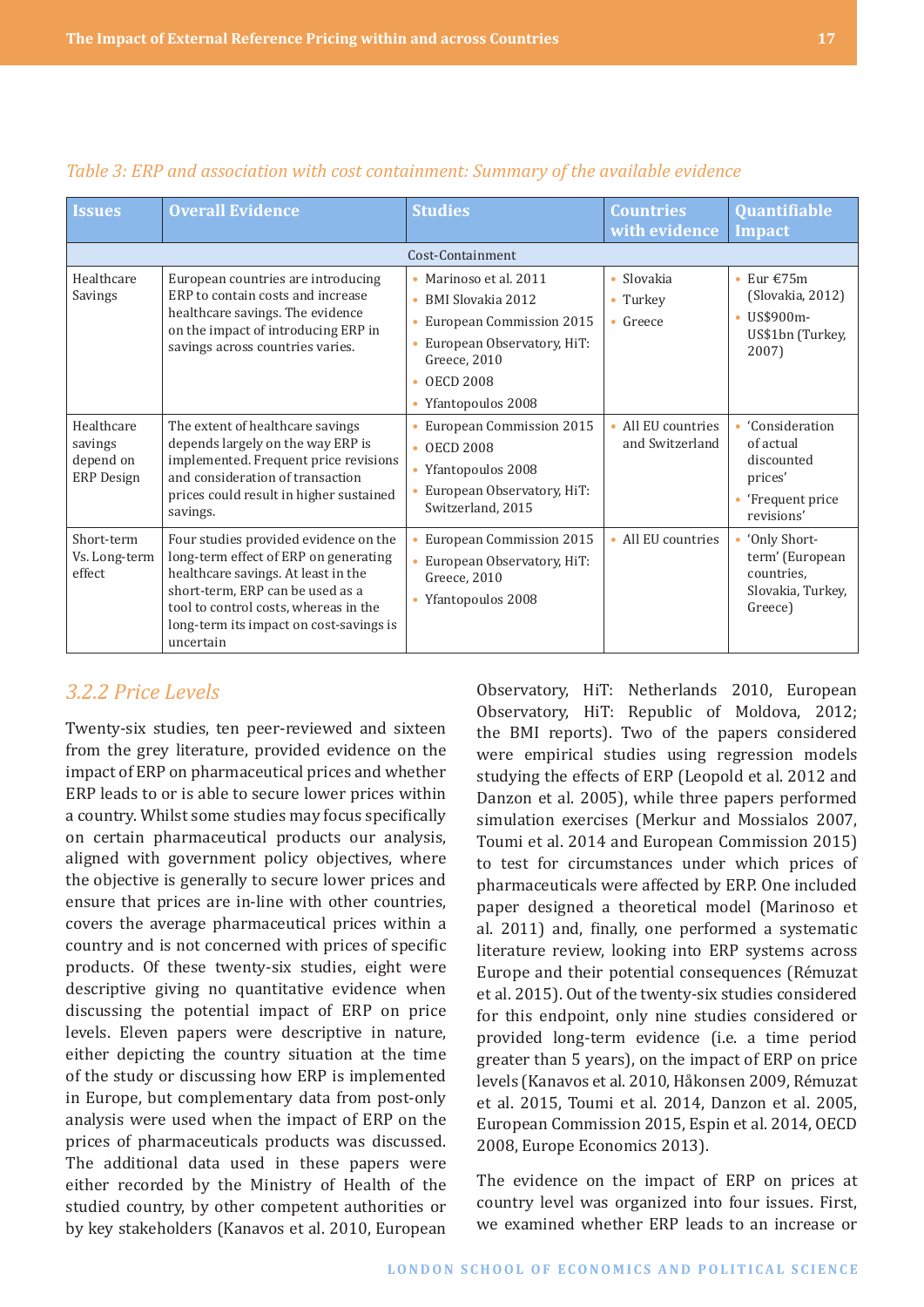decrease of pharmaceuticals prices across countries in both the short- and long-term. Second, we focused on whether ERP is a meaningful regulation for setting lower pharmaceutical prices. Third, we explored the features of ERP that can potentially influence prices of pharmaceuticals in a country either upwards or downwards. Finally, we analysed how the features of the markets implementing ERP can further influence the price levels of pharmaceuticals.

Despite economic evidence on the impact of ERP on pharmaceutical prices being scarce, available literature generally shows that the introduction of ERP has reduced the price of pharmaceuticals in a number of European countries (Leopold et al. 2012, Koh et al. 2016, Marinoso et al. 2011 and Kanavos et al. 2010). Indeed, ERP implementation in the Netherlands resulted in considerably lower prices in general, while the average prices of Prescription Only Medicines (POMs) dropped dramatically by 8% between 2007 and 2008 (European Observatory, HiT: Netherlands 2010). In a simulation exercise testing possible effects of ERP introduction on drug prices in Cyprus, ERP seemed to lead to the reduction of prices, after identifying Cyprus as a high-price country for pharmaceuticals (Merkur and Mossialos 2007). In Norway, ERP was introduced in 2000 and since 2009, it has been regarded as very successful, resulting in considerable and predictable price reductions (Håkonsen 2009). In Moldova, the reform of ERP in 2010 decreased prices by 3% in 2011, reversing the previous upward trend in prices. In 2010, the government of the Republic of Moldova introduced a regulation on the Approval and Registration of Producers' Prices for Medicines in order to tackle the increase of pharmaceutical prices from 2006 until 2010. Under this regulation, the manufacturer's price is set based on the average price of the three lowest prices in the basket (European Observatory, HiT: Moldova 2012). In 2014 prices of POMs in Romania were found to be at a low level compared to the EU average statutory prices due to the use of ERP (Global Forum, OECD 2014). In Bulgaria in 2012 government changed the ERP design such that the basket was increased from eight to 12 countries and yearly price checks were implemented for all reimbursable pharmaceuticals. Prices of reimbursed pharmaceuticals fell by between 4%

and 75.4 % as a result (BMI Bulgaria 2015 and 2016). In Greece changes to the reference price system from September 2010 resulted in lower pharmaceutical prices – Eurostat data revealed an average price decrease of 9.5% in 2010 compared to the prices attained from the temporary price cuts regulation in May 2010 (BMI Greece 2012).

Despite these reductions ERP has also been criticized for not having a noticeable impact on price levels (Kanavos et al. 2010) and has been further characterized as 'not optimal' for leading to appropriate and competitive price levels over time compared to a more competitive and dynamic pricing system that would enable products to demonstrate value in their national context. It has been argued that ERP discourages flexibility of pricing according to local market conditions and tends to reinforce narrow price ranges across markets (EFPIA 2014).

Evidence has shown that transaction prices are often difficult to find, thus countries do not usually adopt real prices, but instead virtual list prices which are systematically and substantially higher, leading regulators to pay higher prices than they intend to pay (Espin et al. 2014, Kanavos et al. 2010, OECD 2008 and Rémuzat et al. 2015). This is because confidentiality restrictions, rebates, discounts, clawbacks and in general any price negotiation between third party payers and companies are in the majority of cases invisible and cannot be considered under ERP. In this case, ERP can be distorted in a number of circumstances by national regulatory policies which introduce invisibility of net transaction price, limiting ERP effects in lowering pharmaceutical prices within countries by not taking into account the lower discounted prices when referencing other countries (Kanavos et al. 2010, Europe Economics 2013 and Leopold et al. 2012). In addition, countries using ERP may reference artificially high prices, resulting in list-price inflation, while in the long run this phenomenon will render ERP ineffective and irrelevant as discounting and rebating are wisely applied in pharmaceutical prices (OECD 2008 and Espin et al. 2014). On the other hand, it has been argued that only official list prices should be taken into account under ERP, in order to not undermine the flexibility of customers to agree to terms with the pharmaceutical manufacturer who often include multiple parameters (EFPIA 2014).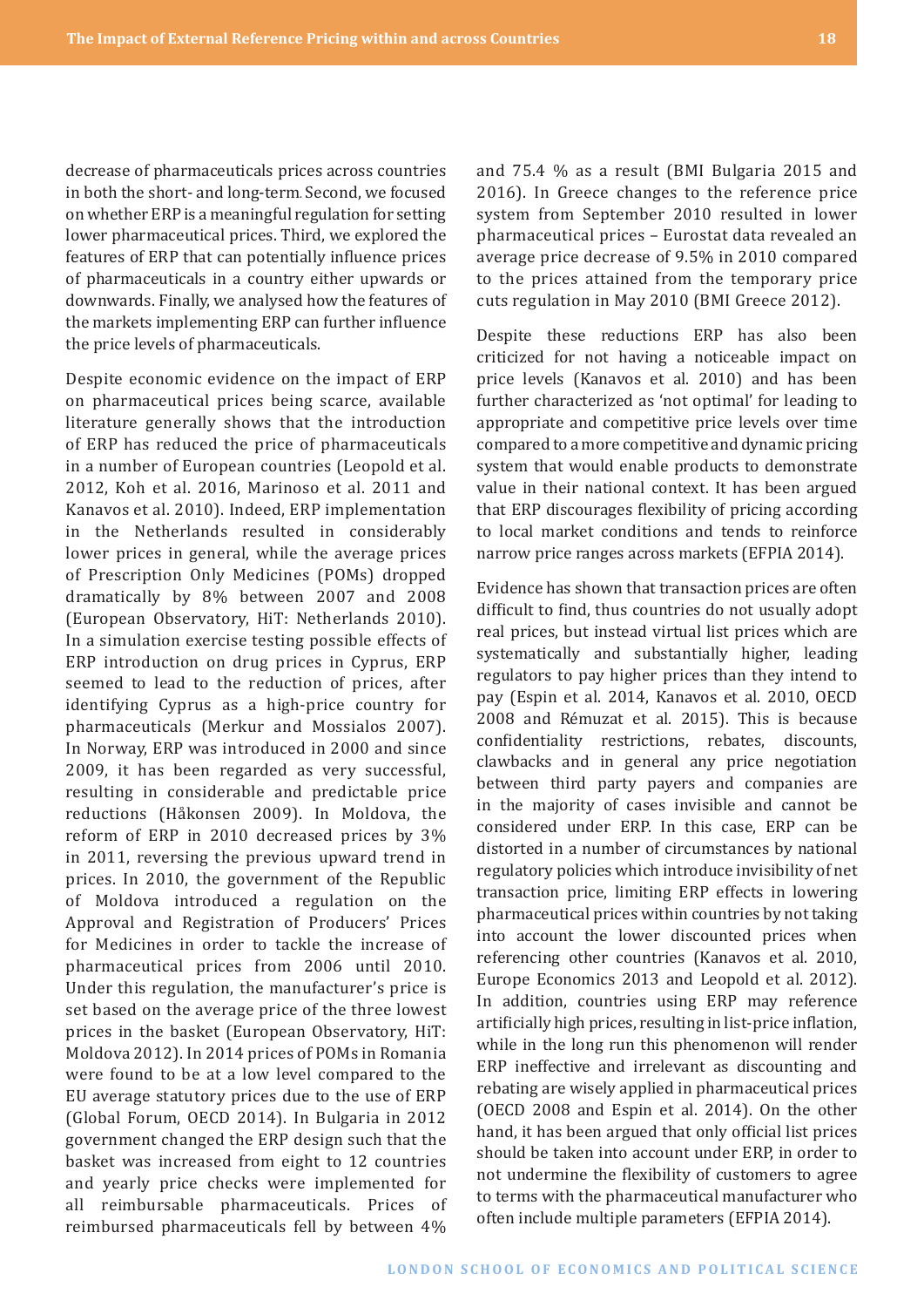The price levels within a country are influenced predominantly by the nature and the rules of the implemented ERP system itself, such as the selected countries in the basket, the price considered in the basket and the frequency of price revisions. Other aspects of the market can influence the impact that ERP has on price levels, such as the country income level, the health needs of the population and the healthcare cost. Overall, ERP is characterised by a 'path dependence', in the sense that the information used for the system in terms of countries and prices most likely influences, to a certain degree, the final outcome (Leopold et al. 2012 and Rémuzat et al. 2015).

In terms of the relationship between price levels and the ERP design of each country, literature states that the most influential parameters on the evolution of the drug price over time, when ERP is implemented, are the frequency of price revisions, the size of the country basket and the ERP formula used. In various simulation exercises analysing the reaction of pharmaceutical prices with different ERP modalities, ERP systems lowered the prices of pharmaceuticals when frequent price revisions and iterative price cuts were applied, when country baskets were very large and when a country used the lowest price or average of the three lowest prices in the country basket rather than the average price when calculating reference prices (Toumi et al. 2014). Furthermore, countries with no price revisions over time tend to have flat prices. In the simulation exercises, countries with the smallest price decreases were Austria, Belgium, Cyprus, Denmark, Estonia, Germany, Iceland, Luxembourg, and Poland. The largest decreases were observed in Greece, Latvia, Lithuania and Slovakia (Toumi et al. 2014).

The Croatian ERP system was modified in 2012 when France was removed from the reference basket and replaced with Czech Republic, which was previously used as a backup reference country. This change in the basket had the added effect of reducing the price of most pharmaceuticals, as prices in the Czech Republic are generally lower than those in France (BMI Croatia 2013). In addition, it was observed that in Slovakia ERP tended to result in higher prices relative to neighbouring countries with similar income levels due to the basket country selection. This is because the German price and the price of the originator country of the pharmaceutical are used to calculate the reference price; Germany tends to have relatively high ex-manufacturer prices and the country of manufacturer tends to be a high-priced country, given the production costs. However, in Slovakia, in 2009, ERP led to lower prices due to the ERP policy change which lead to the calculation of the reference price using the mean of the six lowest countries within Europe (Kalo et al. 2008, Leopold et al. 2012). In Switzerland, in 2010, because of the increase in the number of reference countries in the basket, there was a higher possibility of further price reductions of pharmaceuticals (BMI Switzerland 2010, 2011 and 2012). Kanavos et al. 2010 analysed the effect of ERP on price in seven European countries for 11 pharmaceutical products between January 2003 and December 2008. Price reductions were observed in four of the seven countries. These countries calculated the reference prices using the average of the n lowest of the basket, or the lowest available price in the basket (Kanavos et al. 2010).

With regards to the variability of price levels due to the individual market features, Leopold et al. 2012, using a regression model adjusted on other exogenous factors that may affect price levels such as sales volume, exchange rates, gross domestic product (GDP), total pharmaceutical expenditure, and size of the pharmaceutical industry, concluded that prices are generally lower when a country applies ERP, even if substantial price differences among countries are observed. Countries with a high GDP per capita such as Norway, the Netherlands, Finland, Austria and Belgium have higher prices in the studied pharmaceuticals than countries with a lower GDP per capita such as Spain, Greece and Portugal. In the Netherlands, the price level of all the different pharmaceuticals studied was around the average (Leopold et al. 2012). Furthermore, Danzon et al. (2005) using a regression model, also estimated that countries with strict price regulation experience lower prices than less regulated markets (Danzon et al. 2005). Finally, in Lithuania in 2012, although prices of pharmaceuticals were already relatively low due to ERP, further downward pressures on prices were expected in light of fiscal concerns in the country (BMI Lithuania 2012).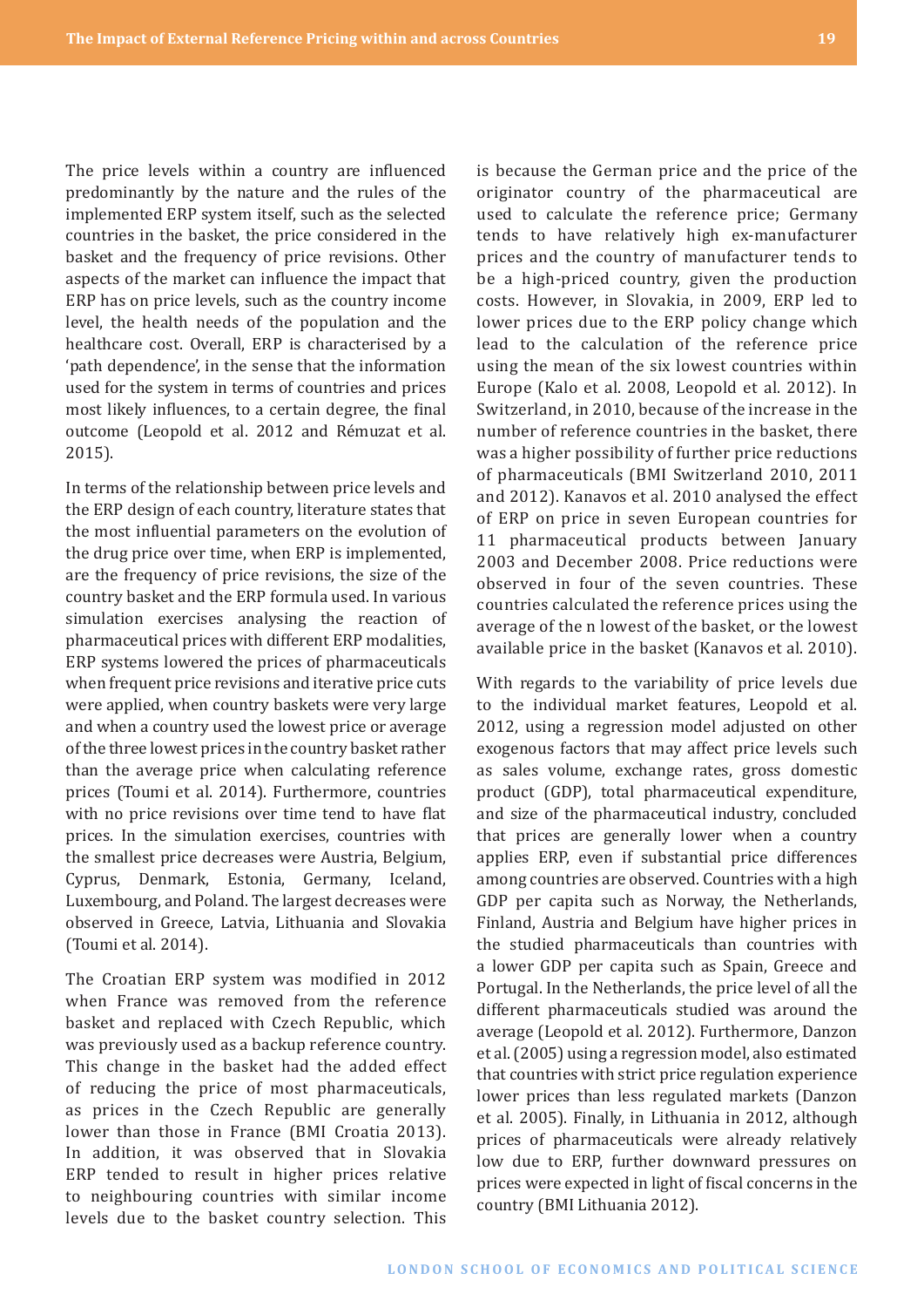| <b>Issues</b>                                                                                                   | <b>Overall Evidence</b>                                                                                                                                                                                                                                                                                                                                                                                      | <b>Studies</b>                                                                                                                                                                                                                                                                                                                                             | <b>Countries</b><br>with evidence                                                                                                                                                                                                                                                           | Quantifiable<br><b>Impact</b>                                                                                                                                                                                                                                                                                                                                |
|-----------------------------------------------------------------------------------------------------------------|--------------------------------------------------------------------------------------------------------------------------------------------------------------------------------------------------------------------------------------------------------------------------------------------------------------------------------------------------------------------------------------------------------------|------------------------------------------------------------------------------------------------------------------------------------------------------------------------------------------------------------------------------------------------------------------------------------------------------------------------------------------------------------|---------------------------------------------------------------------------------------------------------------------------------------------------------------------------------------------------------------------------------------------------------------------------------------------|--------------------------------------------------------------------------------------------------------------------------------------------------------------------------------------------------------------------------------------------------------------------------------------------------------------------------------------------------------------|
|                                                                                                                 |                                                                                                                                                                                                                                                                                                                                                                                                              | Prices                                                                                                                                                                                                                                                                                                                                                     |                                                                                                                                                                                                                                                                                             |                                                                                                                                                                                                                                                                                                                                                              |
| Pharmaceutical<br>Prices                                                                                        | Overall, the evidence has<br>shown that pharmaceutical<br>prices tend to decrease<br>when ERP is implemented<br>in most European countries<br>and China.                                                                                                                                                                                                                                                     | • Leopold et al. 2012<br>· Håkonsen et al. 2009<br>• Koh et al. 2016<br>• Marinoso et al. 2011<br>• Merkur and Mossialos 2007<br>• BMI Bulgaria 2015<br>BMI Greece 2012<br>$\bullet$<br>• European Observatory, HiT: the<br>Netherlands, 2010<br>• European Observatory, HiT:<br>Greece, 2010<br>• European Observatory, HiT:<br>Republic of Moldova, 2011 | • The Netherlands<br>$\bullet$ Cyprus<br>• Norway<br>Romania<br>• Bulgaria<br>Greece<br>$\bullet$<br>$\bullet$ Slovakia<br>• Republic of<br>Moldova<br>• China                                                                                                                              | 8% decrease of<br>$\bullet$<br>POM prices (the<br>Netherlands,<br>between 2007 and<br>2008).<br>Pharmaceutical<br>$\bullet$<br>prices decreased by<br>3% (Moldova, 2012)<br>• Prices of reimbursed<br>pharmaceuticals<br>decreased between<br>4% and 75.4 %<br>(Bulgaria, 2014)<br>• Medicine prices<br>decreased by an<br>average of 9.5%<br>(Greece, 2010) |
| ERP as a<br>meaningful<br>regulation<br>to lower<br>pharmaceutical<br>prices both at<br>launch and over<br>time | Evidence in the literature<br>has shown that ERP<br>reference prices which<br>are only related to list<br>prices, rather than actual<br>transaction prices, lead<br>to higher pharmaceutical<br>prices and limit the<br>opportunities for countries<br>implementing ERP to<br>benefit from the actual<br>lower prices attained in<br>individual countries                                                    | • Leopold et al. 2012<br>· Kanavos et al. 2010<br>Toumi et al. 2014<br>$\bullet$<br>· Rémuzat et al. 2015<br>• EFPIA 2014<br>• OECD 2008<br>· Espin et al. 2014<br>• Europe Economics 2013<br>• European Commission 2015                                                                                                                                   | • All EU countries<br>and OECD<br>countries                                                                                                                                                                                                                                                 | $\bullet$ No                                                                                                                                                                                                                                                                                                                                                 |
| Pharmaceutical<br>prices depend<br>on ERP Design                                                                | The extent of the reduction<br>of pharmaceutical prices<br>depends largely on the<br>design of the implemented<br>ERP. Frequent price<br>revisions, larger basket<br>of countries, wiser basket<br>country selection and the<br>consideration of the average<br>or the lowest prices in the<br>basket when calculating<br>the reference price can lead<br>to even more downward<br>pressure in price levels. | • Leopold et al. 2012<br>• Rémuzat et al. 2015<br>• BMI Croatia 2013<br>• BMI Switzerland 2010<br>• BMI Switzerland 2011<br>• BMI Switzerland 2012<br>· BMI Bulgaria 2015<br>• BMI Bulgaria 2016<br>• European Observatory, HiT:<br>Moldova, 2012<br>• Kanavos et al. 2010<br>• Toumi, M. 2014                                                             | • Croatia<br>• Austria<br>Belgium<br>• Cyprus<br>Denmark<br>Estonia<br>Germany<br>$\bullet$<br>• Iceland<br>Luxemburg<br>$\bullet$<br>Poland<br>$\bullet$<br>Greece<br>٠<br>Latvia<br>$\bullet$<br>Lithuania<br>$\bullet$<br>Slovakia<br>$\bullet$<br>Switzerland<br>$\bullet$<br>• Moldova | • 'Larger basket'<br>'Basket country<br>selection'<br>• 'Frequent price<br>revisions'<br>• 'Calculation of<br>reference price<br>based on average or<br>the lowest prices in<br>the basket'                                                                                                                                                                  |

## *Table 4: ERP and association with pharmaceutical prices: Summary of the available evidence*

*Continued*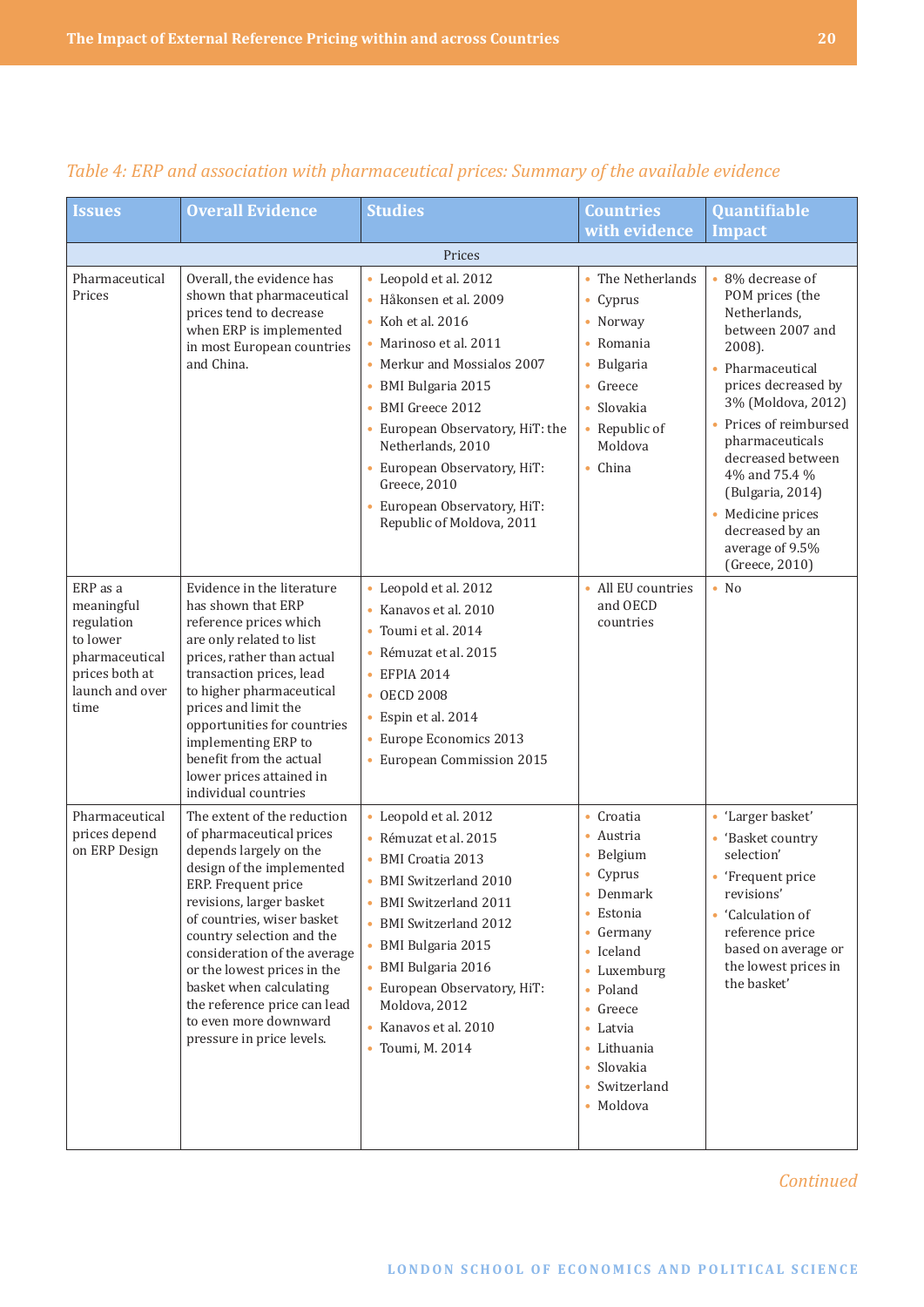| <i><u><b>Issues</b></u></i>                              | <b>Overall Evidence</b>                                                                                                                                                                                                                                                               | <b>Studies</b>                                                                                                                                                                                                                                        | <b>Countries</b><br>with evidence                                                                                                                           | Quantifiable<br><b>Impact</b>                                                                          |
|----------------------------------------------------------|---------------------------------------------------------------------------------------------------------------------------------------------------------------------------------------------------------------------------------------------------------------------------------------|-------------------------------------------------------------------------------------------------------------------------------------------------------------------------------------------------------------------------------------------------------|-------------------------------------------------------------------------------------------------------------------------------------------------------------|--------------------------------------------------------------------------------------------------------|
|                                                          |                                                                                                                                                                                                                                                                                       | Prices                                                                                                                                                                                                                                                |                                                                                                                                                             |                                                                                                        |
| Pharmaceutical<br>prices depend<br>on market<br>features | Pharmaceutical prices<br>correlate with country<br>GDP per capita and can be<br>affected by levels of market<br>regulation, including ERP,<br>and any economic pressure<br>applied in the studied<br>country                                                                          | • Danzon et al. 2005<br>• Leopold et al. 2012<br>• BMI Lithuania 2012                                                                                                                                                                                 | • Norway<br>The Netherlands<br>Finland<br>$\bullet$<br>Austria<br>$\bullet$<br>Belgium<br>٠<br>Spain<br>٠<br>Greece<br>٠<br>Portugal<br>٠<br>Lithuania<br>٠ | • 'Lower GDP levels'<br>'Strict Price<br>٠<br>regulations'<br>'Other fiscal<br>٠<br>concerns'          |
| Short-term Vs.<br>Long-term effect                       | A limited number of studies<br>$(35\%, n=26)$ consider<br>long-term evidence (study<br>period over five years)<br>when studying the impact<br>of ERP on pharmaceutical<br>prices. Therefore, whether<br>ERP can or cannot continue<br>to reduce prices over time<br>is still unclear. | • Kanavos et al. 2010<br>• Toumi et al. 2014<br>• Rémuzat et al. 2015<br>• Danzon et al. 2005<br>$\cdot$ OECD 2008<br>• Espin et al. 2014<br>• Europe Economics 2013<br>• European Commission 2015<br>· Håkonsen et al. 2009<br>• Leopold et al. 2012 | • All EU countries<br>and OECD<br>countries                                                                                                                 | • In the short and the<br>long-term (Leopold<br>et al. 2012 and<br>Danzon et al. 2005<br>respectively) |

#### <span id="page-20-0"></span>*Table 4 continued: ERP and association with pharmaceutical prices: Summary of the available evidence*

It is questionable whether ERP actually provides a meaningful regulation aiming towards lower prices in pharmaceuticals, in a sense that the prices subject to ERP are prices only related to list prices, rather than actual transaction prices. In a simulation exercise examining the impact of ERP on healthcare savings and on pharmaceutical prices testing several scenarios, the majority of European countries seemed to profit at country-level by discounts, rebates or other special arrangements on the actual paid prices of pharmaceuticals, whereas the other referenced countries did not benefit from the actual lower prices implemented in individual countries (European Commission 2015).

#### *3.2.3 Drug use*

This endpoint measures the ability of ERP to control drug consumption within a country where the government objective centres around ensuring effective drug use. Evidence with regards to the impact of ERP on drug utilisation is scarce. Only one relevant source was identified, descriptive in nature, which reviewed Greece's health system, reforms and policy initiatives in progress and concluded that at least in Greece, ERP failed to control medicines consumption as this is a factor which can be influenced by a variety of other determinants such as the number of prescribing doctors, the incentives driving their prescribing behaviour and patients' demand (European Observatory, HiT Greece 2010).

| <b>Issues</b>                      | <b>Overall Evidence</b>                                                                                                                                                                               | <b>Studies</b>                                   | <b>Countries</b><br>with evidence   Impact | Quantifiable |  |  |
|------------------------------------|-------------------------------------------------------------------------------------------------------------------------------------------------------------------------------------------------------|--------------------------------------------------|--------------------------------------------|--------------|--|--|
| Drug use                           |                                                                                                                                                                                                       |                                                  |                                            |              |  |  |
| Control<br>consumption             | ERP did not have an impact on medicines' consumption<br>as this is a factor largely influenced by a variety of<br>other determinants such as the number of prescribing<br>doctors or patients' demand | European<br>Observatory.<br>HiT: Greece,<br>2010 | Greece                                     | $\bullet$ No |  |  |
| Short-term Vs.<br>Long-term effect | There is no long-term evidence on whether ERP has an<br>effect on drug consumption or whether ERP is a sufficient<br>condition for the diffusion and use of pharmaceuticals                           | N/A                                              | N/A                                        | N/A          |  |  |

#### *Table 5.ERP and association with drug use within countries: Summary of the available evidence*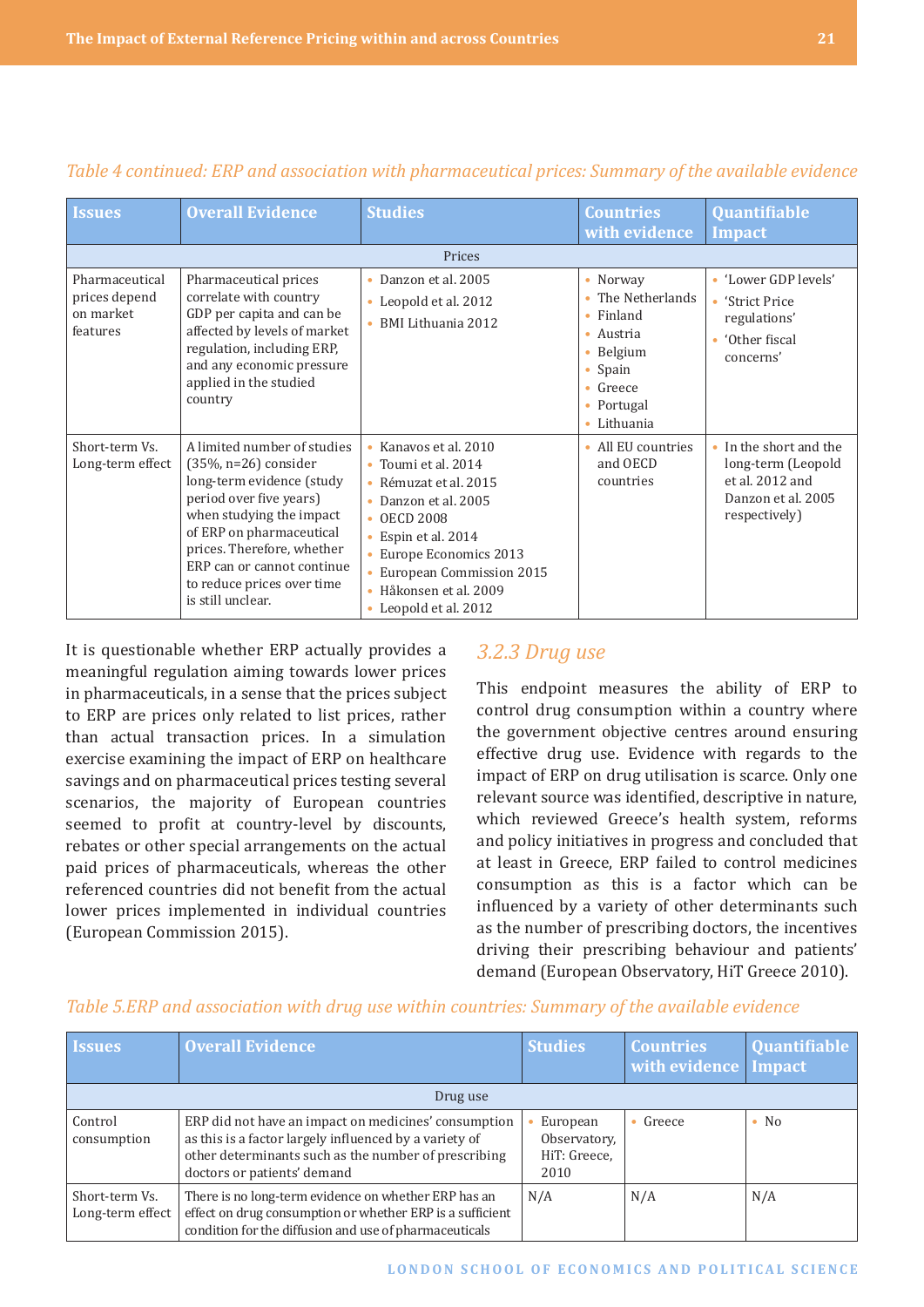#### <span id="page-21-0"></span>*3.2.4 Availability*

This endpoint measures the extent to which pharmaceuticals are available in the market. Government policy objectives focus on increased pharmaceutical availability in a timely manner with minimal access barriers. The issue of availability has attracted a great deal of interest in the study of ERP and its impact in different settings. As ERP takes into account the average or the lowest price of different reference countries it may result in a general price decrease when one country reduces its price and thus, if the price generated becomes too low, manufacturers have one of several options. For products already launched, they can proceed to market withdrawal of their product. Meanwhile, for new products awaiting launch, ERP can lead to launch delays, reduced volumes to accommodate high prices, or no launch, resulting in non-availability for these products (De Weerdt 2015; European Economics 2013).

Fourteen studies from EU countries were identified, which provided evidence on the impact of ERP on availability and accessibility of pharmaceuticals in a country. Eight of these studies were based on an empirical research design but they were all either pre-post or post-only studies without a comparator group. Of these eight studies, seven (European Commission 2015 2015; Vogler 2014; Toumi et al. 2014; Espin et al. 2014; Rémuzat et al. 2015; Kanavos et al. 2010; Håkonsen et al. 2009) analysed primary data from stakeholder consultations and surveys along with secondary data from the literature, either by proposing and testing a theoretical model (European Commission 2015 2015; Vogler 2014; Toumi et al. 2014), by conducting a mapping exercise (Espin et al. 2014), or by conducting a combined analysis (Rémuzat et al. 2015; Kanavos et al. 2010; Håkonsen et al. 2009), whereas one study (Vogler, Mantel et al. 2012) presented primary evidence on the impact of ERP on on-patent medicine prices based on a regression analysis model. Furthermore, six studies were descriptive, of which two comprised an ERP-specific, non-systematic literature review (Europe Economics 2013; Leopold, Vogler et al. 2012) and four provided some evidence on the impact of ERP in the context of reviewing the literature relevant to the impact of pharmaceutical and pricing policies on several health system goals in general (Atikeler & Ozcelikay 2015; De Weerdt et al. 2015; Kalo et al. 2008; Vogler et al. 2015). It was suggested that ERP may indirectly hinder the availability of medicines (Atikeler et al. 2015; Vogler et al. 2014; European Economics 2013).

Several sources have assumed that ERP might lead to product shortage in countries referencing the lowest price, due to discontinuations and parallel export (Espin et al. 2014; Rémuzat et al. 2015). In support of the above, a comparable study on the short and long-term effect of ERP in Europe found a discernible impact on availability in all seven EU countries included in the analysis, where manufacturers did not launch several products (a total of 11) in order to avoid expected low prices. Others have also specifically linked non-availability of medicines to the concept of "launch sequencing strategies" arising due to ERP, whereby companies delay or withhold drug launches in countries with highly controlled prices at ex-factory level or in countries with lower prices, especially if these are small markets referenced by countries with larger markets which are in turn used as references by others (Rémuzat et al. 2015; Leopold et al. 2012; Kalo et al. 2008; European Commission 2015; Toumi et al. 2014; Kanavos et al. 2010). Therefore, due to ERP policies, fewer drug launches and longer drug launch periods are most likely to take place in highly regulated and/or small markets than in markets with relative flexibility on pricing, or markets that are large in size, with higher GDP, increased public healthcare spending, a higher percentage of GDP on health expenditure and a higher price level of pharmaceuticals (Håkonsen et al. 2009; Espin et al. 2014). For example, one study showed that among 15 European countries, in Germany, where pricing is not regulated at ex-factory level, both prices and availability were the highest (Leopold, Mantel et al. 2012). Further evidence about launch sequencing strategies due to ERP comes from Belgium where companies systematically delayed dossier submission in order to avoid the Belgian price being included in other countries price-setting (i.e. typically not among the highest EU range) (Toumi et al. 2014). Other examples include Slovakia, where a change in its reference country basket to include all EU Member states resulted in companies disregarding the newly implemented prices or lobbying for exemptions of their products, leading to access delays (Leopold, Vogler et al. 2012). Similarly, in Bulgaria, around 200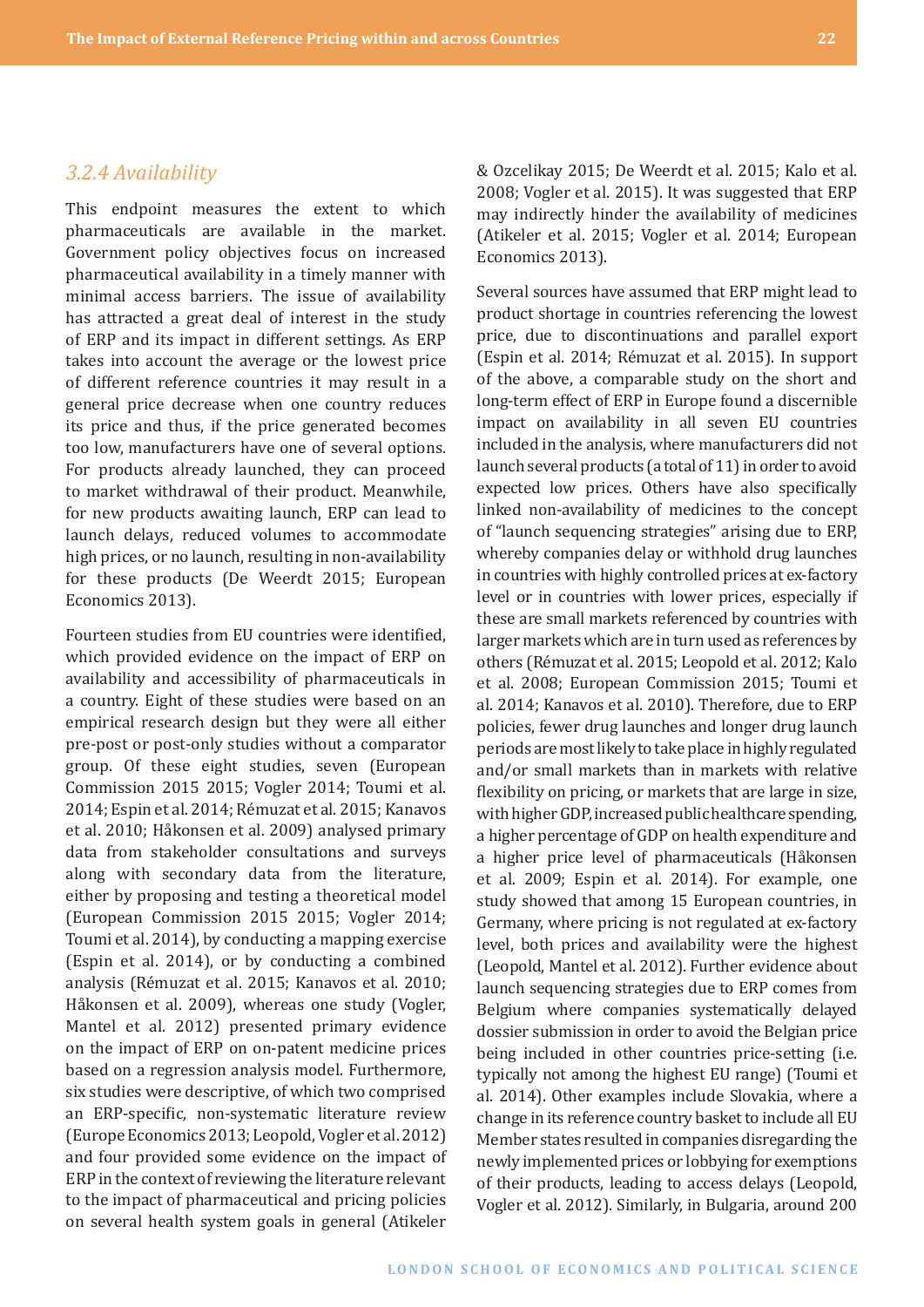| <b>Issues</b>                                                | <b>Overall Evidence</b>                                                                                                                                                                                                                                                                                                         | <b>Studies</b>                                                                                                                                                                                                                               | <b>Countries</b><br>with evidence                      | <b>Quantifiable Impact</b>                                                                                                                                                                                                                                                                                                                                                                                                                                                                                      |
|--------------------------------------------------------------|---------------------------------------------------------------------------------------------------------------------------------------------------------------------------------------------------------------------------------------------------------------------------------------------------------------------------------|----------------------------------------------------------------------------------------------------------------------------------------------------------------------------------------------------------------------------------------------|--------------------------------------------------------|-----------------------------------------------------------------------------------------------------------------------------------------------------------------------------------------------------------------------------------------------------------------------------------------------------------------------------------------------------------------------------------------------------------------------------------------------------------------------------------------------------------------|
|                                                              |                                                                                                                                                                                                                                                                                                                                 | Availability                                                                                                                                                                                                                                 |                                                        |                                                                                                                                                                                                                                                                                                                                                                                                                                                                                                                 |
| Market<br>withdrawal                                         | ERP may result in a general price<br>decrease when one country<br>reduces its price, suggesting<br>that, especially in Low Income<br>Countries (LICs), if the price<br>generated becomes too low,<br>manufacturers may proceed<br>to market withdrawal and<br>subsequent unavailability of their<br>product in these countries. | De Weerdt 2015<br>$\bullet$<br>• Europe<br>Economics 2013<br>• Espin et al. 2014<br>• Rémuzat et al.<br>2015<br>• Kalo et al. 2008                                                                                                           | · Bulgaria                                             | • In Bulgaria about 200 products<br>were withdrawn from the market<br>in 2012                                                                                                                                                                                                                                                                                                                                                                                                                                   |
| Launch<br>delays,<br>launch<br>sequencing<br>or no<br>launch | Companies may delay, sequence<br>or withhold drug launches in<br>countries with highly controlled<br>prices at ex-factory level or in<br>countries with low price levels                                                                                                                                                        | • Rémuzat et al.<br>2015<br>• Leopold, Vogler et<br>al. 2012<br>$\bullet$ Kalo et al. 2008<br>• European<br>Commission 2015<br>• Toumi et al. 2014<br>Espin et al. 2014<br>٠<br>• Leopold, Mantel<br>et al. 2012<br>• Kanavos et al.<br>2010 | • Slovakia<br>• Germany<br>· Belgium<br>• EU countries | Systematic delay of dossier<br>submission by companies in order<br>to avoid the Belgian price<br>Some companies tried to ignore<br>the process or actively lobby for<br>exemptions for their products<br>In Slovakia, after a change in<br>its reference country basket to<br>include all EU Member states<br>Germany had the <i>highest</i><br>availability among 15 European<br>countries. 11 products among 7<br>EU countries were not launched<br>by manufacturers in order to avoid<br>expected low prices |
| Short-term<br>Vs. Long-<br>term effect                       | Examples from the literature<br>mainly showcase the short term<br>impact of ERP on availability of<br>medicines, although one example<br>provided evidence about the<br>long-term impact of ERP too. Both<br>in the short and long-term, ERP<br>has been found to have an impact<br>towards availability of medicines.          | Toumi et al. 2014<br>$\bullet$<br>· Rémuzat et al.<br>2015<br>· Håkonsen et al.<br>2009                                                                                                                                                      | • EU countries                                         | Short-term<br>- In Bulgaria 200 products were<br>withdrawn in 2012<br>• Long-term<br>-Within a 6 year period,<br>11 products among 7 EU<br>countries were not launched by<br>manufacturers in order to avoid<br>expected low prices                                                                                                                                                                                                                                                                             |

<span id="page-22-0"></span>*Table 6. ERP and association with availability of medicines within a country: Summary of the available evidence*

products were withdrawn from the market in 2012 (Rémuzat et al. 2015; Toumi et al. 2014).

There is contradictory evidence on the impact of ERP in terms of availability. Whilst some studies show significant threats to the accessibility of medicines may be posed by ERP, particularly if any of the reference countries have strict pharmaceutical expenditure measures imposed due to the economic crisis (Vogler et al. 2015), others acknowledge that no conclusive empirical evidence exists to support claims of ERP-related non-availability of medicines (Espin et al. 2014; Kanavos et al. 2010).

# *3.2.5 Affordability*

This endpoint examines the extent to which pharmaceutical prices are in line with the purchasing ability of healthcare systems or patients. A moderate body of the relative literature discussed the impact of ERP on medicines affordability. ERP policies typically inhibit manufacturers from offering lower prices to lower-income countries and therefore could potentially undermine affordability of medicines within a significant number of EU countries (European Commission 2015; European Economics 2013).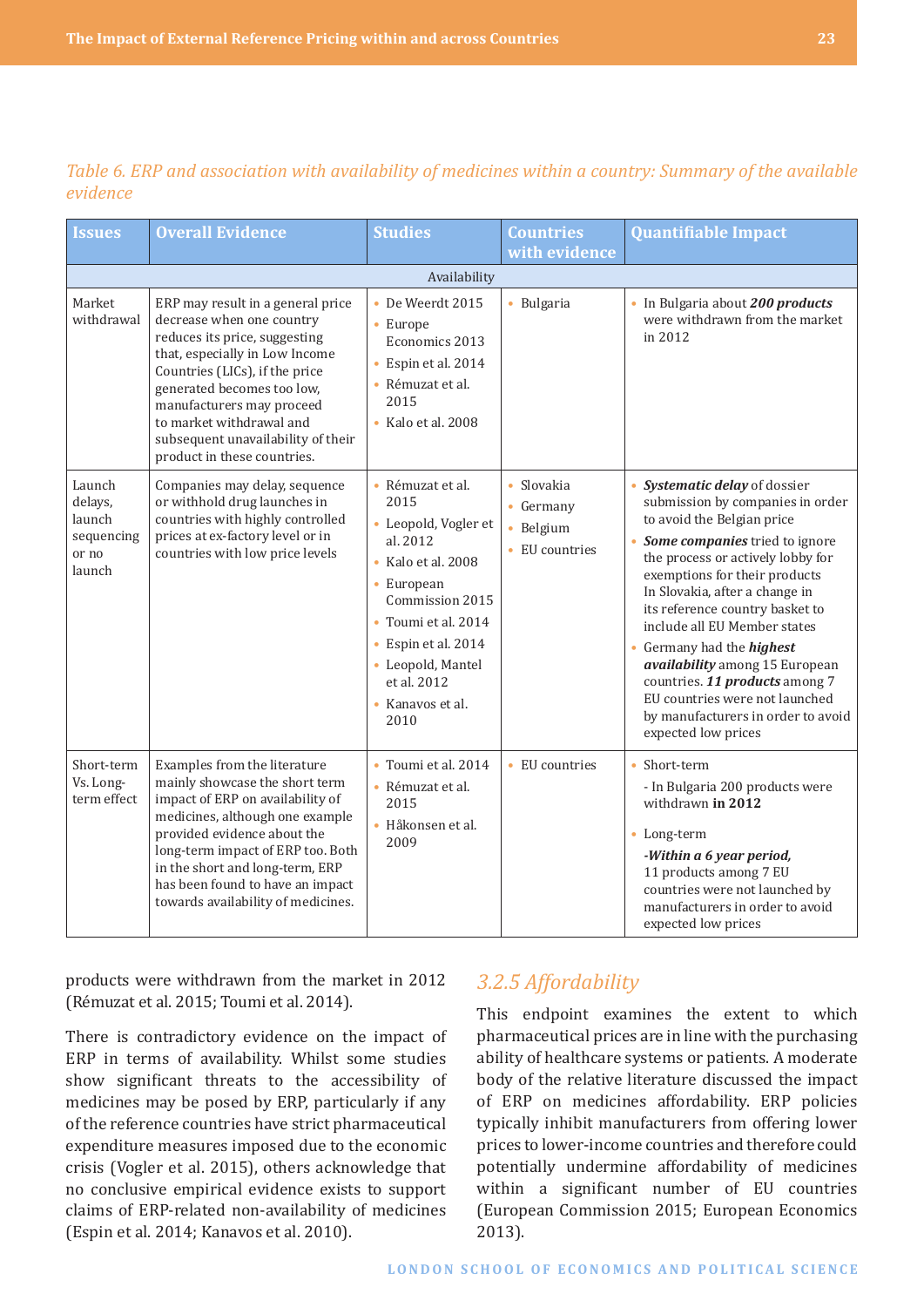Ten studies provided evidence about the impact of ERP on medicines affordability. The relevant evidence was largely generated by descriptive studies, based on reviewing the ERP relevant literature (Europe Economics 2013), reviewing the literature on pharmaceutical policy and pricing strategies in general (Lu 2015) or providing a country specific pharmaceutical market research report (BMI Egypt 2010, 2011 and 2012). Only two empirical studies were found, which were both post-only studies that analysed primary data from stakeholder consultations and surveys, along with secondary data from the literature either by proposing and testing a theoretical (European Commission 2015) or a simulation (Toumi et al. 2014) model. Overall, three studies provided considerations about the access to and affordability of patented medicines in the EU, examining in particular the effects in LICs (Europe Economics 2013;Toumi et al. 2014; Lu 2015).

In Egypt it was found that whilst a decrease in price should alleviate public concerns around affordability, the reference countries (which include Sweden, Austria, Finland and Switzerland) have higher percapitaspendingfiguresthanEgyptandtherefore,even after a 10% mark-down, prices would still be relatively expensive for the local population (BMI Egypt 2010 and 2011). This could potentially trigger issues with affordability of medicines in some countries, both within and particularly outside the OECD, unless policy makers change pricing and reimbursement policies to adapt to the new market dynamics (Lu et al. 2015). For example, it has been suggested that if external reference prices are set based on some kind of affordability index whereby medicine prices are weighted by GDP with international comparisons made either at an average exchange rate i.e. for a year (European Economics 2013) or purchasing power parities (PPPs) (European Commission 2015; European Economics 2013), affordability and accessibility of medicines in lower income countries could be improved (European Commission 2015). Indeed, in Egypt reforms have been put on hold to

*Table 7. ERP and association with affordability of medicines within a country: Summary of the available evidence*

| <b>Issues</b>                                   | <b>Overall Evidence</b>                                                                                                                                                                                           | <b>Studies</b>                                                                                                                                    | <b>Countries</b>                                                      | Quantifiable                                                                                                                                                                                                   |  |
|-------------------------------------------------|-------------------------------------------------------------------------------------------------------------------------------------------------------------------------------------------------------------------|---------------------------------------------------------------------------------------------------------------------------------------------------|-----------------------------------------------------------------------|----------------------------------------------------------------------------------------------------------------------------------------------------------------------------------------------------------------|--|
|                                                 |                                                                                                                                                                                                                   |                                                                                                                                                   | with evidence                                                         | <b>Impact</b>                                                                                                                                                                                                  |  |
|                                                 |                                                                                                                                                                                                                   | Affordability                                                                                                                                     |                                                                       |                                                                                                                                                                                                                |  |
| Affordability<br>in High<br>Income<br>Countries | It has been noted that countries<br>with high absolute price levels of<br>pharmaceuticals, have relatively low<br>price levels (pharmaceutical prices<br>divided by GDP per capita)                               | Toumi et al. 2014                                                                                                                                 | • Germany,<br>• Denmark.<br>$\bullet$ Ireland and<br>$\bullet$ Italy, | • Germany, Denmark,<br>Ireland and Italy,<br>have <i>relatively</i><br>low price levels<br>(pharmaceutical<br>prices divided by GDP<br>per capita)                                                             |  |
| Affordability<br>in LICs                        | ERP policies encourage higher<br>pricing in LICs, directly undermining<br>affordability of medicines in these<br>countries                                                                                        | • Europe Economics 2013<br>• European Commission<br>2015<br>Toumi et al. 2014<br>$\bullet$ Lu et al. 2015<br>• BMI Egypt 2010<br>· BMI Egypt 2011 | • Poland,<br>$\bullet$ Romania<br>• Bulgaria<br>• Egypt               | Poland, Romania<br>$\bullet$<br>and Bulgaria, pay<br>relatively more<br>compared to their<br>GDP per capita<br>In Egypt, <i>prices</i><br>$\bullet$<br>are relatively<br>expensive for the local<br>population |  |
| Scope for<br>increasing<br>affordability        | If external reference prices are set<br>based on some kind of affordability<br>index which reflects national GDP<br>either through an average exchange<br>rate or PPPs affordability in LICs<br>could be improved | • Europe Economics 2013<br>European Commission<br>2015<br>• Lu et al. 2015                                                                        | • Egypt                                                               | $\bullet$ No                                                                                                                                                                                                   |  |
| Short-term<br>Vs. Long-term<br>effect           | There is no conclusive and/<br>or empirical evidence that ERP<br>undermines affordability over time                                                                                                               | N/A                                                                                                                                               | N/A                                                                   | N/A                                                                                                                                                                                                            |  |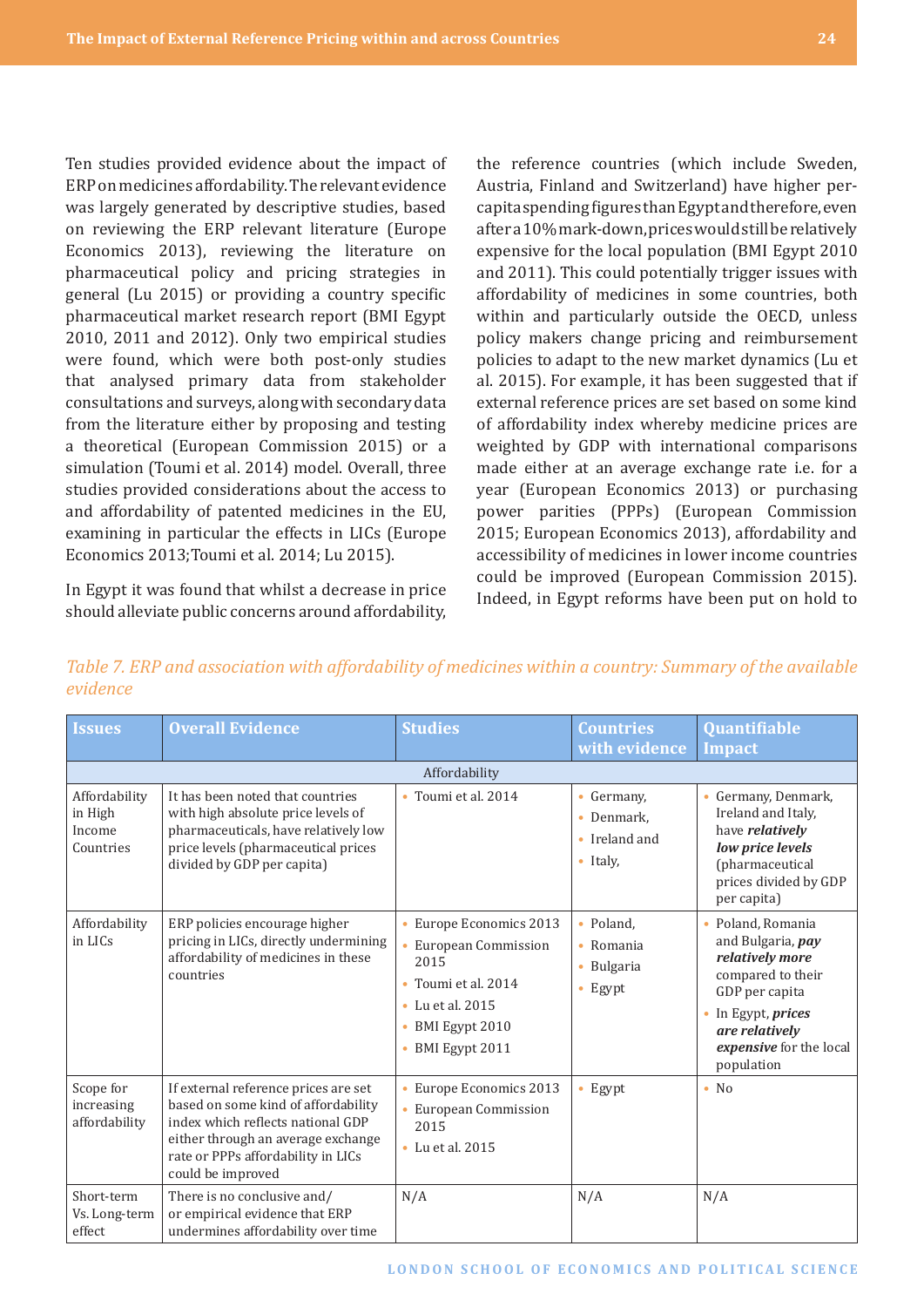<span id="page-24-0"></span>allow the authorities to consider a better alignment between Egypt and reference countries in terms of PPP, although the impact of the pricing reform will remain unknown until the authorities review the PPP in relation to the potential reference countries (BMI Egypt 2010, 2011 and 2012).

Moreover, to have affordable access to medicines, policy makers in lower-income countries may need to increasingly rely on confidential agreements to obtain lower effective prices through rebates or discounts, and thus discourage any external spillover impact of their list prices (Lu et al. 2015).

## *3.2.6 Equity*

This endpoint examines the ability of ERP to achieve equitable access to medicines within a country. Six studies discussed the effects of ERP from the social equity perspective. Two of these studies presented primary data about the processes underlying the use of ERP (Espin et al. 2014) and the short- and long-term impact of ERP implementation (Kanavos et al. 2010). They both generated primary evidence from surveys with stakeholders, whereas the latter also comprised a descriptive component based on the ERP relevant literature. Four of these studies were descriptive, of which three were ERP specific and originated from the grey literature (EFPIA 2014; Europe Economics 2013; Global Forum on Competition-GFoC 2014), whereas one was from the peer-reviewed literature and studied ERP only in

the context of reviewing the pharmaceutical pricing environment of Russia (Rudisill et al. 2014).

It was demonstrated that ERP and parallel trade had an effect on social welfare by increasing prices in both higher- and lower-income countries, therefore undermining equitable and affordable patient access among EU citizens (EFPIA 2014), particularly for low-price, low-income countries (Global Forum on Competition-GFoC, 2014).

Considering the nature of data required to inform ERP implementation (e.g. country selection, available prices from across the country basket, revision dates), Kanavos et al. (2010) concluded that ERP might be primarily relying on pricing factors extrinsic to the health care system in which it operates. In support of that, Rudisill et al. (2014) also recognised that ERP policies do not address country specific health system priorities such as urgent price reductions when needed (Rudisill et al. 2014). Espin et al. (2014) provided several examples such as Belgium and Austria (with a 2012 GDP per capita of US\$37,883 and US\$ 42,408 respectively) referencing Romania (US\$12,802) and Bulgaria (US\$14,301) or Ukraine (US\$7,374) referencing Moldova (US\$3,415), and Pakistan (US\$2,880) referencing Bangladesh (US\$2,093), to argue that theoretically, such a structure would nurture inequalities among countries, as the difference in wealth between the referrer and the referenced country increases and the risk elevates in situations where the reference

| <b>Issues</b>                          | <b>Overall Evidence</b>                                                                                                                                                                                       | <b>Studies</b>                                                                            | <b>Countries</b><br>with evidence | Quantifiable<br><b>Impact</b>                                                             |  |
|----------------------------------------|---------------------------------------------------------------------------------------------------------------------------------------------------------------------------------------------------------------|-------------------------------------------------------------------------------------------|-----------------------------------|-------------------------------------------------------------------------------------------|--|
|                                        |                                                                                                                                                                                                               | Equity                                                                                    |                                   |                                                                                           |  |
| Social<br>welfare                      | ERP and parallel trade had an effect on<br>social welfare by increasing prices in higher-<br>and lower-income countries therefore<br>undermining equitable and affordable<br>patient access among EU citizens | <b>EFPIA 2014</b><br>Global Forum on<br>Competition (GFoC)<br>2014                        | • EU countries                    | Levelling of<br><i>prices</i> signifying<br>less affordable<br>pharmaceutical<br>products |  |
| Policy<br>objectives                   | ERP might be primarily relying on pricing<br>factors extrinsic to the health care system in<br>which it operates and subsequently might<br>neglect country specific health system<br>priorities               | Europe Economics 2013<br>Rudisill et al. 2014<br>Kanavos et al. 2010<br>Espin et al. 2014 | $\bullet$ No                      | $\bullet$ No                                                                              |  |
| Short-term<br>Vs. Long-<br>term effect | There is no evidence on whether ERP<br>has an effect on social welfare only in<br>the short-term or over time                                                                                                 | N/A                                                                                       | N/A                               | N/A                                                                                       |  |

#### *Table 8. ERP and association with equity within a country: Summary of the available evidence*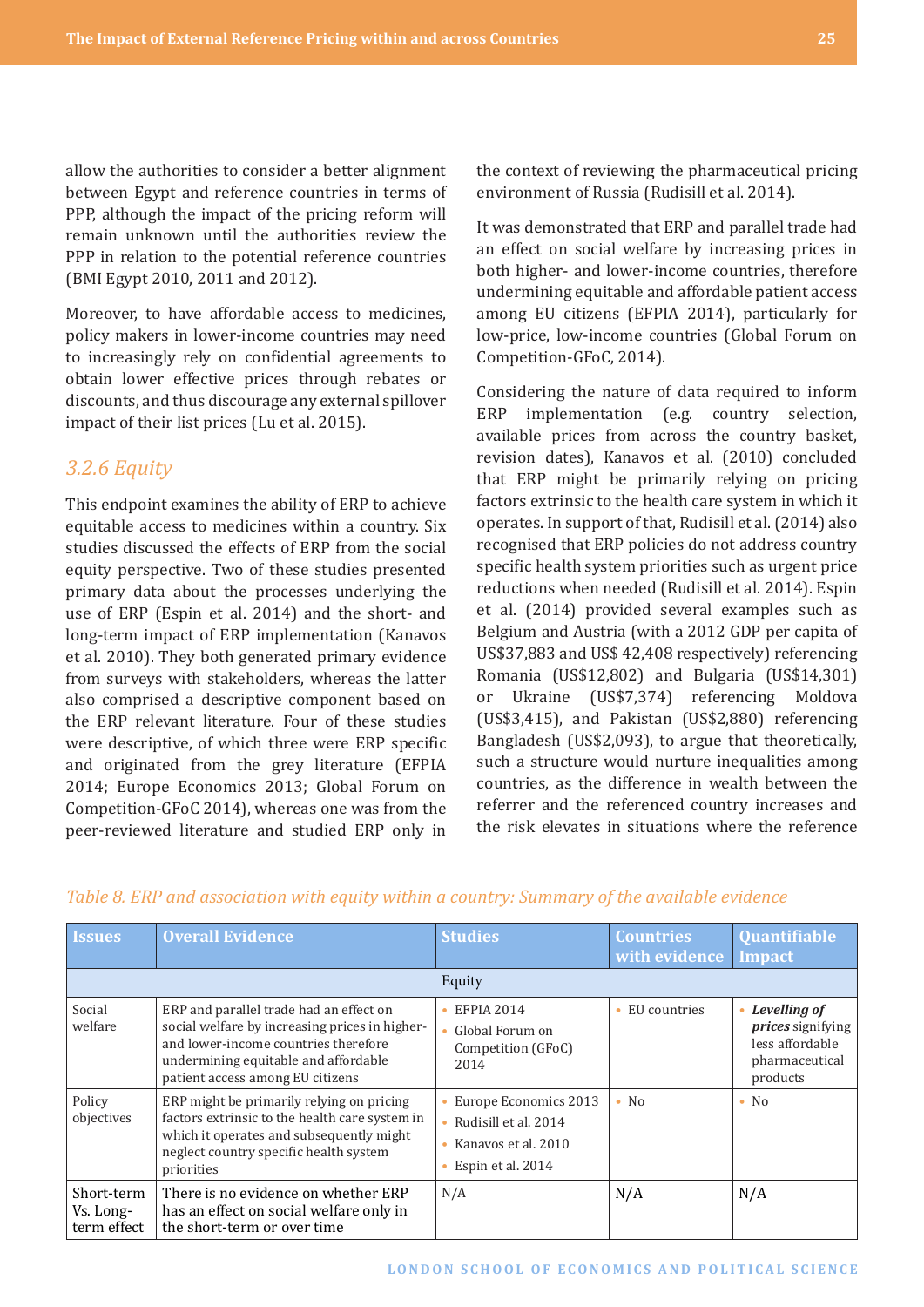<span id="page-25-0"></span>price is defined as the lowest price in the basket (Espin et al. 2014).

Finally, in support of the above, a descriptive report debating whether or not ERP can harm the interests of EU patients suggested that the prices of the basket countries reflect the referenced countries' policy objectives, such as domestic political concerns or the health structure of the domestic population, which might not only be of little concern to the referrer country but may also be antithetical regarding the policy objectives pursued by the referrer country (Europe Economics 2013).

## *3.2.7 Efficiency*

This endpoint examines the impact of ERP on the efficiency of the health system and its ability to lead to effective resource allocation. Evidence on the impact of ERP on efficiency was only identified in three sources, of which two were EU specific comparative analyses; one comprising a descriptive

analysis of ERP policy characteristics in 28 EU countries (Leopold, Vogler et al. 2012) and one being a combined analysis of primary data from stakeholder consultations and secondary data from the literature on ERP (Rémuzat et al. 2015). The third was a country-specific, descriptive, market research report, which examined aspects of the Swiss policy environment and market characteristics and assessed the degree to which Switzerland has achieved certain policy goals (Paris and Docteur 2007). The metrics of the impact of ERP on efficiency used in the above mentioned studies included the ability of ERP to (a) reduce prices, (b) contain the rate of increase in drug costs or (c) contain the percentage of drug spend as a proportion of total health spend.

A descriptive overview of national ERP systems in EU countries showcased that in terms of efficiency, ERP led to a 25% reduction in the proportion of pharmaceutical expenditure as a percentage of total health care spending in Slovakia in 2009, when the EURO was implemented as the country's legal tender.

*Table 9. ERP and association with healthcare system efficiency within a country: Summary of the available evidence*

| <b>Issues</b>                                                           | <b>Overall Evidence</b>                                                                                                                                                                                                                                                     | <b>Studies</b>                                 | <b>Countries</b><br>with evidence | <b>Quantifiable Impact</b>                                                                                                                                                                                                 |
|-------------------------------------------------------------------------|-----------------------------------------------------------------------------------------------------------------------------------------------------------------------------------------------------------------------------------------------------------------------------|------------------------------------------------|-----------------------------------|----------------------------------------------------------------------------------------------------------------------------------------------------------------------------------------------------------------------------|
|                                                                         |                                                                                                                                                                                                                                                                             | Efficiency                                     |                                   |                                                                                                                                                                                                                            |
| Affordable prices<br>(through price<br>revision)                        | ERP may potentially increase efficiency<br>in terms of affordable prices, especially<br>through frequent periodic price<br>revisions of listed drugs.                                                                                                                       | Leopold,<br>۰<br>Vogler et<br>al. 2012         | Slovakia<br>$\bullet$             | In Slovakia, ERP based on the<br>arithmetic mean of the six<br>lowest countries within EU 26<br>countries, resulted in a 25%<br>reduction of pharmaceutical<br>expenditure as proportion of<br>total health care spending. |
| Stable share of<br>drug spend as<br>proportion of total<br>health spend | ERP might have the ability to reduce<br>the proportion of pharmaceutical<br>expenditure as a percentage of total<br>health care spending                                                                                                                                    | Leopold,<br>$\bullet$<br>Vogler et<br>al. 2012 | Slovakia<br>$\bullet$             | In Slovakia, ERP based on the<br>arithmetic mean of the six<br>lowest countries within EU 26<br>countries, resulted in a 25%<br>reduction of pharmaceutical<br>expenditure as proportion of<br>total health care spending. |
| Containing costs<br>while guaranteeing<br>access to<br>medicines        | Evidence about the impact of ERP<br>on efficiency in the context of cost-<br>containment, while maximising<br>accessibility is inconclusive.                                                                                                                                | • Rémuzat<br>et al.<br>2015                    | $\bullet$ No                      | $\bullet$ No                                                                                                                                                                                                               |
| Short-term Vs.<br>Long-term effect                                      | Examples from the literature<br>highlighted the short term impact of<br>ERP on efficient drug expenditure by<br>lowering prices, although no conclusive<br>evidence was found to assess whether<br>the impact of ERP on social equity and<br>welfare is short or long-term. | • Leopold,<br>Vogler et<br>al. 2012            | Slovakia<br>$\bullet$             | • In 2009, in Slovakia, ERP<br>resulted in 25% reduction<br>in the proportion of<br>pharmaceutical expenditure<br>as proportion of total health<br>care spending                                                           |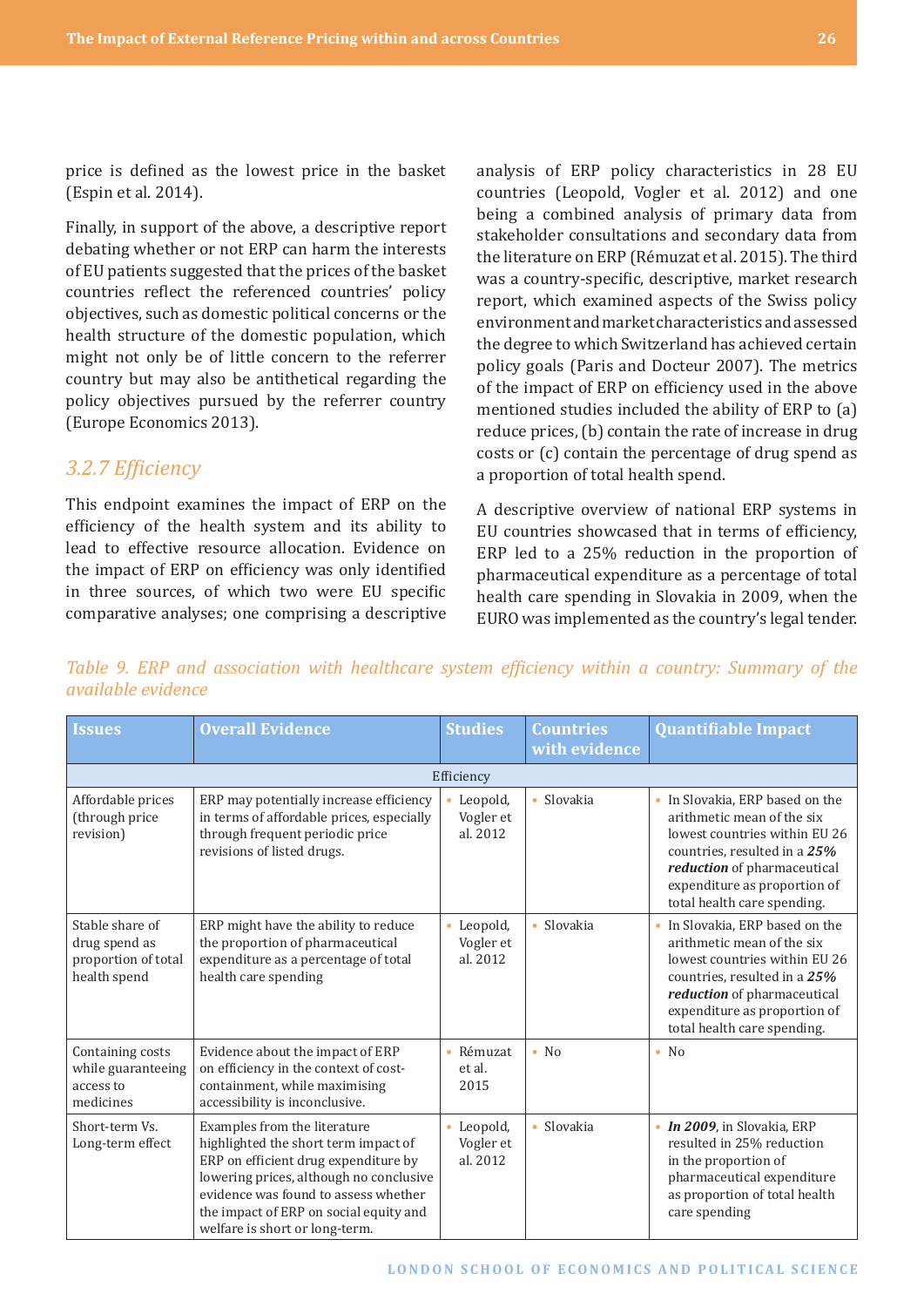<span id="page-26-0"></span>This was accompanied by a change in its ERP policy, which included the introduction of ERP based on the arithmetic mean of the six lowest countries within EU 26 (Leopold, Volger et al. 2012). Furthermore, a case study in Switzerland demonstrated that reliance on external and internal price benchmarking, rather than pharmacoeconomic assessment, as a basis for establishing prices, might have scope to optimise a country's pharmaceutical expenditure (Paris and Docteur 2007). This study recognised the potential of ERP as a mechanism to enhance efficiency in drug expenditure, particularly through frequent periodic price revisions of listed drugs, although assessment of the impact of these revisions was not available. Finally, one source assessed the impact of ERP on efficiency in the context of leading to costcontainment while maximising accessibility, but highlighted inconclusive evidence (Rémuzat et al. 2015).

## *3.2.8 Industrial policy*

This endpoint measures the extent to which ERP promotes and/or is consistent with the objectives of industrial policy.1 Objectives centre around incentives for R&D investment, increased revenues for manufacturers, effective entry and penetration of generic drugs. Eight studies were identified that provided evidence on the impact of ERP on industrial policy and innovation within a country. Only half of the relevant sources originated from the peer-reviewed literature and all of these presented empirical evidence generated from analyses of surveys and consultations with stakeholders about the short- and long-term effect of ERP implementation (Kanavos et al. 2010), the application and potential issues of ERP in Europe (Rémuzat et al. 2015), the processes underlying the use of ERP (Espin et al., 2014) and the quality of existing evidence on the impact of pharmaceutical policy practices (Espin &

Rovira 2007). Further evidence was available in the grey literature, comprising mainly country-specific market research reports (BMI Slovakia 2010; BMI Germany 2015 and 2016) and one intergovernmental report, which presented evidence on ERP in the context of assessing how pharmaceutical pricing and reimbursement policies have contributed to the achievement of certain health policy objectives among the OECD countries (OECD 2008).

It has been argued that price convergence, generated by ERP-based systems, discourages incremental innovation from pharmaceutical companies by reducing revenues and resulting potential for research and development investment (Rémuzat et al. 2015). For example, in Slovakia in 2009 their new reference pricing system forced the prices of drugs down and had an impact on the revenues of pharmaceutical companies (BMI Slovakia 2010). Overall, the relevant sources noted that ERP is likely to have an impact on incentives for investment that is disproportionate to the size of the "early launch" and/ or "frequently referenced" countries' markets (OECD 2008). Another source suggested that ERP might specifically limit the generic industry's potential to enter specific markets by driving down the prices to unsustainable levels (Rémuzat et al. 2015). More precisely, it highlighted that from the European Generic Medicines Associations (EGA) perspective, ERP hinders generic penetration in specific markets as it generates unsustainable levels of prices. For example, the price of the generic olanzapine dropped by up to 98% in Bulgaria due to application of ERP in Denmark, thus limiting patient access to this medicine in Bulgaria (Rémuzat et al. 2015).

Further discouragement of industry innovation could be generated in cases where countries use various determinants in their external reference price set up, but do not clearly explain whether and how these determinants are valued or combined, creating regulatory uncertainties which might ultimately discourage potential manufacturers from pursuing research and development investments (Espin et al. 2014). For example, relative to Portugal and Austria, ERP rules are poorly defined in Germany; under these broad rules, research based pharmaceutical firms will find themselves less able to profit from incremental innovation in drug discovery (BMI Germany 2015 and 2016).

<sup>1</sup> According to the Pharmaceutical Forum Progress report published by the European Commission in 2007, costcontainment policies such as ERP can create sufficient headroom needed for rewarding valuable innovation. This could be achieved by providing affordable prices, being consistent when giving rewards and being transparent in the pricing and reimbursement decision process. In addition, exemptions can be applied under costcontainment mechanisms for innovative pharmaceuticals that are considered highly valuable (Pharmaceutical Forum Report 2007).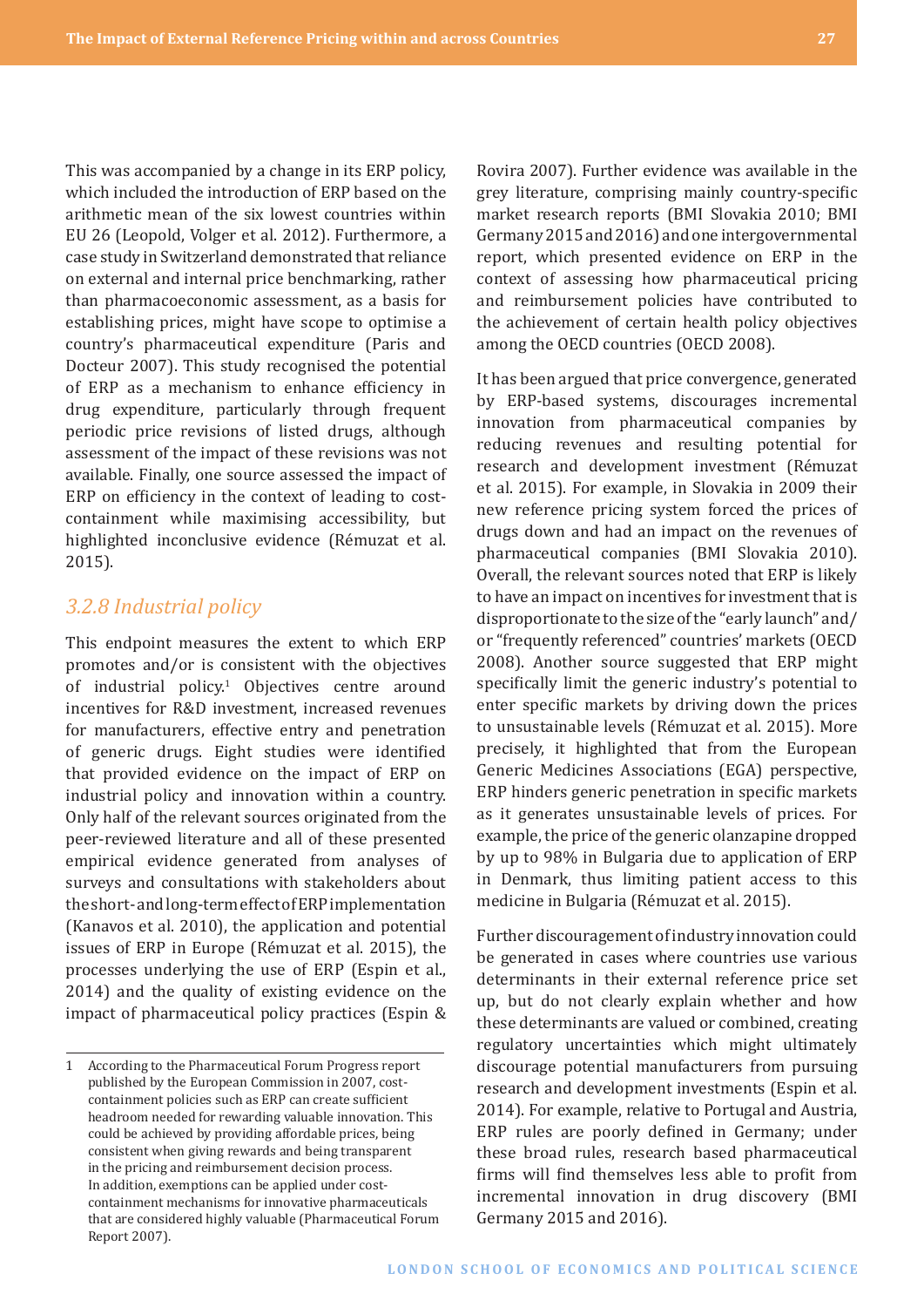Despite the above observations, a study conducting interviews with stakeholders of government agencies implementing ERP revealed the potential of ERP to enable value assessments, and therefore promote industry innovation (Kanavos et al. 2010). It was suggested that even though encouragement and reward of innovation is not explicitly the objective of ERP itself as a policy tool, innovation may be rewarded in the context of defining the basket of comparators (i.e. inclusion of countries that explicitly recognize value and the "value of innovation") or in the context of adjusting prices frequently to reflect price adjustments in other settings, or even by implementing ERP as a 'light' option, for example, at launch only (Kanavos et al. 2010).

Finally, one source assessing the existing evidence on the impact of pharmaceutical policy practices in Europe concluded that there is no clear evidence due to the multiplicity of factors involved and the long causality chain linking non-regulated pricing to innovation (Espin & Rovira 2007).

*Table 10. ERP and association with industrial policy and innovation within a country: Summary of the available evidence*

| <b>Issues</b>                                                            | <b>Overall Evidence</b>                                                                                                                                                                                                                                                                                                                                                                                                                                                                                                                                                                                                 | <b>Studies</b>                                                                                                                                               | <b>Countries</b>             | <b>Quantifiable Impact</b>                                                                                                                                          |
|--------------------------------------------------------------------------|-------------------------------------------------------------------------------------------------------------------------------------------------------------------------------------------------------------------------------------------------------------------------------------------------------------------------------------------------------------------------------------------------------------------------------------------------------------------------------------------------------------------------------------------------------------------------------------------------------------------------|--------------------------------------------------------------------------------------------------------------------------------------------------------------|------------------------------|---------------------------------------------------------------------------------------------------------------------------------------------------------------------|
|                                                                          |                                                                                                                                                                                                                                                                                                                                                                                                                                                                                                                                                                                                                         |                                                                                                                                                              | with evidence                |                                                                                                                                                                     |
| Innovation<br>and<br>investment in<br>R&D                                | ERP may discourage incremental<br>innovation and investment in R&D<br>through: (a) downward price convergence<br>potentially leading to reduced revenues<br>for pharmaceutical companies, (b)<br>encouragement of parallel trade<br>potentially leading to manufacturers'<br>investing in producing only marginal<br>product modifications in order to avert<br>the threat of parallel trade and (d)<br>relatively general - rather than precise -<br>definition of ERP rules and determinants,<br>which creates regulatory uncertainties<br>that potentially discourage manufacturers<br>from pursuing R&D investments | Industrial policy & Innovation<br>• Rémuzat et al.<br>2015<br>$\bullet$<br>Espin et al.<br>2014<br>• BMI Germany<br>Q1 2015<br><b>BMI</b> Germany<br>Q1 2016 | • Slovakia<br>• Germany      | • Poorly defined ERP rules<br>in Germany render firms<br>less able to profit from<br>incremental innovation in<br>drug discovery                                    |
| Generics'<br>entry and<br>penetration                                    | ERP might limit the generic industry's<br>potential to enter specific markets by<br>driving down the prices to unsustainable<br>levels                                                                                                                                                                                                                                                                                                                                                                                                                                                                                  | Rémuzat et al.<br>2015                                                                                                                                       | · Bulgaria                   | • The price of the generic<br>medicine olanzapine<br>that <i>dropped by up to</i><br>98% in Bulgaria due to<br>application of ERP in<br>Denmark                     |
| ERP influences<br>manufacturing<br>and/or R&D<br>investment<br>decisions | There is no clear evidence about the<br>impact of pharmaceutical policy practices<br>on industrial decisions in Europe due to<br>the multiplicity of factors involved and the<br>long causality chain linking non-regulated<br>pricing to innovation                                                                                                                                                                                                                                                                                                                                                                    | Espin & Rovira<br>2007                                                                                                                                       | $\bullet$ No                 | $\bullet$ No                                                                                                                                                        |
| Scope for<br>promoting<br>innovation                                     | ERP could indirectly incentivise<br>innovation through favourable basket and<br>other parameter definition. Innovation<br>may be rewarded in the context of defining<br>the basket of comparators (i.e. inclusion<br>of countries that explicitly recognize value<br>and the "value of innovation") or in the<br>context of adjusting prices frequently to<br>reflect price adjustments in other settings                                                                                                                                                                                                               | Kanavos et al.<br>2010                                                                                                                                       | • EU Member<br><b>States</b> | $\bullet$ No                                                                                                                                                        |
| Short-term<br>Vs. Long-term<br>effects                                   | Very limited evidence suggests that<br>ERP might in the short-term deter<br>manufacturers from investing in R&D                                                                                                                                                                                                                                                                                                                                                                                                                                                                                                         | <b>BMI</b> Slovakia,<br>2010                                                                                                                                 | · Slovakia                   | In 2009, in Slovakia, the<br>new reference pricing<br>system forced the prices<br>of drugs down and had an<br>impact on the revenues of<br>pharmaceutical companies |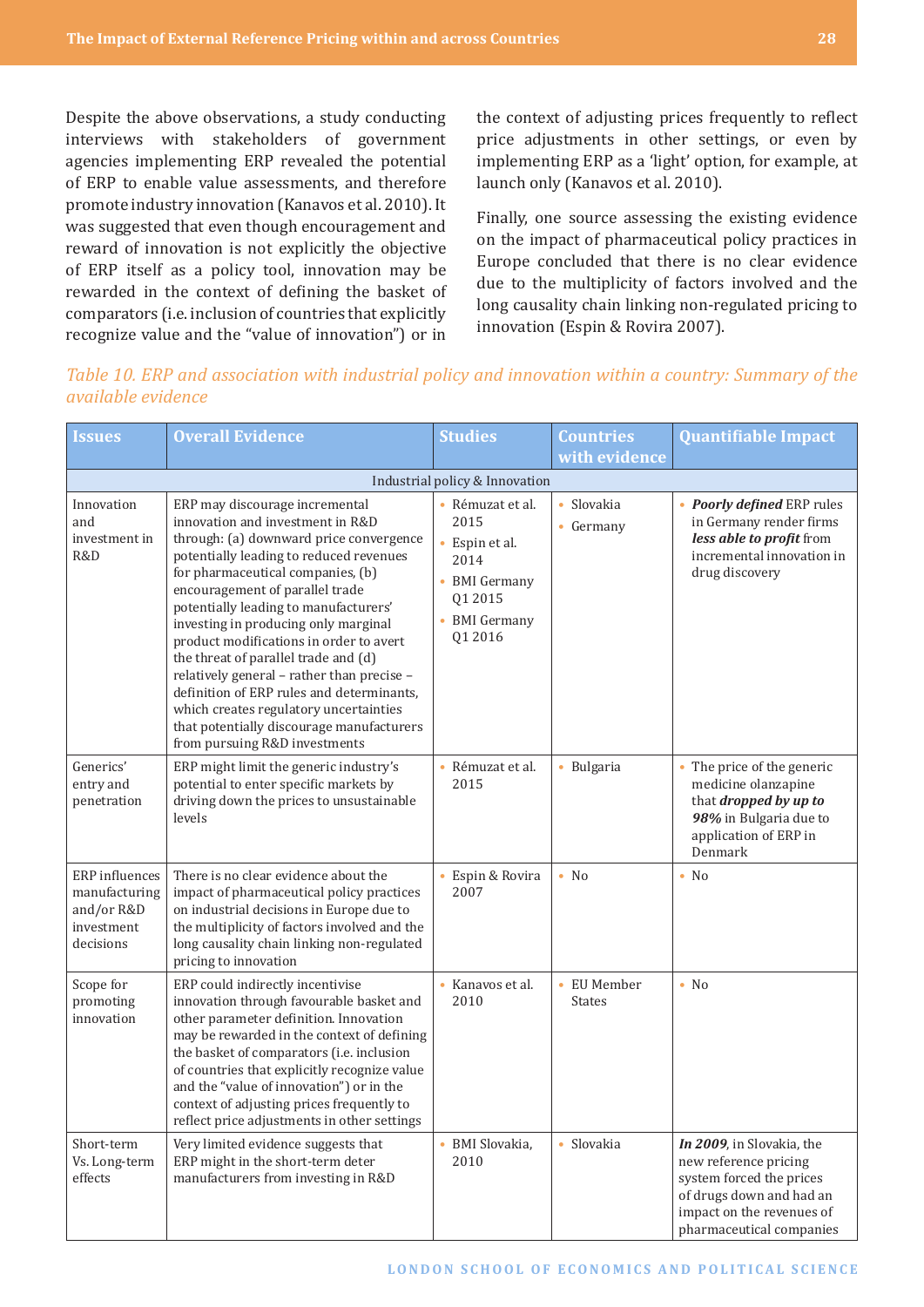#### <span id="page-28-0"></span>**3.2 INTERNATIONAL IMPACT OF ERP**

#### *3.3.1 Impact across borders*

In this section, we study the impact of ERP in a country across other countries referencing this country. In contrast to the previous section, where we studied the performance of ERP against the government policy objectives, this section concentrates on crossborder implications of ERP. These general 'spillover' effects are to be expected to a certain extent due to the nature of the policy; however, they can prove problematic for the achievement of national government policy objectives. Whilst in the following sections we analyse the evidence against specific cross-border phenomena that might be caused by ERP, such as price stability and price convergence, this section focuses on the general observations and trends caused by spillover effects.

Eleven studies described in general the type of crosscountry spillover effects caused by ERP systems and how these might be triggered. Three of these studies were peer-reviewed and eight were extracted from the grey literature. Eight studies provided descriptive evidence drawn from Europe and on the current country specific situation (Kalo et al. 2008, Pudersell et al. 2007, Rudisill et al. 2014, European Commission 2015, OECD 2008, Lu 2015, BMI Italy 2009 and 2010), whereas two descriptive studies provided empirical evidence of a post-only design using data from IMS and from competent authorities, when studying potential spillover effects of ERP (Europe Economics 2013 and Rémuzat et al. 2015). The last study was an empirical study using a regression analysis model to examine the potential impact of ERP on pharmaceutical prices (Leopold et al. 2012).

Ofthe eleven studies identified, four studies provided long-term evidence on certain spillover effects such as price convergence caused by ERP across countries over time (European Commission 2015, Europe Economics 2013, Rémuzat et al. 2015 and OECD 2008).

Upon studying the impact of ERP across borders, three specific issues were identified: (a) the potential spillover effects caused across countries when ERP is implemented, (b) whether spillover effects are observed over time, and (c) possible reasons why these effects can be experienced at a larger extent.

In empirical studies of the potential spillover effects of ERP across countries, three potential

phenomena were primarily discussed. First, the wider implementation of ERP is often associated with higher prices in LICs, while in the absence of ERP policies across countries, lower prices may have been the result (European Commission 2015, OECD 2008, Lu 2015, Europe Economics 2013 and Leopold et al. 2012). In other words, when LICs implement ERP, they are likely to get a reference price calculated by a basket where countries with higher income and higher prices might have been included; at the same time, in LICs, where ERP is not in place or not used as an aid for price negotiations, the government can easily negotiate the price of pharmaceuticals with manufacturers due to local price competition. In 2007, Estonia used ERP as a part of their price agreements between the Ministry of Social Affairs and manufacturers. As Estonia used similar economic markets such as Latvia and Lithuania in the country basket manufacturers were forced to lower pharmaceutical prices (Pudersell et al. 2007). However, an example from Slovakia showed the potential spillover effects caused by ERP, whereby when the Ministry of Health allowed a launch price that is 10% higher than the average price of the three lowest-priced reference countries, pharmaceutical companies were generally able to price their drugs above the lowest price elsewhere in Europe, allowing room for some companies to launch their products in Slovakia before the price was established in other low price countries and to keep the Slovak price higher than elsewhere in Europe (Kalo et al. 2008).

Second, ERP systems may affect the price levels of pharmaceuticals. In cases where prices are reduced, manufacturers' willingness to set prices according to ERP is minimized (Rudisill et al. 2014, European Commission 2015, OECD 2008 and Lu 2015, Europe Economics 2013 and Leopold et al. 2012).

It has been observed that ERP experienced in Europe can create spillover effects from low-price to higherprice countries, leading to patient access issues due to shortages in low-price markets and at the same time resulting in limited benefits to payers and patients in terms of cost-savings, for high-price markets (Europe Economics 2013 and Rémuzat et al. 2015).

Rémuzat et al. (2015) showcased the potential spillover impact of ERP across countries in the case of a price reduction due to ERP in a single country implementing ERP, referencing two quantitative studies of Charles River Associates 2013 and EFPIA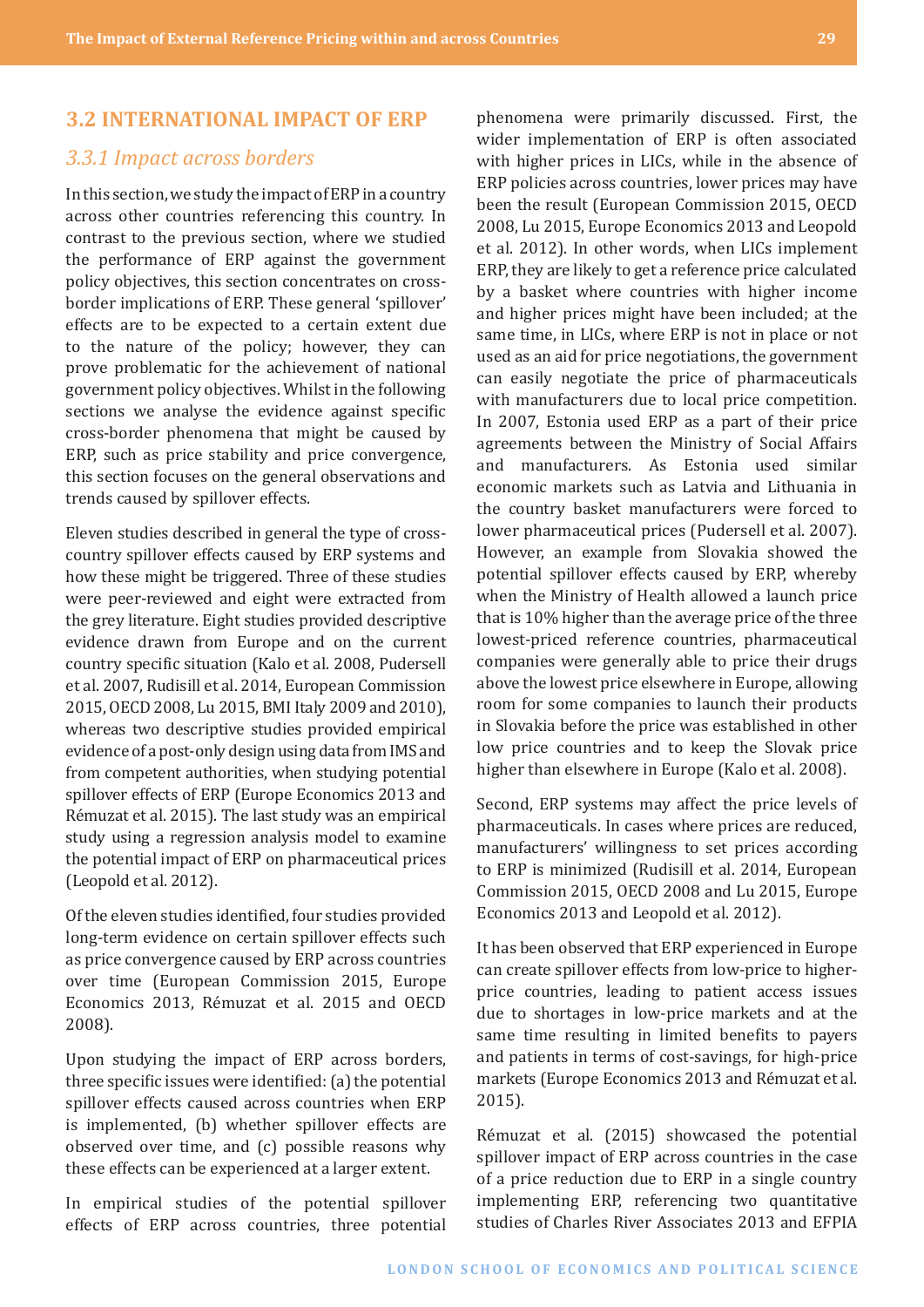| <b>Issues</b>                             | <b>Overall Evidence</b>                                                                                                                                                                                                                                                                                                            | <b>Studies</b>                                                                                                                                                                                        | <b>Countries</b>                                      | <b>Quantifiable Impact</b>                                                                                                                                                                                                                                                                                                                                                                                                                                           |
|-------------------------------------------|------------------------------------------------------------------------------------------------------------------------------------------------------------------------------------------------------------------------------------------------------------------------------------------------------------------------------------|-------------------------------------------------------------------------------------------------------------------------------------------------------------------------------------------------------|-------------------------------------------------------|----------------------------------------------------------------------------------------------------------------------------------------------------------------------------------------------------------------------------------------------------------------------------------------------------------------------------------------------------------------------------------------------------------------------------------------------------------------------|
|                                           |                                                                                                                                                                                                                                                                                                                                    |                                                                                                                                                                                                       | with evidence                                         |                                                                                                                                                                                                                                                                                                                                                                                                                                                                      |
|                                           |                                                                                                                                                                                                                                                                                                                                    | <b>Impact Across Borders</b>                                                                                                                                                                          |                                                       |                                                                                                                                                                                                                                                                                                                                                                                                                                                                      |
| Spillover<br>Effects                      | ERP implementation is<br>associated with spillover<br>effects that can be observed,<br>across countries. These<br>can cause higher prices<br>in LICs, launch delays<br>and encourage 'launch<br>sequencing' strategies<br>from pharmaceutical<br>manufacturers                                                                     | • Rudisill et al. 2014<br>• Pudersell et al. 2007<br>$\bullet$ Kalo et al. 2008<br>• European Commission<br>2015<br>• OECD 2008<br>• Lu $2015$<br>• Europe Economics<br>2013<br>• Leopold et al. 2012 | • All EU countries<br>$\bullet$ All OECD<br>countries | • In Estonia, in 2007,<br>manufacturers were forced<br>to lower pharmaceutical<br>prices due to the reference<br>countries<br>• 10% price drop in Greece<br>has estimated losses for the<br>industry of €299 million<br>in Greece, €799 million in<br>Europe, and $E2,154$ million<br>worldwide (2010)<br>• a 10% price reduction in the<br>Swiss price would reduce<br>industry revenue by €430<br>million in Switzerland and<br>€495.2 million worldwide<br>(2010) |
| Extent of<br>spillover<br>effects         | <b>External Reference Pricing</b><br>observed in the European<br>market can cause substantial<br>spillover effects. In addition,<br>potential price reductions<br>in commonly referenced<br>countries could lead to<br>substantial monetary loss<br>across countries                                                               | • Europe Economics<br>2013<br>· Rémuzat et al. 2015<br>• BMI Italy 2009<br>• BMI Italy 2010                                                                                                           | • Greece<br>• Switzerland<br>• Italy                  | • 10% price drop in Greece<br>has estimated losses for the<br>industry of €299 million<br>in Greece, €799 million in<br>Europe, and €2,154 million<br>worldwide (2010)<br>• a 10% price reduction in the<br>Swiss price would reduce<br>industry revenue by €430<br>million in Switzerland and<br>€495.2 million worldwide<br>(2010)                                                                                                                                 |
| Short-<br>term Vs.<br>Long-term<br>effect | Whether ERP causes<br>spillover effects in the short-<br>term or over time has not<br>been studied extensively<br>in the literature. However,<br>evidence from Italy showed<br>that the effects of price<br>decreases across Europe are<br>expected to cause further<br>pharmaceutical price erosion<br>in this country over time. | • BMI Italy 2009<br>• BMI Italy 2010<br>• Rémuzat et al. 2015<br>• European Commission<br>2015<br>• OECD 2008                                                                                         | • Italy                                               | • In Italy, price decreases<br>will probably lead to price<br>erosion over the coming<br>years (2009 and 2010)                                                                                                                                                                                                                                                                                                                                                       |

#### <span id="page-29-0"></span>*Table 11: ERP and its impact across borders: Summary of the available evidence*

2015. In these two studies the industry costs following a 10% pharmaceutical price drop in both Greece and Switzerland in 2011 were estimated separately, assuming all countries re-referencing Greek/Swiss prices were included. A 10% price drop in Greece was accompanied by estimated losses for the industry of €299 million in Greece, €799 million in Europe, and €2,154 million worldwide, whereas a 10% price reduction in the Swiss price reduced industry revenue by €430 million in Switzerland and €495.2 million worldwide (Rémuzat et al., 2015).

In Italy, the effects of price decreases across Europe were found to cause price erosion in the entire pharmaceutical market (BMI Italy 2009 and 2010).

## *3.3.2 Price Stability*

This endpoint considers the potential of ERP to help stabilise pharmaceutical prices across countries such that random fluctuations, for example due to the effect of different currencies, are prevented. Although this does not necessarily indicate that all countries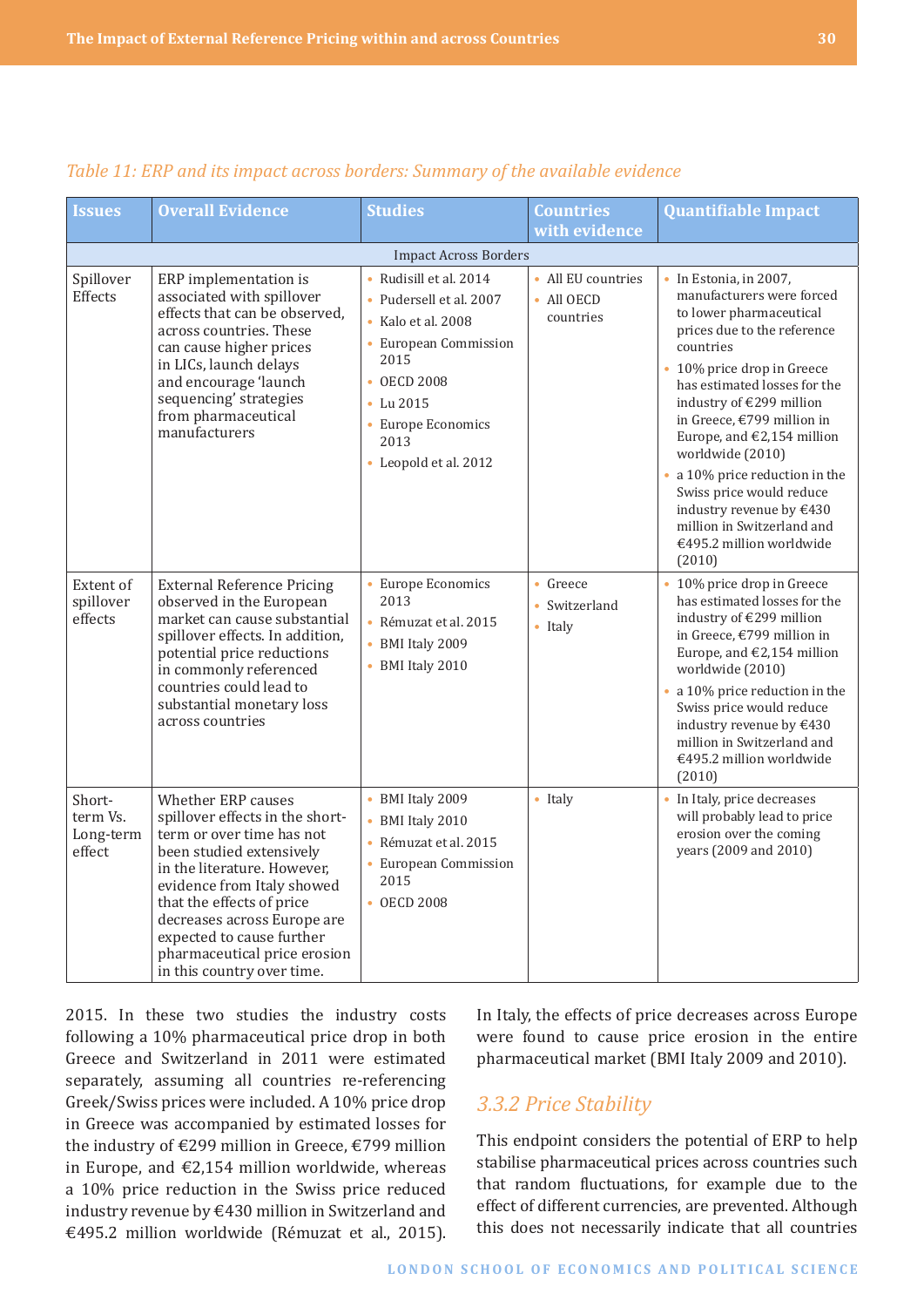regardless of their income per capita should pay the same price for pharmaceuticals, but rather relates to comparable countries, which are stable. Seven studies presented evidence about the impact of ERP on price stability, including four peer-reviewed studies and three studies from the grey literature. Of these seven studies, two were descriptive, presenting different pharmaceutical pricing regulations as well as the modalities of ERP in European countries and its potential impact (Ruggeri and Nolte 2013; Lu 2015), and one study developed simulation models to test several hypothesis about ERP effects (Toumi et al. 2014). Empirical evidence was collected by one study using a regression model (Leopold et al. 2012) and by three descriptive studies looking into ERP systems across European and OECD countries, referencing other studies employing a regression analysis or a post-only design to examine whether ERP promotes price stability (OECD 2008, Kanavos et al. 2010 and Leopold et al. 2012). Three out of the seven studies provided evidence on the potential long-term effect of ERP on price stability (Toumi et al. 2014, Kanavos et al. 2010 and OECD 2008).

The evidence from this endpoint addresses four specific issues: (i) whether ERP has the ability to promote price stability across countries and if so how, (ii), whether price stability is realised in the short- medium- and long-term; as well as examining possible reasons that might affect the level of price stability, including (iii) the ERP methodology or (iv) other externalities.

Regarding ERP's ability to produce stable prices across countries, the literature has shown that the impact of ERP on the prices of other countries is not well understood. This is partly attributable to the substantial price differences among European countries implementing ERP (Leopold et al. 2012).

The various modalities in ERP designs across countries may affect price stability. Countries not only vary in the number of countries and the actual countries included in the reference basket but they also tend to employ different calculation methods to determine the reference price (Ruggeri and Nolte 2013). The trend, however, seems to be that lower-price countries are used as a reference, while the reference price is derived as a function of the lowest third or quartile in the selected basket. In addition, the use and frequency of price revisions, exchange rate volatility and the

tendency of country baskets to revert towards the lowest price, play a significant role in price stability. The aforementioned may exert a downward pressure on pharmaceutical prices in the mid- to long-term in a particular country and lead to cross-border knockon effects (Kanavos et al. 2010). In particular, the frequency of price revision is an important driver of price changes over time when applying ERP. It has been estimated that for a systematic price revision every year, the price decrease almost doubled compared to when price revisions were taking place every three years (Toumi et al. 2014). Thus, revising the intensity of price revisions for all countries, will affect countries with long periodicity, as increasing the revision frequency will contribute to decreasing the overall pharmaceutical prices. This price decrease will have a further impact on the prices in countries with high frequency of revision because of the referencing system (Toumi et al. 2014). Other factors related to ERP design, such as differing approaches used to tackle exchange rate fluctuations within the basket, the size of the basket and the ERP formula used may also have an effect on price stability, however evidence on this in the literature is lacking.

With regards to other potential external factors that could affect price stability, ERP places greater pressure on countries that are referenced by others to keep prices high, when early market entry is preferred for new products or when ERP is used to support a national pharmaceutical industry. As a consequence, there is a tendency for pharmaceutical manufacturers to set high entry prices for new products in countries with no strict regulations, making these prices indicative for other countries that use ERP as a way to regulate prices on their markets (Leopold et al. 2012). For example, if manufacturers accept a low price in one country, it may not only undermine their future price in a third country where the product has not been launched yet, but may also undermine revenue based on its current higher price in the first country, due to parallel exports (OECD 2008).

It has also been argued that the impact of other countries prices on the launch prices in a given country varies according to the type of pharmaceutical product. Evidence from Europe shows that launch prices of innovative (and highly efficacious) products are positively correlated to the lowest price received in high-price countries but the launch prices of 'me too'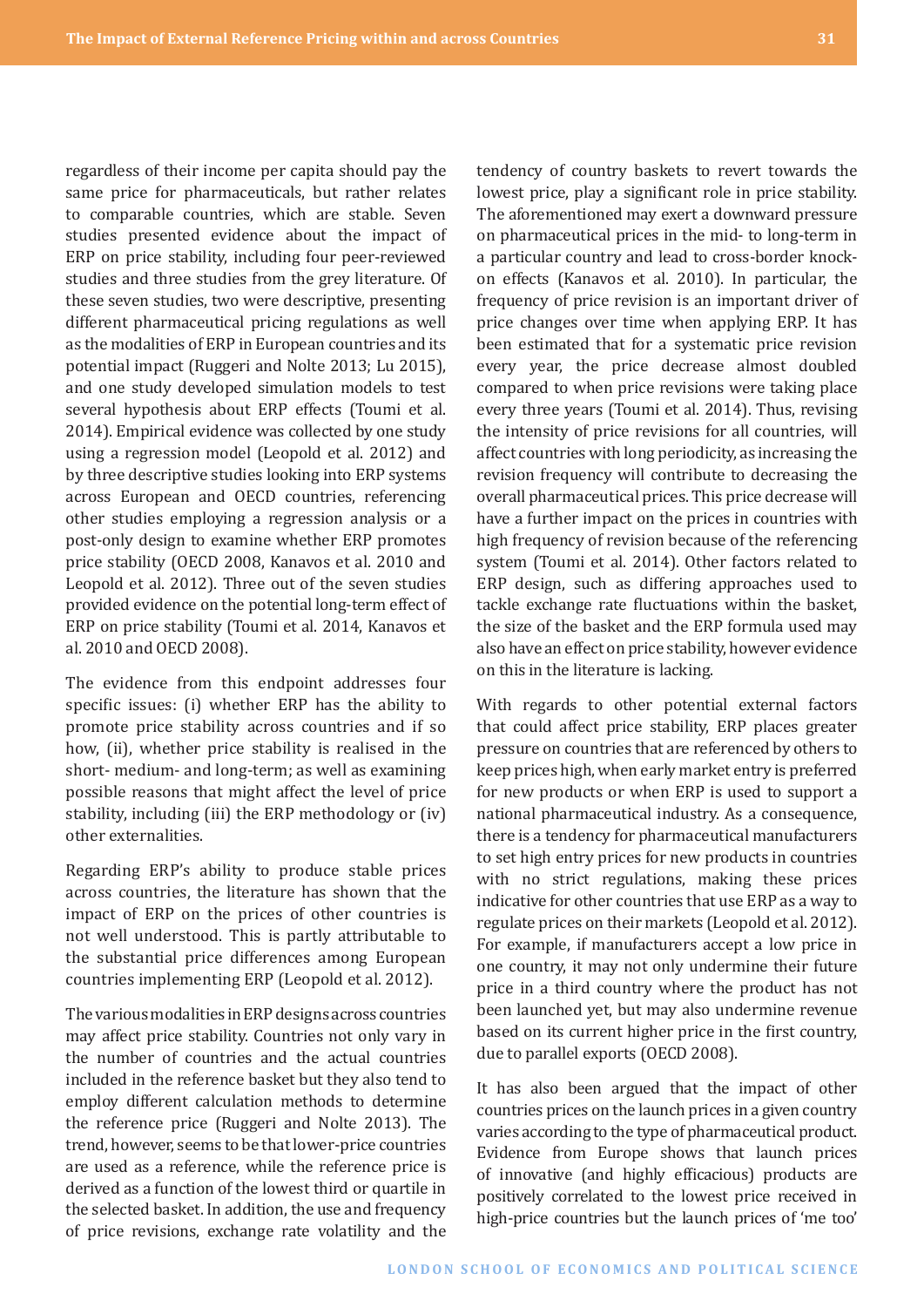| <b>Issues</b>                                                    | <b>Overall Evidence</b>                                                                                                                                                                                                                                                                                                                                             | <b>Studies</b>                                                              | <b>Countries</b>                                                                                                                                     | Quantifiable                                                                                                                                                                                       |
|------------------------------------------------------------------|---------------------------------------------------------------------------------------------------------------------------------------------------------------------------------------------------------------------------------------------------------------------------------------------------------------------------------------------------------------------|-----------------------------------------------------------------------------|------------------------------------------------------------------------------------------------------------------------------------------------------|----------------------------------------------------------------------------------------------------------------------------------------------------------------------------------------------------|
|                                                                  |                                                                                                                                                                                                                                                                                                                                                                     |                                                                             | with evidence                                                                                                                                        | <b>Impact</b>                                                                                                                                                                                      |
|                                                                  |                                                                                                                                                                                                                                                                                                                                                                     | Price Stability                                                             |                                                                                                                                                      |                                                                                                                                                                                                    |
| ERP ability to<br>promote price<br>stability across<br>countries | Overall, the impact of ERP on prices<br>of other countries is not very well<br>understood. However, the ability<br>of ERP to stabilize pharmaceutical<br>prices depends largely on other<br>market characteristics as well as on<br>the ERP design.                                                                                                                 | Ruggeri and Nolte<br>2013<br>• Leopold et al. 2012                          | • EU countries                                                                                                                                       | $\bullet$ No                                                                                                                                                                                       |
| Price stability<br>depends on<br>ERP design                      | The extent to which price stability is<br>succeeding across countries depends<br>largely on the design of ERP. The<br>intensity of price revisions, the<br>composition of the countries in the<br>basket and the number of reference<br>countries can either promote or<br>hinder price stability across borders.                                                   | • Toumi et al. 2014<br>• Kanavos et al. 2010<br>• Ruggeri and Nolte<br>2013 | • All EU Countries<br>$\bullet$ USA<br>• New Zealand<br>$\bullet$ Japan<br>• Australia<br>Canada<br>$\bullet$<br>Mexico<br>$\bullet$<br>South Africa | • A systematic price<br>revision every year<br>almost doubled<br>the price decrease<br>compared to prices<br>when revision<br>occurs every three<br>years                                          |
| Price stability<br>depends<br>on market<br>characteristics       | Price stability depends on the<br>countries used as reference and<br>whether the implemented price<br>regulation is strict, on the category<br>of pharmaceuticals, which are<br>subject to ERP and on other<br>confidential rebates/clawbacks that<br>are implemented in each reference<br>country.                                                                 | • Leopold et al. 2012<br>• Leopold et al. 2012<br>• OECD 2008<br>• Lu 2015  | • All EU Countries                                                                                                                                   | $\cdot$ €1 reduction in<br>Germany would lead<br>to a price reduction<br>of €0.09 in Austria<br>with additional<br>reduction of $\text{\textsterling}0.15$ -<br>€0.19 due to an<br>indirect effect |
| Short-term<br>Vs. Long-term<br>effect                            | Four of the studies that were<br>included in this endpoint provided<br>long term evidence on ERP's ability<br>to promote price stability across<br>countries. The frequency of price<br>revisions and the exchange rate<br>volatility play a significant role to<br>price stability and might increase<br>the prices of pharmaceuticals in the<br>mid-to long-term. | · Kanavos et al. 2010<br>• Toumi et al.2014                                 | • All EU Countries<br>$\bullet$ USA<br>• New Zealand<br>• Japan<br>· Australia<br>Canada<br>$\bullet$<br>Mexico<br>$\bullet$<br>• South Africa       | $\bullet$ No                                                                                                                                                                                       |

#### *Table 12: ERP and price stability: Summary of the available evidence*

products are positively correlated to the lowest price received in high-price EU countries only. Consequently, price changes in one country influence prices in other countries (OECD 2008 and Leopold et al. 2012). When assessing the impact of a  $\epsilon$ 1 price reduction in Germany on the prices of drugs in some European countries using ERP (i.e. Austria, Greece, Ireland, Italy, Luxembourg, the Netherlands and Portugal) it was found that the  $\epsilon$ 1 price reduction in Germany was translated to a price reduction of €0.09 in Austria (which uses Germany as a reference). Furthermore, there would be an additional reduction of  $\epsilon$ 0.15 –  $\epsilon$ 0.19 due to an indirect effect, as Austria benchmarks several countries that use Germany in the reference basket. Therefore, price

changes in Germany may have cross-border impacts in countries referencing Germany (Leopold et al. 2012). The practice of agreeing to confidential rebates can also have an external effect, as countries using ERP may reference non-transactional prices, resulting in listprice inflation. In addition, claw-backs have a similar impact as the price is effectively changed post-purchase, after the list price has already affected the global price through ERP (Lu 2015).

In conclusion, the fact that confidential list price discounts exist can damage the credibility of ERP, such that it acts purely as a starting point in price negotiations.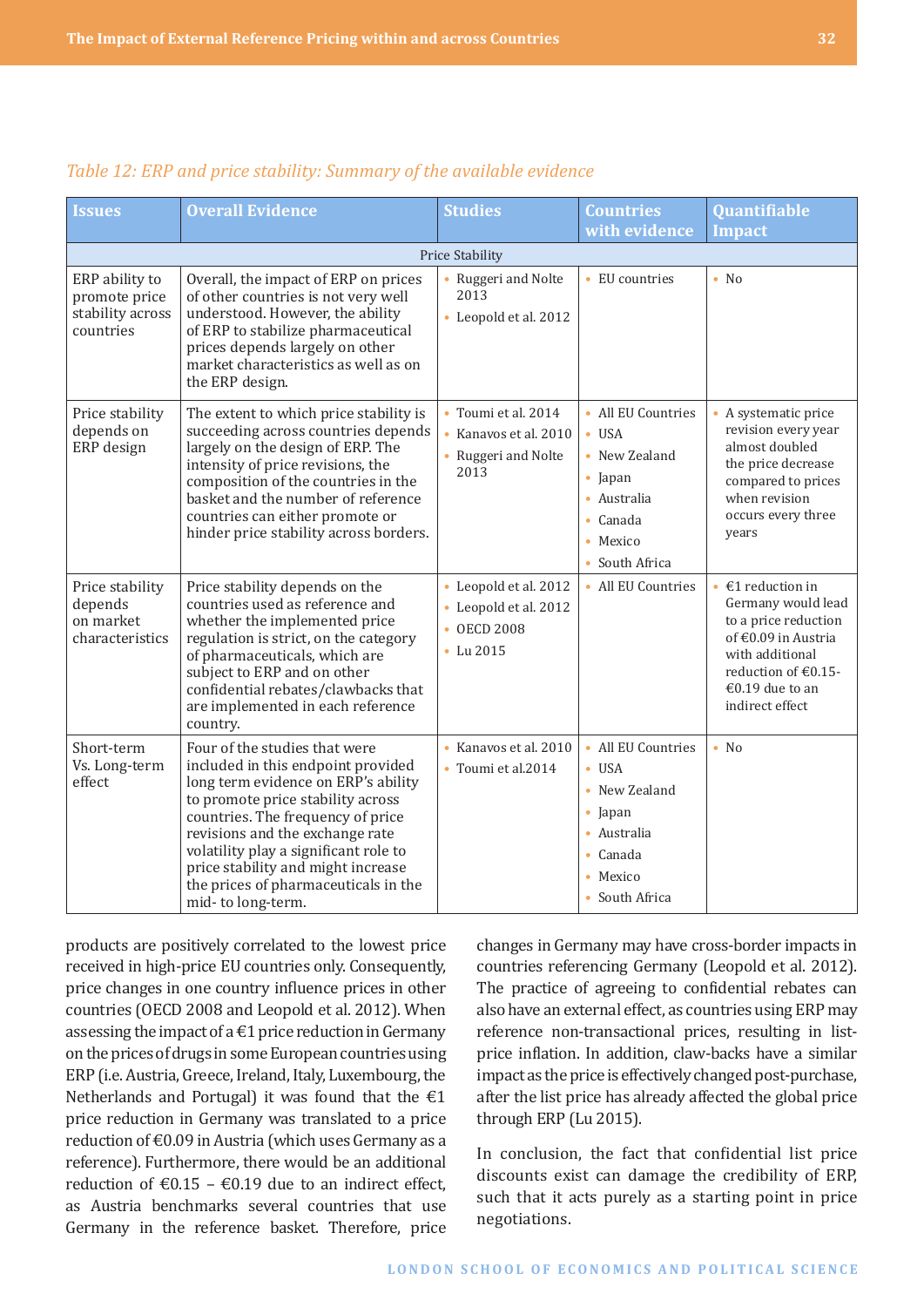#### <span id="page-32-0"></span>*3.3.3 Price Convergence*

This endpoint examines whether ERP leads to either upward or downward price convergence or price divergence across the countries using ERP. Twelve studies were identified that presented evidence about the impact of ERP on price convergence. Of these, seven were peer-reviewed and five were derived from the grey literature. Three of the twelve studies were descriptive, discussing the current healthcare situation of the study countries (BMI Switzerland 2010 and 2012 and BMI Germany 2011), two created a simulation exercise to assess the price dynamics through ERP-based systems (Espin et al. 2014 and Toumi et al. 2014) and one developed a theoretical model to study whether pharmaceutical firms are incentivised to launch their products in countries implementing ERP (Houy and Jelovac 2014). Empirical evidence was extracted from six studies, of which two used data through a post-only design, collected either from competent authorities or the Eurostat database (OECD 2008 and Rémuzat et al. 2015) and four studies analysed quantitatively whether ERP leads to price convergence using either regression analysis (Leopold et al. 2012, Kanavos and Vandoros 2011, Kalo et al. 2015) or difference-indifferences analysis (Leopold et al. 2013). Four out of the twelve studies provided long-term evidence by studying the effect of ERP on price convergence over a period of more than five years (Toumi et al. 2014, Leopold et al. 2013, Rémuzat et al. 2015 and OECD 2008).

One predictable impact of ERP when implemented across countries is some international price convergence/harmonisation, although evidence from the literature is contradictory (OECD 2008). Three issues were identified under this endpoint: first, the overall ability of ERP to harmonize prices across countries; second whether this ability is observed over the long-term; and third, the factors affecting the trend of price convergence, which can be upwards, downwards or towards the mean. The last subsection is divided into two issues describing how price convergence can be influenced by the methodology of ERP or by other exogenous factors.

Some price convergence has been detected in certain European countries, Canada and other OECD countries, due to the extensive use of ERP in these (OECD 2008, Kanavos and Vandoros 2011).

In the Middle East, evidence from 2014 suggested that ERP systems reduced the pharmaceutical price differentials between countries with different economic status, resulting in a narrower price corridor for innovative pharmaceuticals, when the average and minimum prices of each pharmaceutical group were compared to the average of mean prices of Middle Eastern countries. Innovative pharmaceuticals resulted in a price corridor of -39.8% and +35.9% of the average of the mean prices in study countries compared to non-pharmaceutical outpatient and hospital services, not subjected to ERP, which resulted in a price corridor between -81.7% and +96.3% (Kalo et al. 2015). In a Eurostat study in 2005, examining the prices of ten on-patent medicines in fifteen European countries from 2007 to 2012 in order to assess whether ex-factory prices of on-patented medicines in Western European countries have converged over a recent period, a price divergence between 2008 and 2012 was shown and is believed to have been driven by two countries, Germany, which has up to 27% more expensive pharmaceuticals than the average and Greece, which has up to 32% cheaper pharmaceuticals than the average (Eurostat 2005). All of the other 15 European countries studied had prices that centred on the average (Rémuzat et al. 2015). The observed price differentials can be partly attributed to the different pricing policies implemented in Europe (Toumi et al. 2014 and Rémuzat et al. 2015)

In the long-run, ERP was shown to result in some, but not substantial price convergence across European countries (Toumi et al. 2014 and Espin et al 2014). Applying solely ERP as a pricing rule in a simulation exercise, led to a low average drug price decrease of about 15% in 10 years. The price differentials between countries remained substantial – around 30% – over these 10 years, suggesting a limited impact of ERP in price convergence.

Whether price convergence leads to higher or lower prices is determined by the ERP design such as the size of the basket, the ERP formula and the frequency of price revisions. Larger baskets, and an increase in basket size over time, are associated with some price convergence between European pharmaceutical prices (Leopold et al. 2012, BMI Germany 2011, BMI Switzerland 2010 and 2012 and Houy and Jelovac, 2014). It has also been argued that ERP can lead to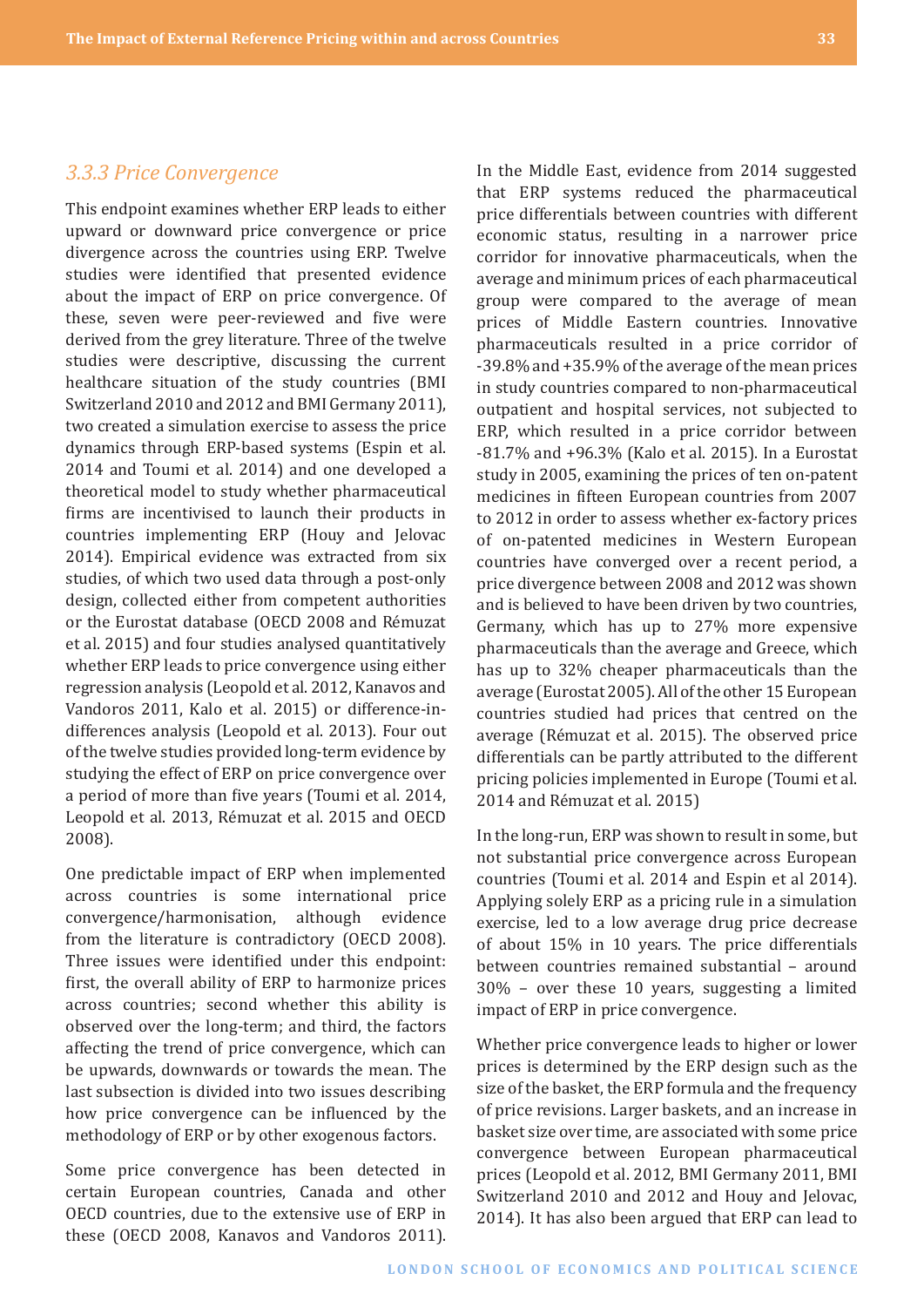| <b>Issues</b>                                                       | <b>Overall Evidence</b>                                                                                                                                                                                               | <b>Studies</b>                                                                                                                              | <b>Countries</b>                                                                                | <b>Quantifiable Impact</b>                                                                                                                                                                                                                                                                                                                                                         |
|---------------------------------------------------------------------|-----------------------------------------------------------------------------------------------------------------------------------------------------------------------------------------------------------------------|---------------------------------------------------------------------------------------------------------------------------------------------|-------------------------------------------------------------------------------------------------|------------------------------------------------------------------------------------------------------------------------------------------------------------------------------------------------------------------------------------------------------------------------------------------------------------------------------------------------------------------------------------|
|                                                                     |                                                                                                                                                                                                                       |                                                                                                                                             | with evidence                                                                                   |                                                                                                                                                                                                                                                                                                                                                                                    |
|                                                                     |                                                                                                                                                                                                                       | Price Convergence                                                                                                                           |                                                                                                 |                                                                                                                                                                                                                                                                                                                                                                                    |
| Ability of ERP<br>to harmonize<br>prices across<br>countries        | ERP when implemented<br>across European countries,<br>other OECD countries and<br>the Middle East leads to<br>some price convergence.                                                                                 | • OECD 2008<br>Kalo et al. 2015<br>• Kanavos and<br>Vandoros 2011<br>• Espin et al. 2014<br>Toumi et al. 2014<br>ò<br>· Rémuzat et al. 2015 | • All EU countries<br>$\bullet$ All OECD<br>countries<br>• Middle East<br>countries<br>• Canada | • In the Middle East, the average<br>price corridor is narrower for<br>pharmaceuticals (-39.8%; +35.9%)<br>than for outpatient and hospital<br>services (-81.7%; +96.3%) (2014)<br>• Price divergence between Germany,<br>which has up to 27% more<br>expensive pharmaceuticals than the<br>average and Greece, which has up to<br>32% cheaper pharmaceuticals than<br>the average |
| Price<br>Convergence<br>depends on<br><b>ERP</b> Design             | The extent of price<br>convergence towards<br>European prices depends<br>on the size of the<br>basket and on the price<br>considered in the ERP<br>formula.                                                           | • BMI Germany 2011<br>• Leopold et al. 2012<br>• Houy and Jelovac<br>2014<br>Toumi et al. 2014                                              | • All EU countries                                                                              | As the basket of countries is<br>increasing in size, ERP typically can<br>induce price convergence towards<br>the mean;<br>ERP can lead to a downward price<br>convergence in Europe, when the<br>lowest price in the basket is used to<br>calculate the reference price.                                                                                                          |
| Price<br>Convergence<br>depends<br>on other<br>exogenous<br>factors | The extent of price<br>convergence towards<br>international prices<br>depends also on exogenous<br>factors such as possible<br>currency fluctuations in<br>Europe.                                                    | • Rémuzat et al. 2015<br>• Leopold et al. 2013                                                                                              | • All EU countries                                                                              | From 2007 to 2008 price divergence<br>decreased in European countries,<br>but increased from 2008 to 2012<br>due to currency fluctuations;<br>About half of the price differentials<br>exceeded 50% in both EU and non-<br>EU countries over time.                                                                                                                                 |
| Short-term<br>Vs. Long-term<br>effect                               | There is weak evidence<br>about the extent to which<br>ERP results in substantial<br>price convergence. Only<br>four out of twelve studies<br>examined whether ERP<br>has a long-term impact on<br>price convergence. | · Espin et al. 2014<br>• Toumi et al. 2014<br>• Rémuzat et al. 2015                                                                         | • All EU countries                                                                              | • Low average drug price decrease<br>of about 15% at 10 years showed<br>that the price differentials between<br>countries remained substantial<br>(around 30%) over these 10 years;<br>• About half of the price differentials<br>exceeded 50% in both EU and non-<br>EU countries over time.                                                                                      |

## <span id="page-33-0"></span>*Table 13: ERP and association with price convergence: Summary of the available evidence*

a downward price convergence in Europe when the lowest price in the country basket rather than the average price is used to calculate the reference price (Toumi et al. 2014).

With regards to exogenous factors affecting price convergence when ERP is applied, it has been found that currency fluctuations in Europe can have an effect on price convergence (Rémuzat et al. 2015). From 2007 to 2008 price divergence decreased in European countries, but increased from 2008 to 2012 due to currency fluctuations (Leopold et al. 2013). Other price mechanisms, such as price cuts, may also have an impact on price convergence (Rémuzat et al. 2015). However, the evidence synthesized in

this section is independent of other price schemes, as these regulations can be selective, i.e. for specific pharmaceuticals, or could be applied across the board.

## *3.3.4 Launch Delays*

This endpoint examines the existence of delays in the launch of new pharmaceuticals in third countries as a result of ERP where launch delay is usually calculated as the difference in months between marketing authorisation and the country-specific launch date. Twenty-four studies were identified in the literature that studied the impact of ERP on the launch of new pharmaceuticals in third countries. Of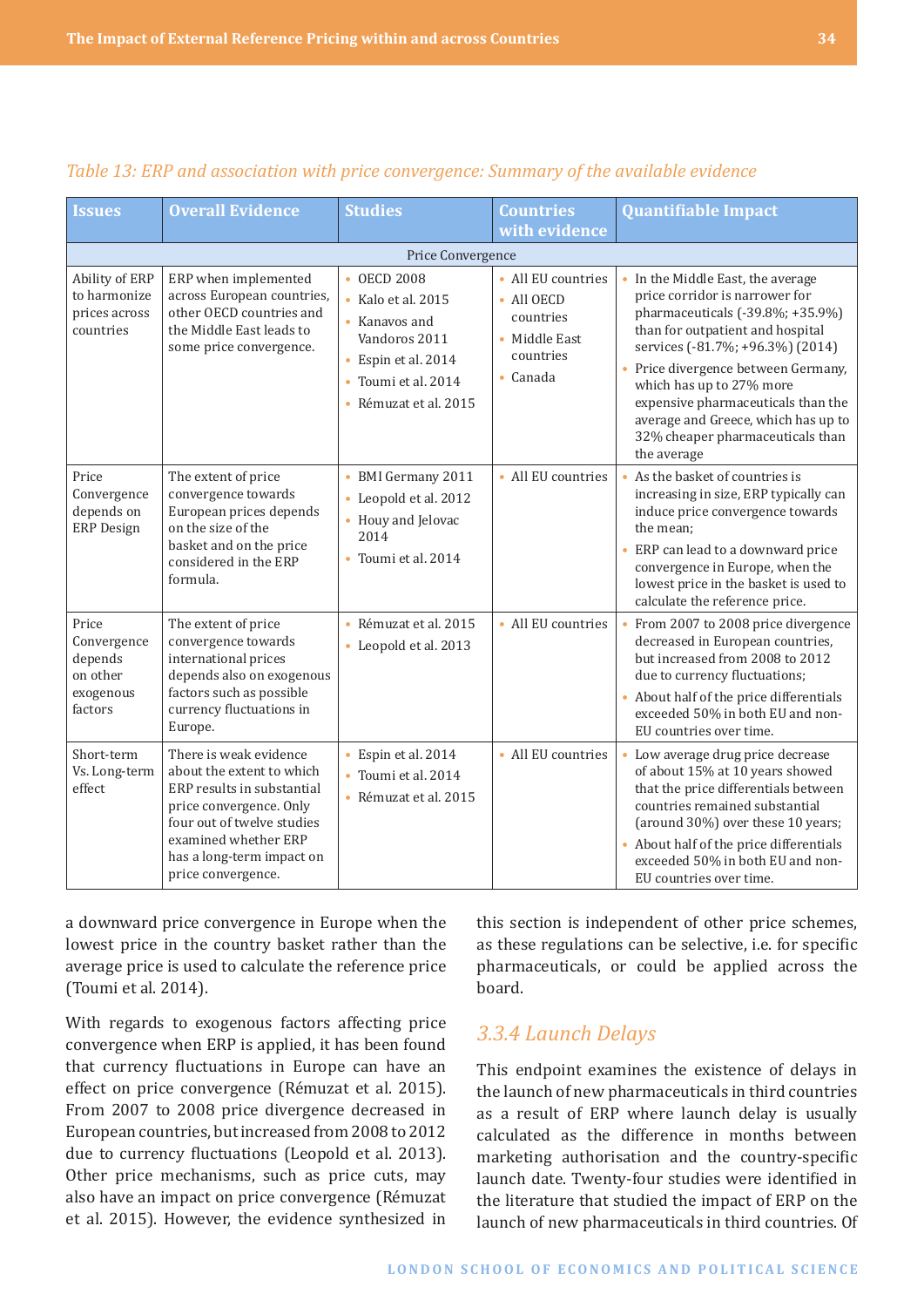these, fifteen studies were peer-reviewed and nine were extracted from the grey literature. Nine studies were descriptive (WHO Guidelines 2013, Global Forum on Competition -GFoC 2014, Leopold et al. 2012, Vogler 2014, Vogler et al. 2015, BMI Taiwan 2012 and 2014, BMI Turkey 2015 and Mossialos et al. 2006), seven studies were both descriptive and empirical in nature describing ERP systems and their modalities and using post-only data from readily available sources and from IMS (Rémuzat et al. 2015, European Commission 2015, OECD 2008, Barros 2010,Kanavos et al. 2010, Vogler et al. 2016 and Europe Economics 2013) and an additional two descriptive studies referenced an empirical study with a regression model (Danzon et al. 2005) when studying launch delays in other countries (Håkonsen et al. 2009 and Espin and Rovira 2007). Three studies built a theoretical model to test how firms respond to the launch of their pharmaceuticals in countries implementing ERP (Danzon and Towse 2008, Houy and Jelovac 2013 and 2014) and one study performed a simulation exercise (Toumi et al. 2014). Finally, two studies were purely empirical using a regression model to test whether price regulation affects the launch of a pharmaceutical in particular countries (Danzon et al. 2005, and Kanavos and Vandoros 2011). From the twenty-four studies included in this endpoint, six papers provided long-term evidence on the impact of ERP on launch delays (Kanavos et al. 2010, Danzon et al. 2005, Håkonsen et al. 2009, Toumi et al. 2014, European Commission 2015 and Europe Economics 2013).

Launch delay is defined as "the months between the drug's first global launch and launch in a specific country" (Kanavos et al 2010 and Danzon et al. 2005). Across the literature, the relationship between ERP and launch delay is ambiguous as the extent of these delays varies across countries (Kanavos et al. 2010, Håkonsen et al. 2009, Europe Economics 2013, Houy and Jelovac 2013 and 2014, Danzon et al. 2005).

Four issues were identified under this endpoint: the firstis the impact of ERP on pharmaceutical launch in general, the second is whether ERP promotes launch sequencing, the third is the broader circumstances under which launch delays and launch sequencing can occur and the fourth is whether ERP affects launch.

Evidence shows that from 1994 until 1999, the three countries with the greatest number of launches were Sweden, Denmark and Germany, whereas the four countries with the fewest number of launches were Portugal, Italy, Greece, and Spain; the average launch delay, as defined above, ranged from 8.1 months in Germany to 17.4 months in Belgium (Danzon et al. 2005 and Håkonsen et al. 2009). The average delay for in-patent oncology pharmaceuticals was calculated for 2001-2013 using IMS data and a postonly design. Portugal had the largest launch delays and had to wait an average of 46 months for new oncology pharmaceuticals after their launch in other European markets. Switzerland and the Netherlands, on the other hand, had to wait just 5 months for the same oncology pharmaceuticals. For diabetic pharmaceuticals, Croatia had the longest delay at 37 months, while Switzerland again had one of the shortest delays at just one month. Five European countries with higher GDP, waited only about two months (Europe Economics 2013).

"Launch sequence strategy" is used by manufactures as a strategy to delay or avoid launching of new pharmaceuticals in countries with lower prices and/or low sales volume, especially if these are small markets referenced by countries with larger markets (Rémuzat et al. 2015; Leopold et al. 2012; OECD 2008; European Commission 2015; Toumi et al. 2014; Kanavos et al. 2010). For instance, manufacturers may strategically delay launching of a new drug in a lower-price country if the country's prices will decrease prices in higher-price countries due to ERP (Europe Economics 2013, Houy and Jelovac 2013 and 2014, Danzon and Towse 2008, Danzon et al. 2005, Vogler 2014, Vogler et al. 2015, Vogler et al. 2016).

Evidence on launch sequencing strategies due to ERP is available from a post hoc assessment of secondary data arising from the relevant literature on time to market access for innovative drugs in Europe and the price levels of pharmaceuticals in 33 EU countries. This assessment showed that in Belgium, companies systematically delayed dossier submission in order to avoid the Belgian price (i.e. typically not among the highest within the EU) (Rémuzat et al. 2015). Furthermore, market research reports (based on sources such as regulatory agencies, pharmaceutical trade associations and information from market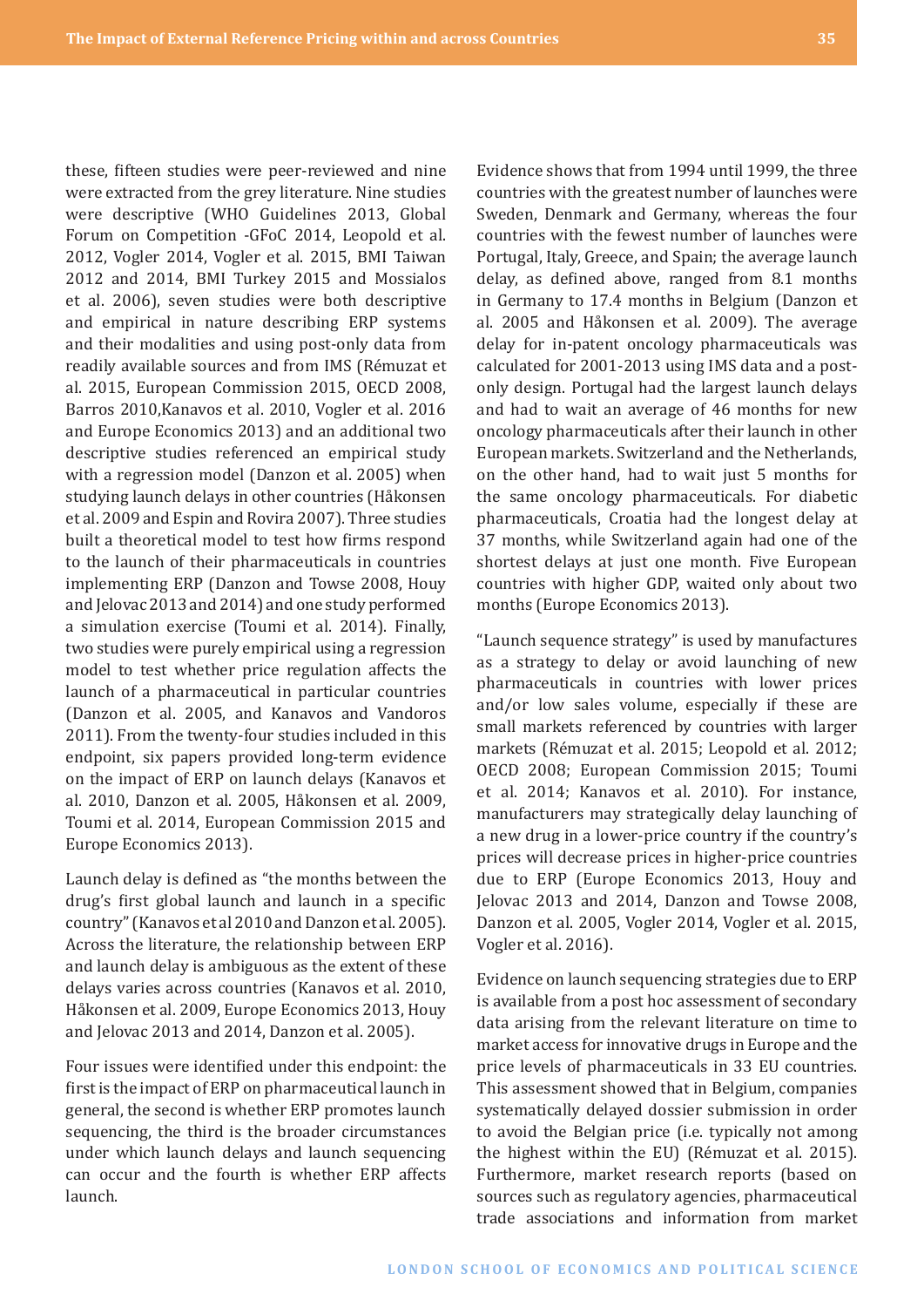| <b>Issues</b>                                    | <b>Overall Evidence</b>                                                                                                                                                    | <b>Studies</b>                                                                                                                                                                                                                                                                                                                                                                                                                                                                                                                              | <b>Countries</b><br>with evidence                                                                                                                                 | <b>Quantifiable Impact</b>                                                                                                                                                                                                                                                                                                                                                                                                                                                                                                                                                                                                                                                                                                                                                                                                                                                                                                                                                                                                                 |  |  |  |  |  |
|--------------------------------------------------|----------------------------------------------------------------------------------------------------------------------------------------------------------------------------|---------------------------------------------------------------------------------------------------------------------------------------------------------------------------------------------------------------------------------------------------------------------------------------------------------------------------------------------------------------------------------------------------------------------------------------------------------------------------------------------------------------------------------------------|-------------------------------------------------------------------------------------------------------------------------------------------------------------------|--------------------------------------------------------------------------------------------------------------------------------------------------------------------------------------------------------------------------------------------------------------------------------------------------------------------------------------------------------------------------------------------------------------------------------------------------------------------------------------------------------------------------------------------------------------------------------------------------------------------------------------------------------------------------------------------------------------------------------------------------------------------------------------------------------------------------------------------------------------------------------------------------------------------------------------------------------------------------------------------------------------------------------------------|--|--|--|--|--|
|                                                  | Launch Delays                                                                                                                                                              |                                                                                                                                                                                                                                                                                                                                                                                                                                                                                                                                             |                                                                                                                                                                   |                                                                                                                                                                                                                                                                                                                                                                                                                                                                                                                                                                                                                                                                                                                                                                                                                                                                                                                                                                                                                                            |  |  |  |  |  |
| Impact of<br>ERP on<br>pharmaceuticals<br>launch | ERP has an<br>unambiguous impact<br>on the timing of<br>pharmaceutical launch<br>across countries.                                                                         | • Kanavos et al. 2010<br>• Danzon et al. 2005<br>· Håkonsen et al.<br>2009<br>• Houy and Jelovac<br>2013<br>• Houy and Jelovac<br>2014<br>• WHO 2013<br>• Europe Economics<br>2013<br>• Espin and Rovira<br>2007                                                                                                                                                                                                                                                                                                                            | • All EU countries<br>• Switzerland<br>$\bullet$ USA<br>• Australia<br>$\bullet$ Canada<br>$\bullet$ Mexico<br>• South Africa<br>$\bullet$ Japan<br>• New Zealand | • The average launch delay ranged<br>from 8.1 months in Germany to 17.4<br>months in Belgium (in mid 1990s)<br>• Portugal had to wait an average of<br>46 months for new oncology drugs.<br>Switzerland and the Netherlands<br>had to wait just for 5 months (2001-<br>2013)<br>• For diabetic pharmaceuticals,<br>Croatia had the longest delay at 37<br>months, while Switzerland again had<br>the shortest delay of just one month<br>whereas, five European countries<br>waited only about two months<br>$(2001 - 2013)$                                                                                                                                                                                                                                                                                                                                                                                                                                                                                                               |  |  |  |  |  |
| Impact of ERP<br>on launch<br>sequencing         | Manufacturers are<br>adopting launch<br>sequence strategies<br>to delay launching of<br>new pharmaceuticals<br>in countries with<br>lower prices and strict<br>regulations | Rémuzat et al. 2015<br>$\bullet$<br>• Leopold et al. 2012<br>• OECD 2008<br>• European<br>Commission 2015<br>Toumi et al. 2014<br>• Kanavos et al. 2010<br>• Europe Economics<br>2013<br>• Houy and Jelovac<br>2014 and 2014<br>Danzon et al. 2005<br>• Vogler et al. 2014,<br>2015 and 2016<br>• Danzon and Towse<br>2008<br>BMI Taiwan 2012<br>٠<br>BMI Taiwan 2014<br>$\bullet$<br>BMI Turkey 2015<br>$\bullet$<br>• WHO 2013<br>• Espin and Rovira<br>2007<br>• GFoC, 2014<br>• Kanavos and<br>Vandoros 2011<br>• Mossialos et al. 2006 | • All EU Countries<br>• Turkey<br>• Taiwan                                                                                                                        | • In Belgium, companies<br>systematically delayed dossier<br>submission in order to avoid the<br>Belgian price<br>• In Taiwan and Turkey<br>manufacturers' are reluctant to<br>launch new medicines<br>• Lower income Eastern and Southern<br>European countries tend to face<br>longer launch delays than their<br>Western and Northern European<br>counterparts<br>• During the mid-to-late 1990s,<br>Greece, Belgium and France, had the<br>longest average delay, between drug<br>approval and marketing, whereas,<br>Germany, the US and the UK, had the<br>shortest average delay<br>Manufacturers listed countries with<br>the least interventionist pricing<br>system (United Kingdom, Germany<br>and Sweden) as preferable for<br>product launch initiation, in contrast<br>to countries with smaller markets,<br>such as Cyprus or Malta, or with<br>lower disposable income, such as<br>Poland, Bulgaria, Lithuania, Latvia,<br>Estonia, Hungary and Romania<br>which are also associated with price<br>regulation through ERP. |  |  |  |  |  |

## *Table 14: ERP and launch delays: Summary of the available evidence*

*Continued*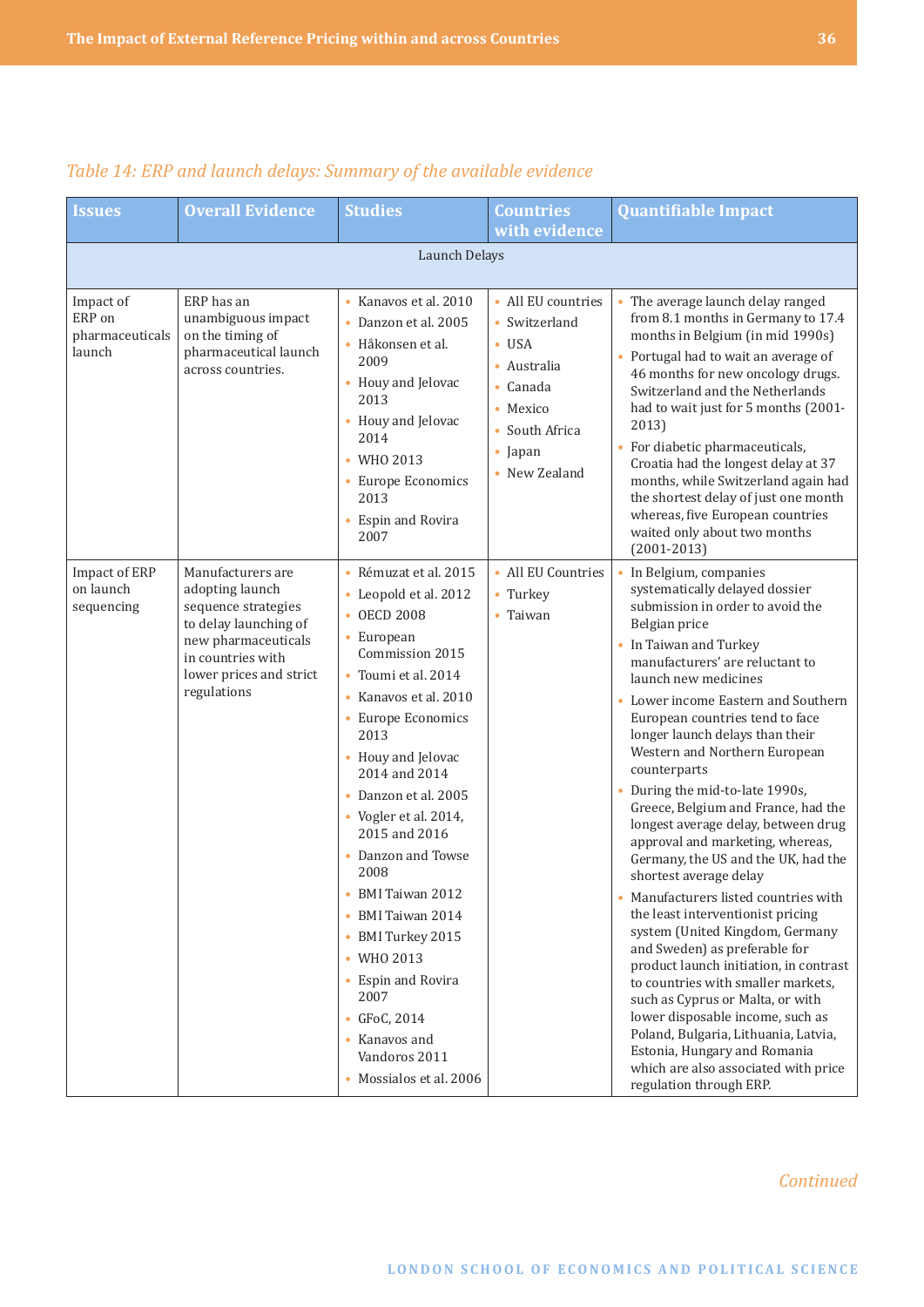| <b>Issues</b>                                                           | <b>Overall Evidence</b>                                                                                                                                                                                                                                                                                         | <b>Studies</b>                                                                                                                                                                                                      | <b>Countries</b><br>with evidence                                                                                                                                 | <b>Quantifiable Impact</b>                                                                                                                                                                                                                                                                                                                                                                                                                                                                                                                                                                                                                                                     |  |  |  |  |  |
|-------------------------------------------------------------------------|-----------------------------------------------------------------------------------------------------------------------------------------------------------------------------------------------------------------------------------------------------------------------------------------------------------------|---------------------------------------------------------------------------------------------------------------------------------------------------------------------------------------------------------------------|-------------------------------------------------------------------------------------------------------------------------------------------------------------------|--------------------------------------------------------------------------------------------------------------------------------------------------------------------------------------------------------------------------------------------------------------------------------------------------------------------------------------------------------------------------------------------------------------------------------------------------------------------------------------------------------------------------------------------------------------------------------------------------------------------------------------------------------------------------------|--|--|--|--|--|
|                                                                         | Launch Delays                                                                                                                                                                                                                                                                                                   |                                                                                                                                                                                                                     |                                                                                                                                                                   |                                                                                                                                                                                                                                                                                                                                                                                                                                                                                                                                                                                                                                                                                |  |  |  |  |  |
| Launch delays<br>and launch<br>sequencing<br>depend on other<br>factors | Evidence on the<br>pharmaceutical launch<br>time varies considerably<br>across countries<br>depending on various<br>features such as the<br>country's disposable<br>income, the size of<br>the market and the<br>regulation setting as<br>well as the price levels<br>that can be acquired by<br>manufacturers. | • Kanavos et al. 2010<br>• Danzon et al. 2005<br>Håkonsen et al.<br>2009<br>• Houy and Jelovac<br>2013<br>• Houy and Jelovac<br>2014<br>• WHO 2013<br>• Europe Economics<br>2013<br><b>Espin and Rovira</b><br>2007 | • All EU countries<br>• Switzerland<br>$\bullet$ USA<br>· Australia<br>$\bullet$ Canada<br>• Mexico<br>South Africa<br>$\bullet$ Japan<br>• New Zealand           | • Countries with lower than expected<br>prices tend to have fewer products<br>launched and longer delays;<br>• Countries with extensive regulation<br>tend to get access to new drugs<br>relatively later than those with fewer<br>regulations;<br>• Lower income countries tend to face<br>longer delays.                                                                                                                                                                                                                                                                                                                                                                     |  |  |  |  |  |
| Short-term Vs.<br>Long-term effect                                      | 50% of (n=8) the<br>identified studies<br>present long-<br>term evidence on<br>whether ERP affects<br>pharmaceutical launch<br>over a period of time.                                                                                                                                                           | • Europe Economics<br>2013<br>· Kanavos et al. 2010<br>Danzon et al. 2005<br>$\bullet$<br>· Håkonsen et al.<br>2009<br>• Toumi et al. 2014<br>$\cdot$ EC 2015                                                       | • All EU countries<br>• Switzerland<br>$\bullet$ USA<br>• Australia<br>$\bullet$ Canada<br>$\bullet$ Mexico<br>• South Africa<br>$\bullet$ Japan<br>• New Zealand | • From 1994 until 1999, the three<br>countries with the most launches<br>were Sweden, Denmark and<br>Germany, whereas the four countries<br>with the fewest launches were<br>Portugal, Italy, Greece, and Spain<br>• From 2001 to 2013, Portugal had the<br>largest launch delays for in-patent<br>oncology pharmaceuticals<br>During the mid-to-late 1990s,<br>Greece, Belgium and France, which<br>regulate launch prices, had the<br>longest average delay between drug<br>approval and marketing, whereas,<br>Germany, the US, and the UK, which<br>do not regulate launch prices and<br>do not require price approval before<br>launch, had the shortest average<br>delay |  |  |  |  |  |

#### *Table 14 continued: ERP and launch delays: Summary of the available evidence*

research firms that is in the public domain) on Taiwan (BMI Taiwan 2012; BMI Taiwan 2014) and Turkey (BMI Turkey 2015), in the context of providing a country specific pharmaceutical market, regression based forecasts have expressed concerns that manufacturers might be reluctant to launch new medicines as they will be immediately subjected to low prices.

Lower income Eastern and Southern European countries, which implement stricter price regulations, also tend to face longer delays than their Western and Northern European counterparts with higher GDP per capita and wealthier markets (Europe Economics 2013, Houy and Jelovac 2013 and 2014).

Therefore, countries having lower than expected prices tend to have fewer products launched and face longer launch delays (Danzon et al. 2005, Kanavos et al. 2010, WHO 2013, Espin and Rovira 2007 and Global forum OECD 2014). This phenomena may also relate to longer bureaucratic processes required to reach price agreements with governments.

On the contrary, some high-income countries such as France experience short delays in the launch of their pharmaceuticals, considering that manufacturers weigh the opportunity costs of launch delay and that their incentive for prompt launch of potentially high volume products dominates any incentive of regulators to delay the launch of high volume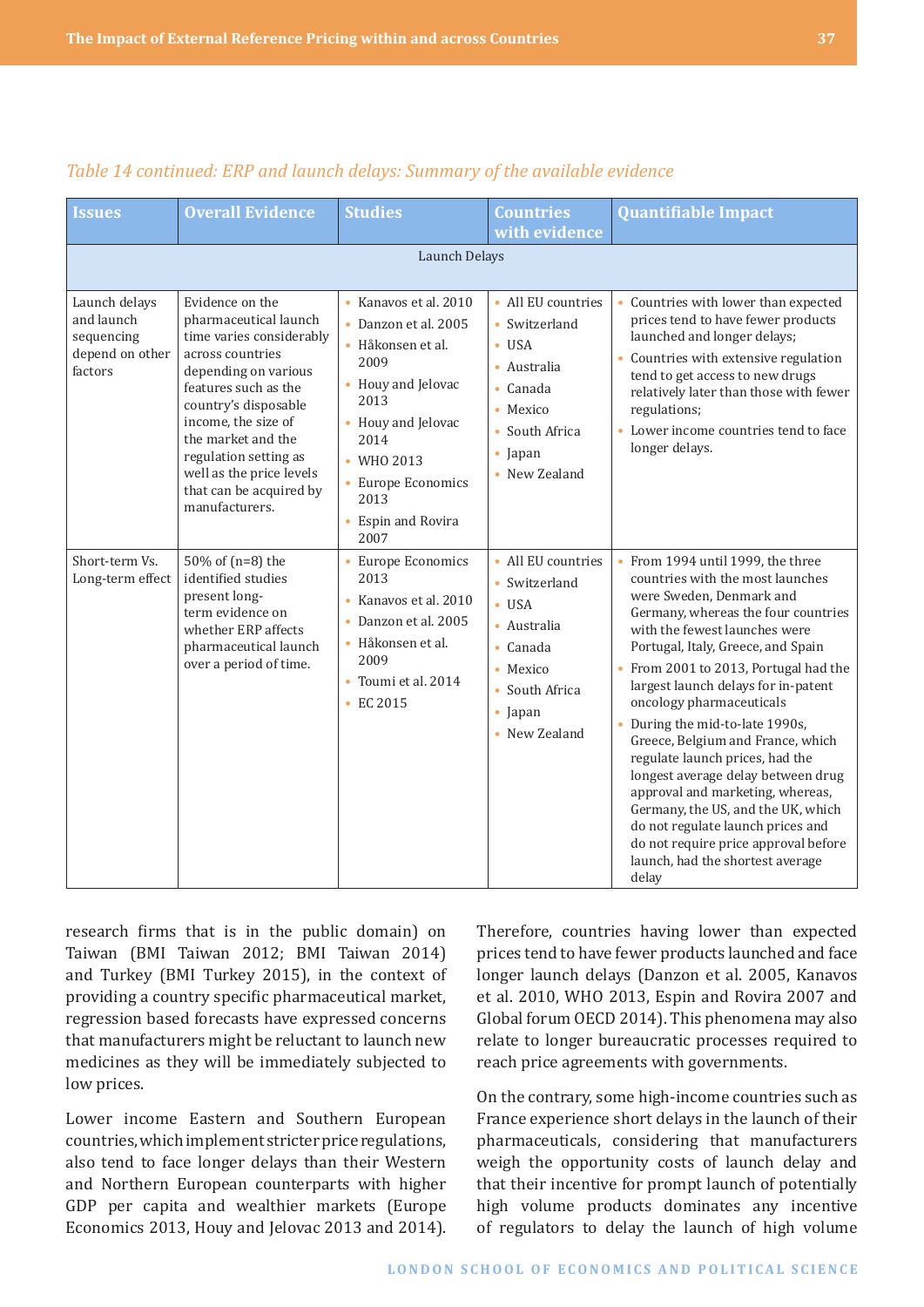Pharmaceutical firms may also delay launching their products in a country due to the ERP policy itself, in reaction to strict ERP policies or in situations where they assume that the price of their product will be prohibitively low in a particular market. Consequently, manufacturers will often launch innovative pharmaceuticals in countries where they are free to set market entry prices and have less strict regulations compared to countries with smaller markets or with lower disposable income, where they will delay launch in order to increase prices in the reference basket (Leopold et al. 2012, European Commission 2015, OECD 2008, Europe Economics 2013, Danzon et al. 2005 and Kanavos et al 2010, Kanavos and Vandoros 2011, Mossialos et al. 2006, Global Forum on Competition – GFoC 2014 ). For instance, during the mid-to-late 1990s, Greece, Belgium and France, which regulate launch prices, had the longest average delay, between drug approval and marketing, whereas, Germany, the US and the UK, which do not regulate launch prices and do not require price approval before launch, had the shortest average delay (Danzon et al. 2005). In addition, a study by the EC showed that when manufacturers were asked about their preferences for launching a new product they listed countries with the least interventionist pricing

system (i.e. United Kingdom, Germany, Sweden) as preferable for product launch initiation, in contrast to countries with smaller markets, such as Cyprus or Malta, or with lower disposable income, such as Poland, Bulgaria, Lithuania, Latvia, Estonia, Hungary and Romania, which are also associated with price regulation through ERP (Kanavos et al. 2010).

With regards to the factors affecting launch delays when ERP is implemented, European countries seem to be more exposed to spillover effects than non-EU countries and this is because of the existence of parallel trade among European Member States, the majority of which implement ERP formally or informally to inform prices of pharmaceuticals. The interdependence of European countries gives an additional incentive to manufacturers to launch new pharmaceuticals in high-price countries first and to delay launch, or even prevent launch entirely, in lowprice countries (Barros 2010). Moreover, parallel trade effectively arbitrages price differences across countries and thus, has a similar effect to ERP in terms of compressing price differences and inducing strategic launch behaviour by firms (Kanavos et al. 2010 and Leopold et al. 2012). However, it has been noted that it is difficult to assess the extent to which strategic launching used to limit ERP spillover effects is delaying the launch in low-priced countries, as other factors are usually simultaneously present (i.e. parallel trade) (Rémuzat et al. 2015).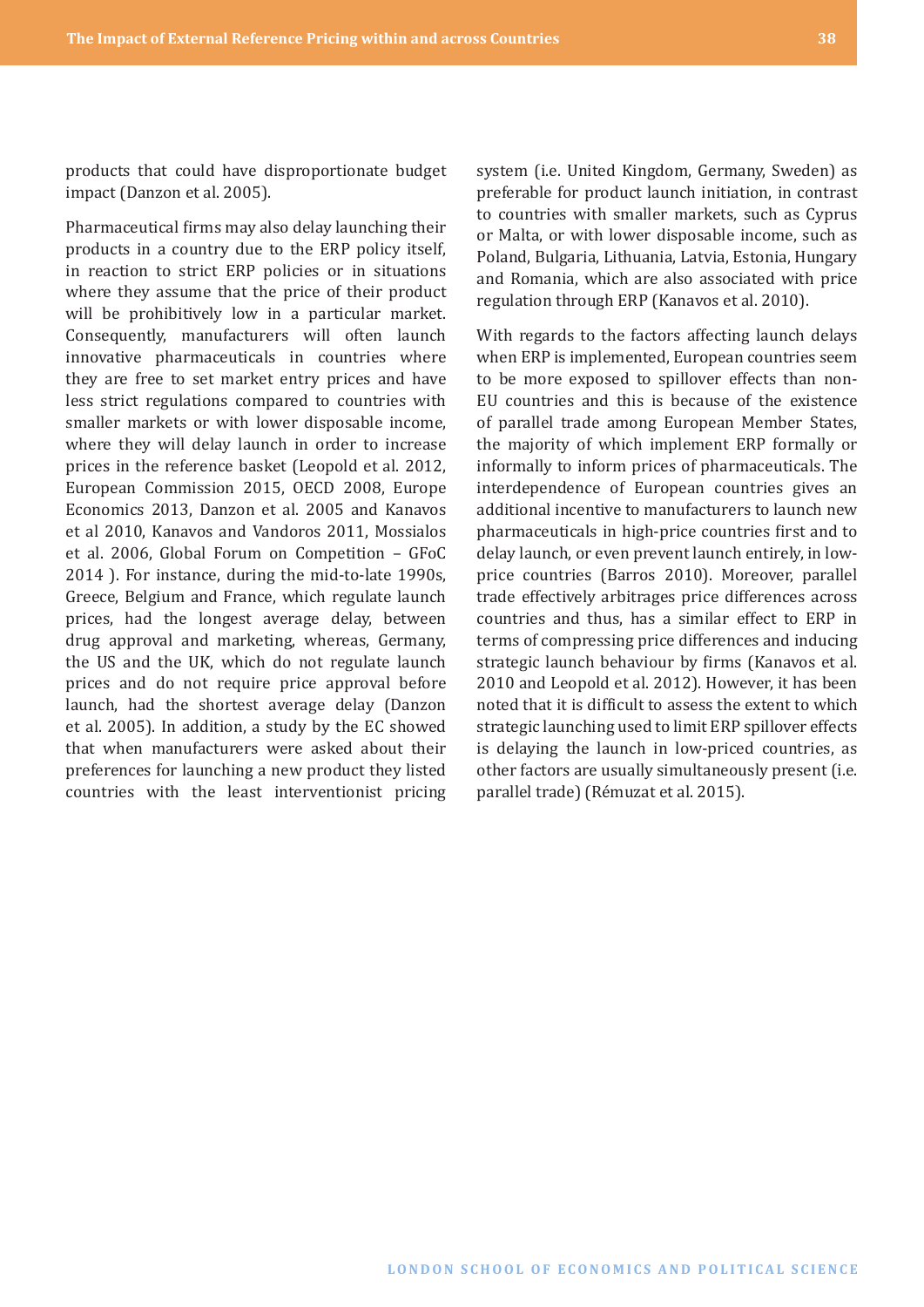## <span id="page-38-0"></span>**4. IMPACT ASSESSMENT OF ERP: A SYNTHESIS**

## **4.1 METHODOLOGICAL APPROACH**

In this section we summarise the overall direction and quality of evidence considered in this systematic literature review and perform an assessment on the impact of ERP as observed by the currently available literature. A simple vote-counting methodology was used, in order to determine the accumulated impact of ERP on each endpoint and issues identified within each endpoint. As such, an overall scorecard was developed, based on three dimensions: first, the direction of impact (i.e. positive or negative) that ERP was found to have on the endpoints and issues identified; second, the quality of the empirical evidence considered under individual endpoints and issues; and third, the extent to which the studied endpoints and issues have been examined explicitly in the available literature. In this context the endpoints we are concerned with relate to the policy objectives of country governments', as opposed to the objectives of any other potential stakeholders.

With regards to the direction of impact of ERP, the "+" sign indicates that ERP contributes to achieving the stated goals whereas the "-" sign indicates that it does not contribute to achieving the stated goals. The sign  $4/-$ " is used in those cases where the impact of ERP on the relevant endpoint and issue is ambiguous. This is generally observed when the impact of ERP depends on other factors, such as the modalities of ERP methodology or other exogenous factors. Under this dimension, the simple-vote counting methodology was performed by counting the number of the identified studies providing positive evidence and the number of those providing negative evidence.

The overall quality of the identified empirical evidence has been classified as High=, Moderate  $=$ , Low=, Very low=, and Not Available  $=$  , based on the grading of evidence and recommendations in healthcare as presented by Schünemann et al. (2003). During the vote counting only studies examining each endpoint/issue empirically were considered for quality assessment. As discussed in the methodology section (see section 2.3), some studies referencing evidence collected by a post-only design were classified as very low= $\Box$ , whereas studies performing a regression analysis were considered as of low quality= $\Box$ . In the unlikely case of a study using a quasi-experimental design

or a difference-in-differences methodology being identified, the quality of evidence such studies presented was classified as High= . Under each endpoint/issue, when different types of empirical studies were considered, the quality of evidence was then assessed according to the majority. For instance, when empirical evidence under an endpoint was given by three studies using a post-only design and only by one study using a regression analysis design, then the quality of empirical evidence under this endpoint was still considered as very low.

The third column represents an overall estimation of the strength of evidence on whether enough evidence was identified in terms of number of studies yielded regardless of their quality. A grading system similar to the one used in the quality of evidence dimension is also provided here, denoted by the number of studies included under each endpoint and the identified key issues; if the evidence presented under each endpoint/issue was derived from twenty-two or more studies, the strength of this evidence was classified as High= $\bullet$ ; from fifteen to twenty-one as Moderate= $\bigcirc$ ; from eight to fourteen as Low=  $\bigcirc$ ; from one to seven studies as Very Low= $\bigcirc$ ; and zero studies as Not Available= $\bigcirc$ . Finally, the last column describes the length of the relevant evidence. In other terms, it describes whether the evidence provided under each endpoint/issue examined the short or long-term (denoted by "S" or "L" respectively and "S/L" where there is both short and long-term evidence) impact of ERP.

Table 15 summarises the evidence on the impact of ERP within countries for the identified endpoints and issues, while Table 16 summarises the same evidence across countries, endpoints and issues identified for this purpose.

#### **4.2 IMPACT OF ERP AT COUNTRY LEVEL**

## *4.2.1 Cost Containment*

Our findings suggest that ERP has delivered costcontainment, at least in the short-term, but the likelihood of generating greater savings in the longer term following introduction depends largely on the methodology of ERP applied, on the existence of other demand-side policies in place and on the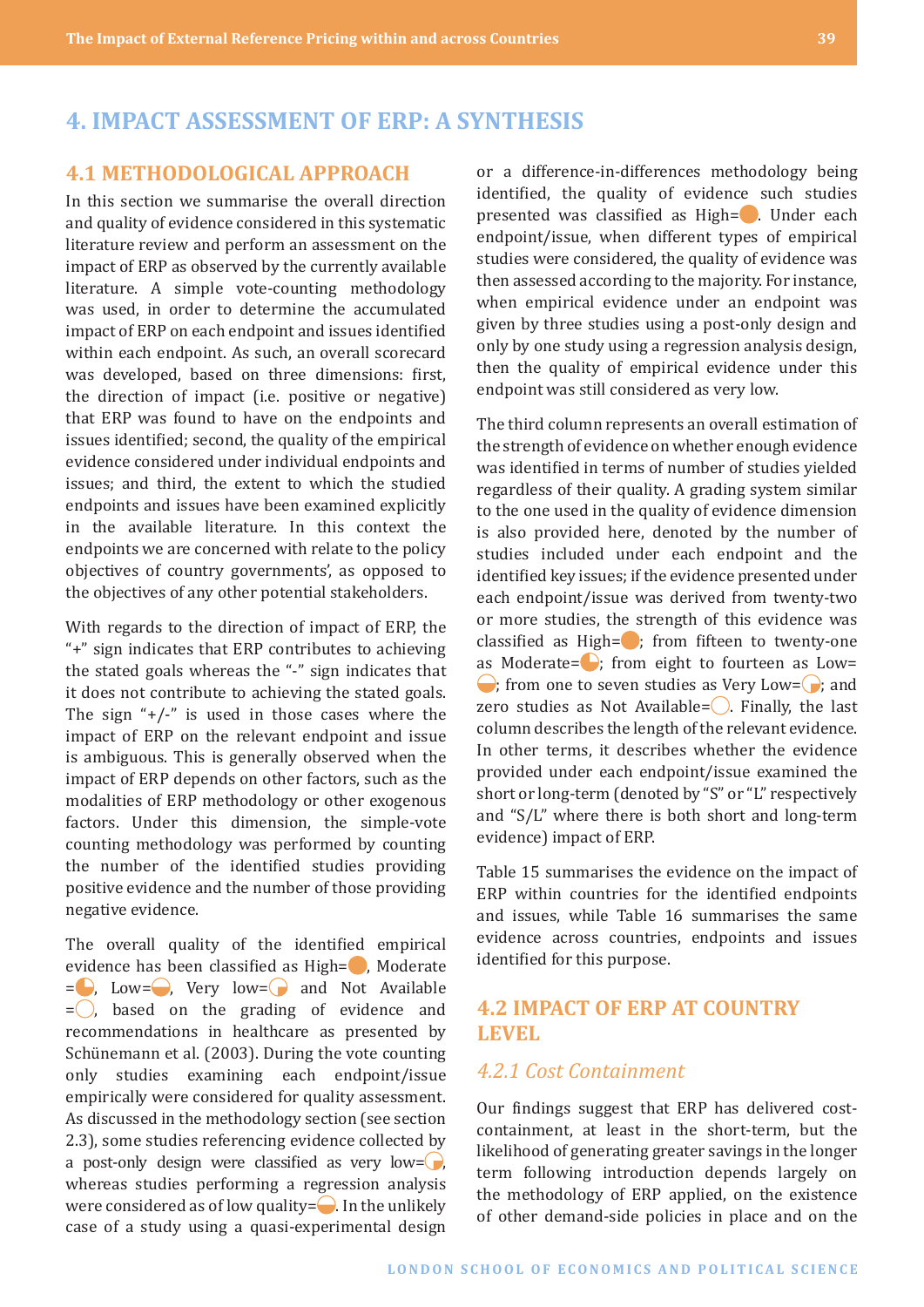|                                          | <b>Study</b><br><b>Endpoints</b> | <b>Issues identified within</b><br>endpoints                  | <b>Impact of ERP</b><br>Positive(+)<br>Negative(-)<br>or ambiguous<br>$(+/-)$ | <b>Quality of</b><br>empirical<br>evidence on<br>the impact of<br><b>ERP</b> (where<br>applicable)** | <b>Overall</b><br>strength of<br>evidence on<br>the impact<br>of ERP** | <b>Duration</b><br>evidence<br>applies to:<br>Short-term (S)<br>or Long-term<br>(L) |
|------------------------------------------|----------------------------------|---------------------------------------------------------------|-------------------------------------------------------------------------------|------------------------------------------------------------------------------------------------------|------------------------------------------------------------------------|-------------------------------------------------------------------------------------|
|                                          | Cost-                            | <b>Generating Healthcare Savings</b>                          | ٠                                                                             |                                                                                                      |                                                                        | ${\mathbf S}$                                                                       |
|                                          | Containment                      | Healthcare savings depend on ERP<br>Design                    | $+/-$                                                                         |                                                                                                      |                                                                        |                                                                                     |
|                                          |                                  | Lower Pharmaceutical Prices                                   | $\ddot{}$                                                                     |                                                                                                      |                                                                        |                                                                                     |
|                                          | <b>Prices</b>                    | Pharmaceutical prices depend on<br><b>ERP</b> Design          | $+/-$                                                                         |                                                                                                      |                                                                        | S/L                                                                                 |
|                                          |                                  | Pharmaceutical prices depend on<br>market features            | $+/-$                                                                         |                                                                                                      |                                                                        |                                                                                     |
|                                          | <b>Drug Use</b>                  | Containment of consumption                                    | $+/-$ *                                                                       |                                                                                                      |                                                                        | ${\bf S}$                                                                           |
|                                          |                                  | Market withdrawal                                             | ٠                                                                             |                                                                                                      |                                                                        |                                                                                     |
| Impact of ERP within a country's borders | Availability                     | Launch delays, launch sequencing<br>or no launch              | $\ddot{}$                                                                     |                                                                                                      |                                                                        | S/L                                                                                 |
|                                          | Affordability                    | Affordability in HICs                                         | $+/-$                                                                         |                                                                                                      |                                                                        |                                                                                     |
|                                          |                                  | Affordability in LICs                                         |                                                                               |                                                                                                      |                                                                        | N/A                                                                                 |
|                                          |                                  | Scope for increasing affordability                            | +                                                                             |                                                                                                      |                                                                        |                                                                                     |
|                                          | <b>Equity</b>                    | Social welfare improvements                                   | _*                                                                            |                                                                                                      |                                                                        | N/A                                                                                 |
|                                          |                                  | Prioritising of policy objectives                             |                                                                               |                                                                                                      |                                                                        |                                                                                     |
|                                          |                                  | Affordable prices (through price<br>revision)                 | $+^*$                                                                         |                                                                                                      |                                                                        |                                                                                     |
|                                          | <b>Efficiency</b>                | Stable share of drug spend on total<br>health spend           | ٠                                                                             |                                                                                                      |                                                                        | S                                                                                   |
|                                          |                                  | Containing costs while guaranteeing<br>access to medicines    | $+/-$ *                                                                       |                                                                                                      |                                                                        |                                                                                     |
|                                          |                                  | Incremental innovation and<br>investment in (incremental) R&D |                                                                               |                                                                                                      |                                                                        |                                                                                     |
|                                          | <b>Industrial</b><br>Policy &    | Generics' entry and penetration                               |                                                                               |                                                                                                      |                                                                        | $\mathbf S$                                                                         |
|                                          | <b>Innovation</b>                | Influencing manufacturing and/or<br>R&D investment decisions  | $+^*$                                                                         |                                                                                                      |                                                                        |                                                                                     |
|                                          |                                  | Innovation reward                                             | +                                                                             |                                                                                                      |                                                                        |                                                                                     |
|                                          |                                  | <b>Overall</b>                                                | ÷                                                                             |                                                                                                      |                                                                        | ${\bf S}$                                                                           |

*Table 15: Overall direction of evidence and quality of existing evidence on the impact of ERP within a country's borders*

*Source: Synthesis of the literature by the authors \* Inconclusive evidence*

\*\* *High* =  $\bigcirc$ , *Moderate* =  $\bigcirc$ , *Low* =  $\bigcirc$ , *Very low* =  $\bigcirc$ , *Not Available* =  $\bigcirc$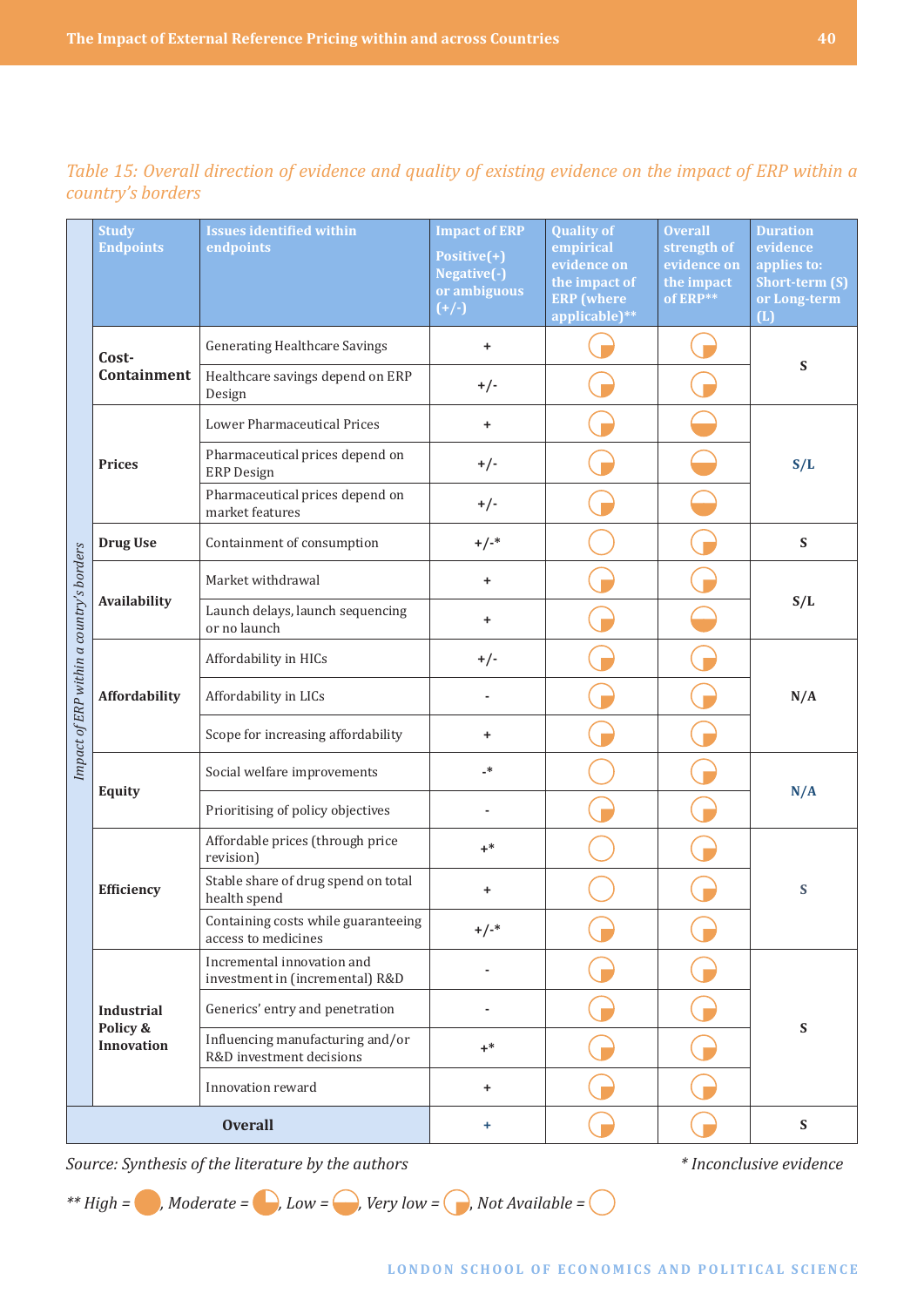<span id="page-40-0"></span>additional cost-containment policies implemented in the country and in the referenced countries. In our report, empirical evidence of cost-savings generated through ERP has been observed for Slovakia and Turkey. The majority of the studies yielding evidence for this endpoint and the subsequent issues that were identified were descriptive, using data collected by a post-only design. As a result, the validity of the evidence provided and the quantifiable impact of ERP on healthcare savings are limited and could be subject to criticism. Only three out of seven studies assessed the ability of ERP to generate healthcare savings over time. Therefore, the strength of evidence on the impact of ERP on cost containment is weak and the quality of evidence is low.

## *4.2.2 Price levels*

Overall, across Europe, ERP has been shown to put downward pressure on pharmaceutical prices at least in the short-term – only nine of the twenty-six studies considered long-term evidence. Examples from the Netherlands, Moldova, Bulgaria and Greece have been illustrated in the results section, giving examples of quantifiable evidence on the impact of ERP on pharmaceutical price levels. ERP is 'path dependent' and the extent of pharmaceutical price decrease depends firstly on the methodology of ERP applied and secondly on the aspects of the market in which it is applied. Eleven of the twenty-six studies under this endpoint used quantitative data to study the impact of ERP on pharmaceutical prices. The majority of the studies presenting evidence for this endpoint and its subsequent issues were descriptive studies using data collected by post-only analyses. Furthermore, two studies were purely empirical using a regression model, which can also be characterized as weak evidence.

## *4.2.3 Drug Use*

Overall, due to limited evidence, no robust conclusion can be drawn about the impact of ERP on drug consumption, although evidence from one country has demonstrated that ERP is unlikely to diminish consumption of medicines as this is a factor influenced by external, demand and/or supply side variables. In conclusion, the strength of evidence on the impact of ERP on drug use is weak and the quality of evidence is low.

#### *4.2.4 Availability*

A significant body of evidence exists with regards to the impact of ERP on availability of medicines within countries. Overall, decreased availability was not recognised as an immediate outcome of ERP, but the low levels of prices generated by ERP policies might incentivise manufacturers to delay the launch of pharmaceuticals or even withdraw these from the market, resulting in unavailability and poor access to medicines, especially in low income/ small market countries (which constitute reference countries for larger markets) and/or in countries with highly regulated pricing at the ex-factory level. However, despite the relative wealth of studies found compared to other endpoints specific to the impact of ERP within a country, evidence about the quantifiable impact of ERP on market withdrawal and/or launch delays of pharmaceutical products is of very low quality and inconclusive to support the claims about the unavailability of medicines arising due to ERP.

## *4.2.5 Affordability*

Moderate evidence was found about the impact of ERP on affordability of medicines within a country. Overall, literature was directed towards the perception that ERP policies pay little attention to affordability within a country, with a significant impact on LICs. However, little empirical evidence exists in the current literature to quantify the extent to which affordability of medicines is affected as a result of ERP policies. Furthermore, no empirical evidence was found to assess how affordability could be improved if international comparisons were to be made at an average exchange rate or on the basis of PPPs or if policy makers in LICs employ confidential agreements to obtain lower effective prices through rebates or discounts.

## *4.2.6 Equity*

The body of evidence is moderate with regards to the impact of ERP on the context of equity. Overall, country specific social welfare and equitable healthcare systems among countries will most likely be undermined following ERP implementation. A very limited body of evidence, largely descriptive in nature, suggests that ERP does not typically reflect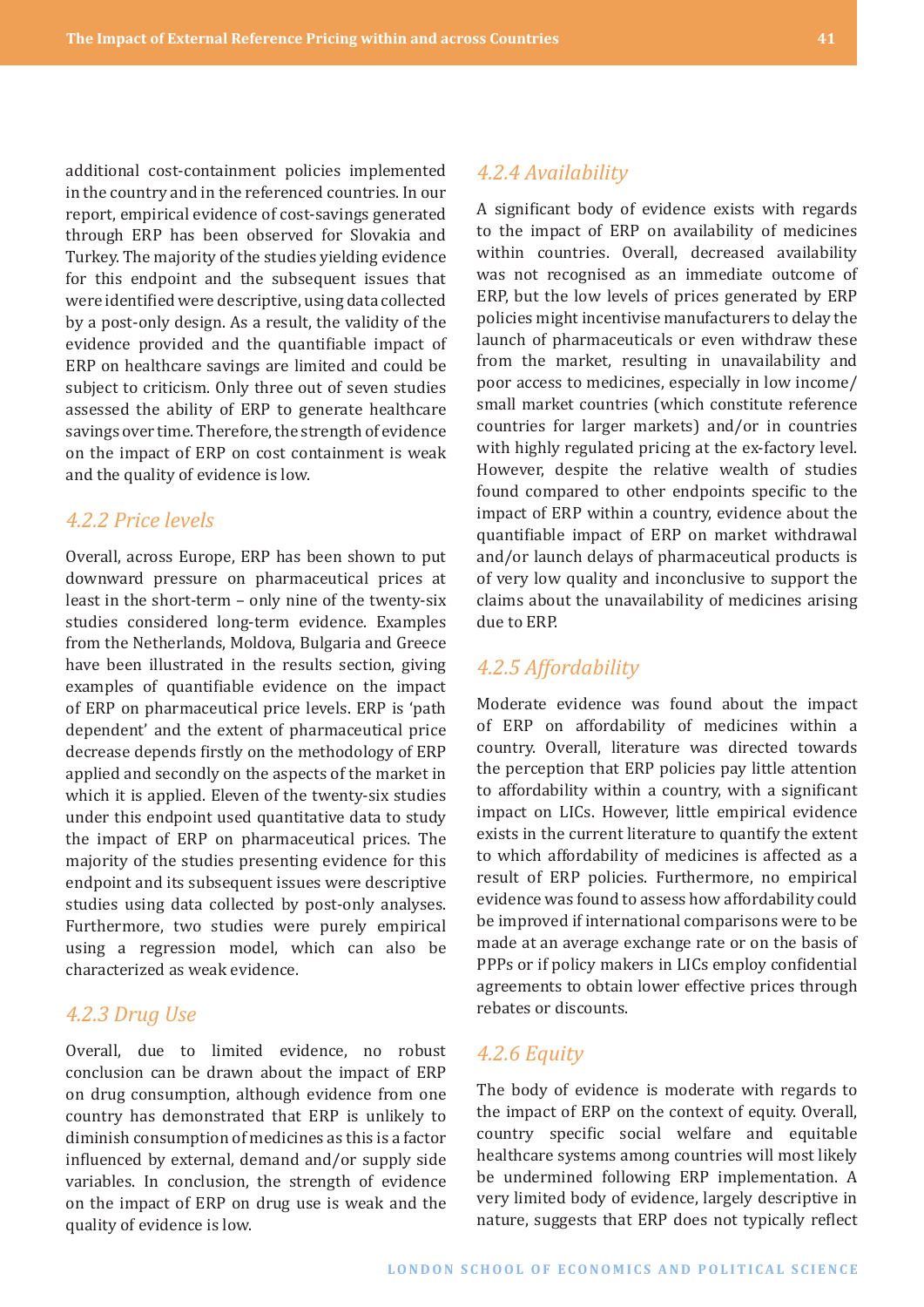<span id="page-41-0"></span>goals and priorities of the health system in which it operates, that it may shift the welfare equilibrium within a country due to higher pricing and that subsequent affordability issues arise as a direct consequence of ERP. Further empirical evidence is required in order to understand and quantify the impact of ERP from a societal perspective.

## *4.2.7 Efficiency*

LiteraturerelevanttotheimpactofERPonefficiencyis scarce and inconclusive. Overall, considering the very limited body of relevant evidence found, we conclude that even though there might be scope for ERP to lead to more affordable prices, increase efficiency via cost containment and reduce the proportion of pharmaceutical expenditure as a ratio of the total health care spending, especially when frequent price revisions of listed drugs take place, further research is still needed to evaluate and/or measure the overall impact of ERP in achieving multiple healthcare system goals such as addressing budget impact in the context of promoting accessibility to medicines.

## *4.2.8 Industrial Policy*

Mixed evidence was found when assessing the industrial impact of ERP. Overall, according to limited empirical evidence, ERP has been shown to pose threats to industrial innovation and investment in research and development, mainly due to the reduced revenues it generates for manufacturers, its intricate association with parallel trading and the lack of transparency in the determinants underscoring the price set up. Overall, the available empirical evidence is of very low strength and quality making it difficult to draw distinctly positive or negative conclusions about the effects of ERP on industrial incentives.

## **4. 3 INTERNATIONAL IMPACT OF ERP**

#### *4.3.1 Impact across borders*

Extensive evidence was identified in the literature regarding the general cross-country spillover effects caused by ERP. As the majority of countries reference each other when calculating the external referencing price, spillover effects have caused unexpected consequences in countries applying ERP. Examples from Greece and Switzerland highlight the

substantial spillover effects of ERP across borders. Three out of ten studies under this endpoint used empirical evidence by post-only and regression analyses and only four studies examined whether the spillover effects are caused over time or only in the short-term due to ERP implementation. Thus, the strength and the quality of evidence under this endpoint can be considered low.

#### *4.3.2 Price stability*

Evidence on whether ERP leads to price stability is very limited and not very well understood. Few studies concluded that ERP most likely leads to price instability across countries, as price fluctuations in one country trigger price fluctuations in another country, leading to higher prices and lower availability of medicines. ERP is a tool used to regulate pharmaceutical pricing across countries, therefore its potential to stabilize pharmaceutical prices across countries should be high. However, the evidence gathered from the literature shows that prices indeed fluctuate due to numerous reasons, such as the market characteristics, the design of ERP, currency fluctuations and other regulations applied in each country causing price instability across countries. The strength of evidence under this endpoint is low. Finally, the identified empirical evidence uses weak methodological designs such as regression analysis models, resulting in low quality of evidence and lack of quantifiable evidence on the ability of ERP to result in price stability across countries.

## *4.3.3 Price Convergence*

Price convergence is likely to occur when ERP is implemented across countries. The collected evidence showcased that ERP systems are expected to reduce the pricing differentials, but there are examples where price divergence is also observed. Evidence on the quantifiable impact of ERP on price harmonization across countries was presented from Germany and Middle Eastern countries. The strength of evidence under this endpoint is relatively high compared to other endpoints. However, the longterm impact of ERP on price convergence remains unclear as only four studies examined the link between ERP and price convergence over time.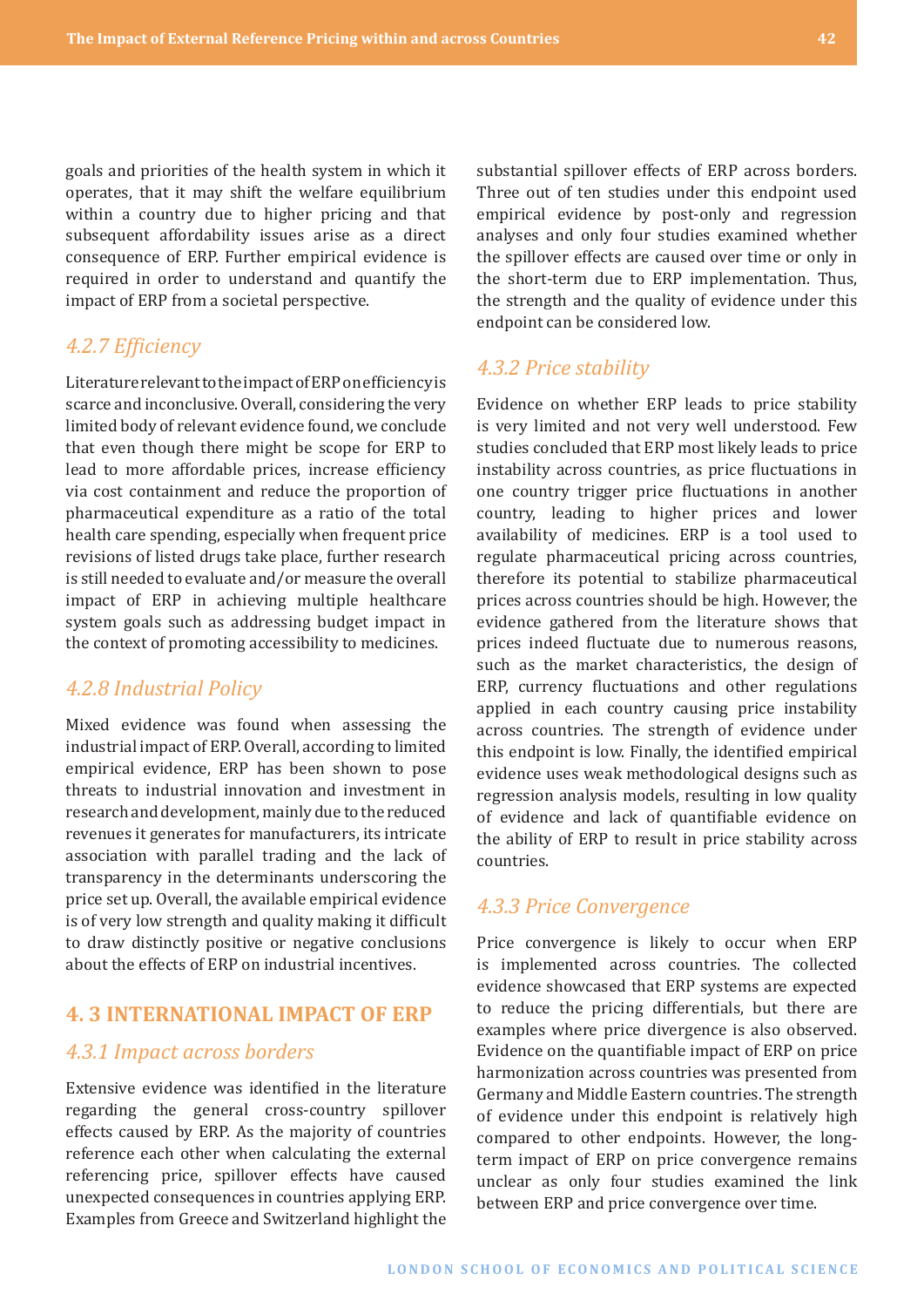#### <span id="page-42-0"></span>*4.3.4 Launch Delays*

ERP affects the launch of pharmaceuticals across countries. Evidence in the literature varies considerably across countries depending on various determinants such as the country's disposable income, the size of the market and the regulation setting as well as the price levels that can be deliberately adjusted by the manufacturers. Therefore, there are numerous countries where manufacturers are willing to launch their product as soon as possible and other countries where manufactures significantly delay the launching of new pharmaceuticals. As shown extensively throughout the literature, this phenomenon results in spillover effects across countries by limiting the

access and availability of medications in smaller countries, in countries with low price levels, in countries with stricter price regulations or those who must wait for many other countries to make a decision on reimbursement and on the price. Therefore, although ERP aims to deliver better control of prices and faster price erosion, it might also lead to unwanted effects, such as triggering pharmaceutical companies to increase the list price in order to avoid both the impact on the company's revenues of ERP and the phenomenon of parallel trading (Rémuzat et al. 2015). Even if the quality of evidence under this endpoint is relatively weak (i.e. arising from a post-only analysis and two regression models which assessed the extent to which price regulations affects launch timing), there are a few

*Table 16: Overall direction of evidence and quality of existing evidence on the impact of ERP across a country's borders*

|                             | <b>Study</b><br><b>Endpoints</b>      | <b>Issues identified within endpoints</b>                  | <b>Impact of ERP</b><br>Positive (+)<br>Negative (-)<br>or ambiguous<br>$(+/-)$ | <b>Quality of</b><br>empirical<br>evidence on<br>the impact of<br><b>ERP</b> (where<br>applicable)* | <b>Overall</b><br>strength of<br>evidence<br>on the<br>impact of<br>ERP* | <b>Duration</b><br>evidence<br>applies to:<br><b>Short-term</b><br>(S) or Long-<br>term (L) |
|-----------------------------|---------------------------------------|------------------------------------------------------------|---------------------------------------------------------------------------------|-----------------------------------------------------------------------------------------------------|--------------------------------------------------------------------------|---------------------------------------------------------------------------------------------|
|                             | <b>Impact of</b><br><b>ERP</b> across | Impact across borders                                      | $\ddot{}$                                                                       |                                                                                                     |                                                                          |                                                                                             |
|                             | <b>borders</b>                        | Implications of spillover effects                          | $+/-$                                                                           |                                                                                                     |                                                                          | S                                                                                           |
|                             | Price<br><b>Stability</b>             | ERP ability to promote price stability across<br>countries | $+/-$                                                                           |                                                                                                     |                                                                          |                                                                                             |
|                             |                                       | Price stability depends on market<br>characteristics       | $+/-$                                                                           |                                                                                                     |                                                                          | L                                                                                           |
|                             |                                       | Price stability depends on ERP design                      | $+/-$                                                                           |                                                                                                     |                                                                          |                                                                                             |
|                             | Launch<br><b>Delays</b>               | Impact of ERP on pharmaceuticals launch                    | $+/-$                                                                           |                                                                                                     |                                                                          |                                                                                             |
|                             |                                       | Impact of ERP on launch sequencing                         | $+/-$                                                                           |                                                                                                     |                                                                          | S/L                                                                                         |
| International impact of ERP |                                       | Launch delays depend on other factors                      | $+/-$                                                                           |                                                                                                     |                                                                          |                                                                                             |
|                             | Price<br>Convergence                  | Ability of ERP to harmonize prices across<br>countries     | +                                                                               |                                                                                                     |                                                                          |                                                                                             |
|                             |                                       | Price Convergence depends on ERP Design                    | $+/-$                                                                           |                                                                                                     |                                                                          | S                                                                                           |
|                             |                                       | Price Convergence depends on other<br>exogenous factors    | $+/-$                                                                           |                                                                                                     |                                                                          |                                                                                             |
|                             |                                       | <b>Overall</b>                                             | $+/-$                                                                           |                                                                                                     |                                                                          | S                                                                                           |

*Source: Synthesis of the literature by the authors*

 $*$  *High* =  $\bigcirc$ , Moderate =  $\bigcirc$ , Low =  $\bigcirc$ , Very low =  $\bigcirc$ , Not Available =  $\bigcirc$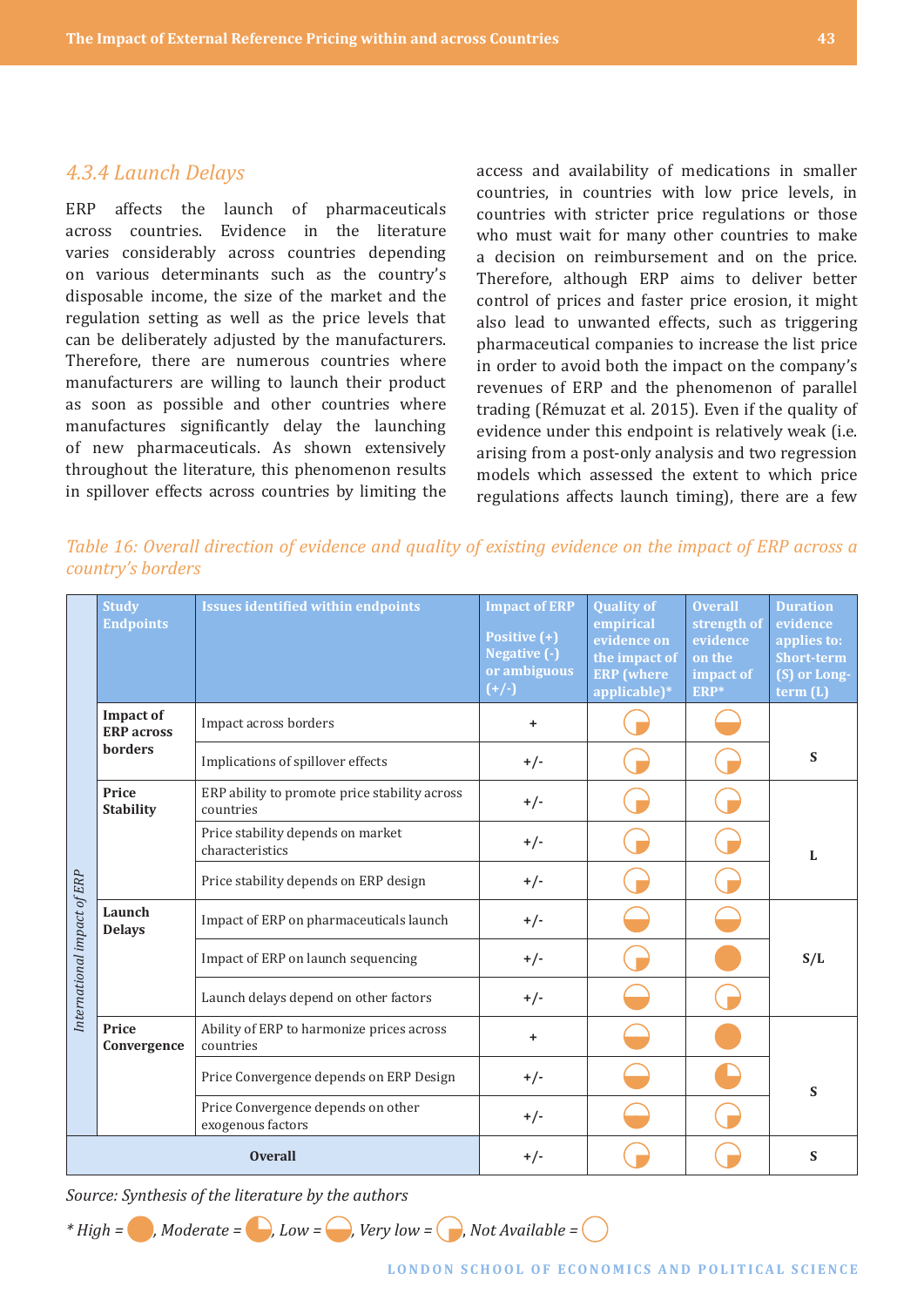<span id="page-43-0"></span>examples in the literature which showed the longterm measureable impact of ERP on the launching of pharmaceuticals. Therefore, any interpretation of results stemming from the literature on "launch delays" should be cautiously interpreted, whereas a better understanding is needed of the reasons behind the pharmaceutical launch delays and whether these delays are experienced over time in the presence of ERP (Espin and Rovira 2007).

#### **4.3 METHODOLOGICAL LIMITATIONS**

This literature review encountered some methodological limitations. Firstly, evidence from the grey literature has been used in order to ensure that all relevant studies have been considered. This may have resulted in the reduction of publication bias, but the inclusion of grey literature may also result in a less reliable systematic literature review. Secondly, the literature was scanned using online databases, where the results were limited to the English language. As a result, relevant papers published in a foreign language would have been excluded. Thirdly, variability in the quality of the papers collected to assess the impact of ERP was observed. This may have resulted in reduced scientific validity and reliability of our conclusions on the impact of ERP. Fourthly, availability bias could not be avoided as more evidence was found on some endpoints relative to others. Therefore, the impact on a particular endpoint might not have necessarily been worse, but rather better documented. Fifth, evidence from some of the yielded papers used in this systematic literature review are unavoidably old, therefore they might refer or capture out-dated ERP systems. Sixth, due to the nature of this analysis, a limited number of the publications collected from the systematic literature search commented on ERP system change over time and resulting impact on the studied endpoints. Finally, the effect of ERP as an individual policy is very difficult to isolate in the presence of other policy regulations implemented within the country but also implemented in the reference countries. Furthermore, as pharmaceutical pricing policies are constantly undergoing changes and being updated, the evidence presented in this systematic literature review may not reflect the policy landscape in future years. However, this study provides a benchmark at a specific point in time for further comparisons to be undertaken in the future.

## **4.4 POLICY IMPLICATIONS AND WAYS FORWARD**

Available evidence with regards to the impact of ERP on country specific health system goals suggests that the downward price convergence and subsequent reduced revenues for manufacturers can not only be detrimental for the availability of medicines within a country, but also discourages manufacturers from investing in industrial innovation, while incentivizing manufacturers to adopt "launch sequencing" strategies, whereby they try to avoid lower pricing by delaying the launch of new products in low price/low income countries or in countries with highly regulated pricing at ex-factory level. There may be government practices related to launch delay whereby countries rely on other markets to set their prices. In such cases, these countries must wait for drugs to launch in the countries they reference before they can set the price and launch the drug in their own country. Whilst out-with the scope of this paper it is important to note that there may be significant bureaucratic differences between countries in terms of entry of new pharmaceuticals into the country market. In addition, prescription pharmaceuticals are probably the only patent protected sector where prices can decline. As a result there can be launch delays that are unrelated to EPR systems.

The emerging theme from the current literature is that ERP does not seem to promote efficiency insofar as ERP does not typically reflect the goals and priorities of the health system in which it operates. It may shift the welfare equilibrium within a country due to higher, unaffordable pricing relative to GDP of the country but it cannot directly control or impact drug consumption.

Overall, the available evidence around the impact of ERP within a country's borders was very limited compared to, for example, the sources that discussed the impact of ERP from a cross-country perspective. The quality of existing evidence on the impact of ERP within a country is classified by the authors as relatively weak in terms of quality, as it emerged from only a limited number of empirical studies (10 out of 76 studies included in total), the majority of which were based on qualitative analyses of survey data or regression analyses of observational data, which could not be controlled for bias and/or potential confounders by the authors. No relevant studies were found that assessed or quantified the impact of ERP by employing compelling econometric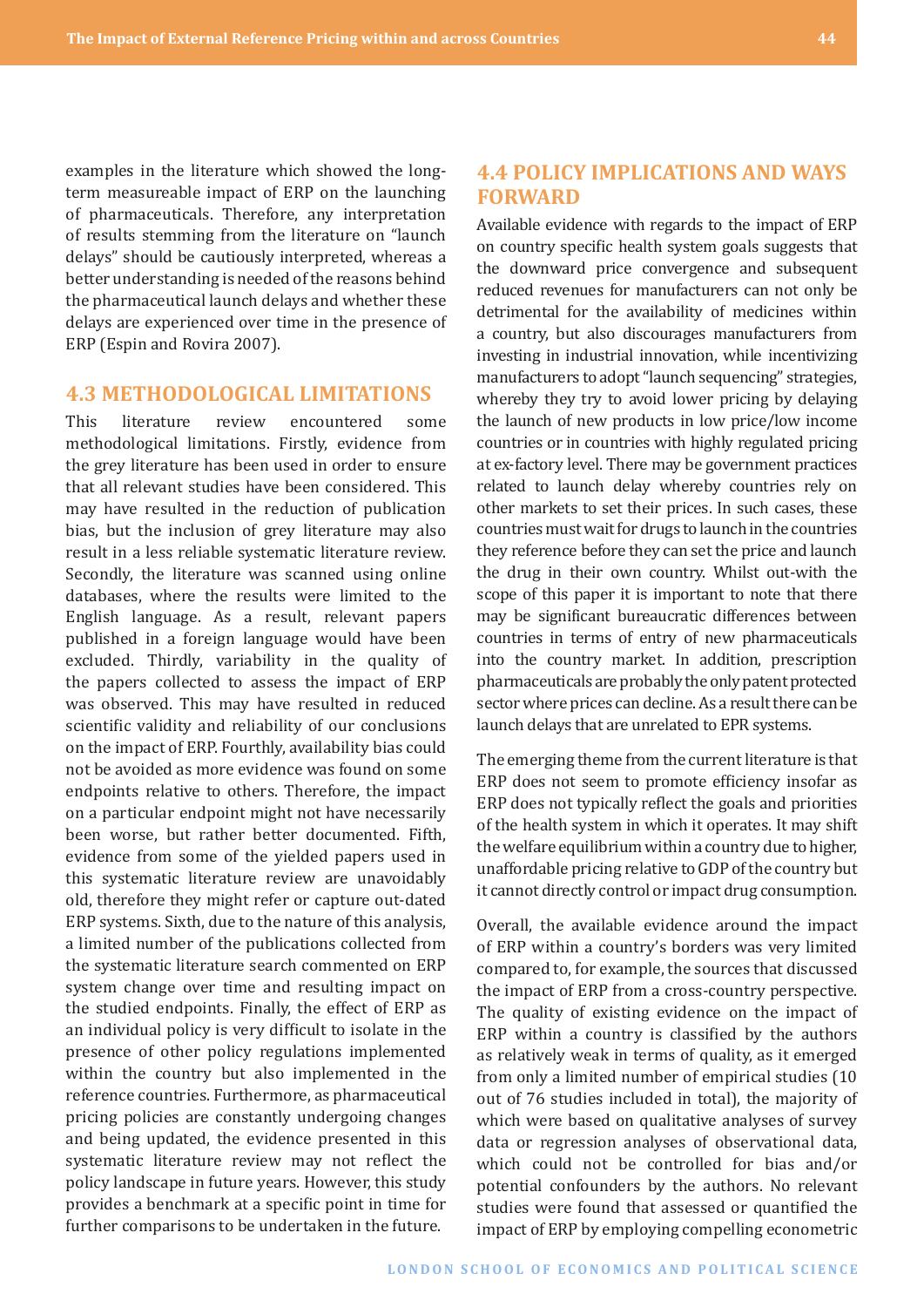methodological designs, such as time series or prepost analyses. Therefore, based on the existing evidence, no robust conclusions could be drawn about the role of ERP within a country's borders.

At the international level, the evidence identified on ERP impact across borders was undoubtedly stronger compared to the evidence provided at the national level, showing that ERP causes spillover effects, price convergence, price instability and launch delays. Despite the relative wealth of evidence found about the impact of ERP across a country's borders, we conclude that the impact of ERP across a country's borders remains ambiguous, due to the limited number of existing empirical studies and their relatively weak research design

From the identified evidence, we can conclude that there is a bidirectional relationship between the impact of ERP within and across a country's borders. For instance, potential price convergence created by ERP reinforces narrow price ranges across countries, which sometimes is unfavourable for low-income countries that are facing price increases, generally towards the basket's average. Price harmonisation discourages manufacturers from investing in research and development and hinders the availability and the affordability of pharmaceuticals within a country. In addition, launch delays caused in third countries would result in unavailability of pharmaceuticals in some small and low-income countries. Launch delays are at the same time, most likely caused by the lower price levels resulted by ERP in a country. In addition, launchsequencing strategies adopted by manufacturers can lead to limited availability and access of medicines in smaller markets or in countries with lower prices.

However, both the impact of ERP at national and international levels depend largely on the ERP design and on other exogenous factors. It has been explicitly stated in the literature that the country specific characteristics, such as the size of the market, the health regulations in place, such as other pricing mechanisms and the nature and design of the ERP system itself in each country, plays a pivotal role on the ERP impact within and across countries. Country GDP has an indirect relationship with ERP impact, for example, lower income countries experience longer launch delays compared to those with higher GDP. Lower income countries are also more susceptible to undesirable effects of ERP such as inflated medicines

prices compared to GDP levels. In addition, ERP has been criticized for "path dependence", suggesting that the features of the ERP system influence the overall outcome. For instance, ERP can lead to higher savings if the transaction prices, as opposed to list prices, are considered in the ERP formula. Regular price revisions in combination with exchange rate fluctuations can also lead to increased cost-containment when ERP is implemented, leading to lower price levels in a country. Second, the formula used to calculate ERP needs to be set more cautiously, using an average-based formula to promote affordability and availability of pharmaceuticals and improving price stability across countries. Third, the countries in the basket, as well as the size of the basket, should be selected cautiously such that exchange rate volatility causing price instability across countries can be minimized. Consequently, by modifying the design of the ERP system by revising prices yearly, by increasing the basket size and avoiding referencing countries with less strict price regulations, spillover effects experienced due to ERP could be eliminated. These suggestions for optimal ERP impact stem from the literature analysed in this systematic review. They are broadly in line with a set of 14 principles recommended for the development of an 'ideal' ERP system across countries which are discussed in more detail in another paper in this series which outlines the implementation of ERP systems in a number of countries (Kanavos et al., 2017).

Overall, the evidence presented in this systematic literature review is classified by the authors as poor in terms of quality, as it comprised only a limited number of empirical studies (10 out of 76 studies included in total), some of which were based on qualitative analysis of survey data or regression analyses of observational data, where bias and/ or potential confounders could not be controlled for by the authors. Of the 76 studies included, only 12 studies examined the impact of ERP against the studied endpoints and issues over the longterm (i.e. a study period of five years and more). As the majority of the evidence considered in this systematic literature review is short-term in nature, no major conclusions can be drawn from this review. Overall, robust research using empirical evidence with strong methodological design and a longer time horizon is urgently needed to understand and eventually interpret the drivers that influence the impact of ERP within and across countries.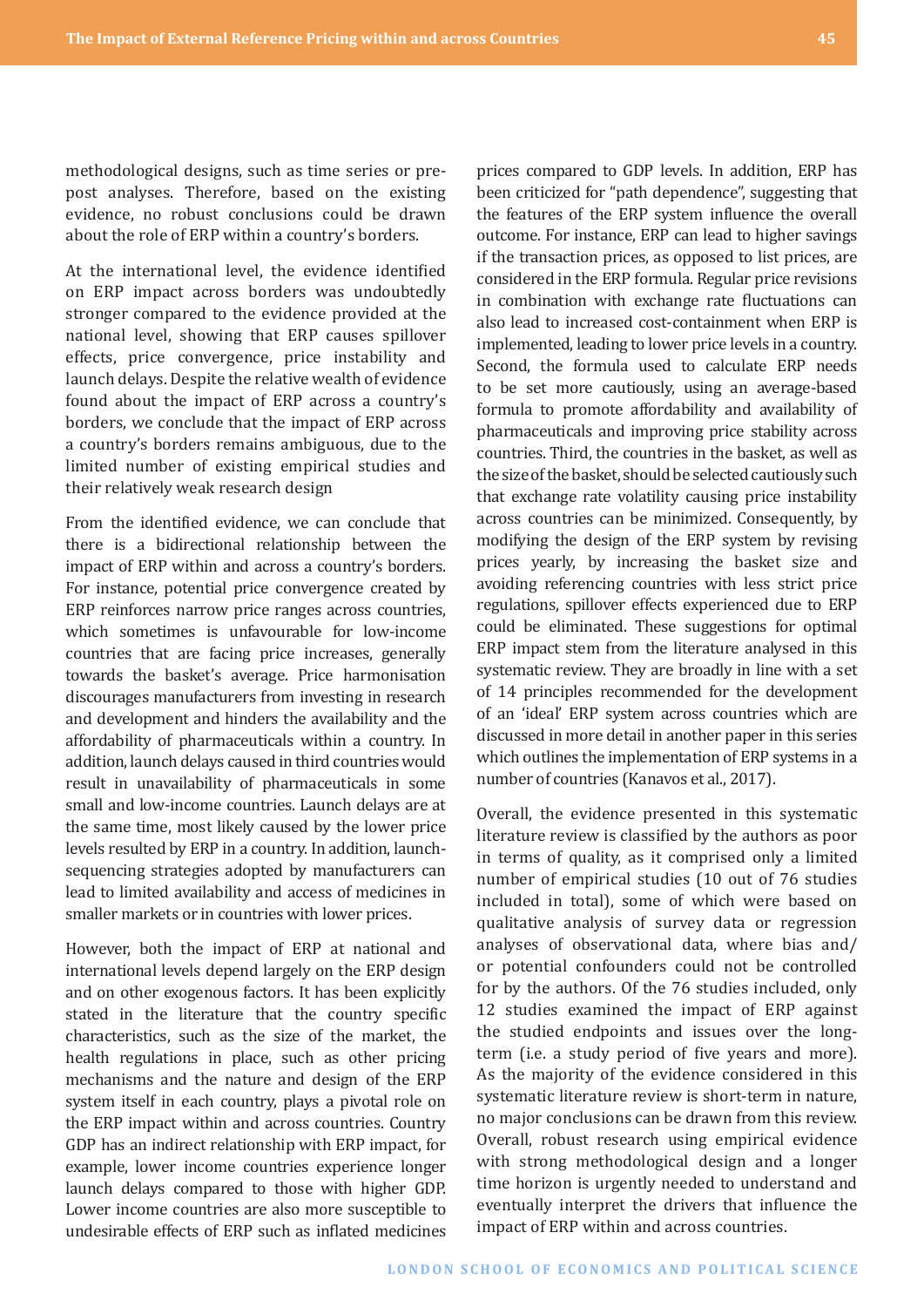## <span id="page-45-0"></span>**5. CONCLUSIONS**

We have conducted a systematic literature review in order to analyse the available evidence on the impact of ERP on a number of health system goals and the possible cross-country spillover effects. In the literature the following trends have been observed: i) at the national level, when ERP is implemented, health expenditure can be reduced at least in the short-term because prices are more likely to decrease, ii) the availability of pharmaceuticals, the equitable access to medicines and the stimulation of industrial policy, can be undermined when ERP is used to inform prices in a country and iii) the impact of ERP on the affordability of medicines is ambiguous. However, key endpoints, such the aforementioned relating to the macro level performance of health policy regulations, need to be examined side by side rather than individually, as they reflect a systemwide assessment.

At the international level, the country setting along with the methodology used in ERP can trigger cross-country spillover effects, resulting in price instability, leading to launch delays and unwillingness of manufactures to launch in low price countries, while promoting price convergence towards the international average. However, if we take into consideration that the evidence we found was weak in terms of quality, it is likely that the above observations arising from the currently available literature, should be taken with caution and could be interpreted otherwise if different study and methodological designs were to be employed.

Therefore, the findings from this systematic literature review are inconclusive and there is an unquestionable unmet need both on how ERP systems should be designed in order to attain a positive impact of ERP on a number of government policy goals within and across countries and on quantifying its impact.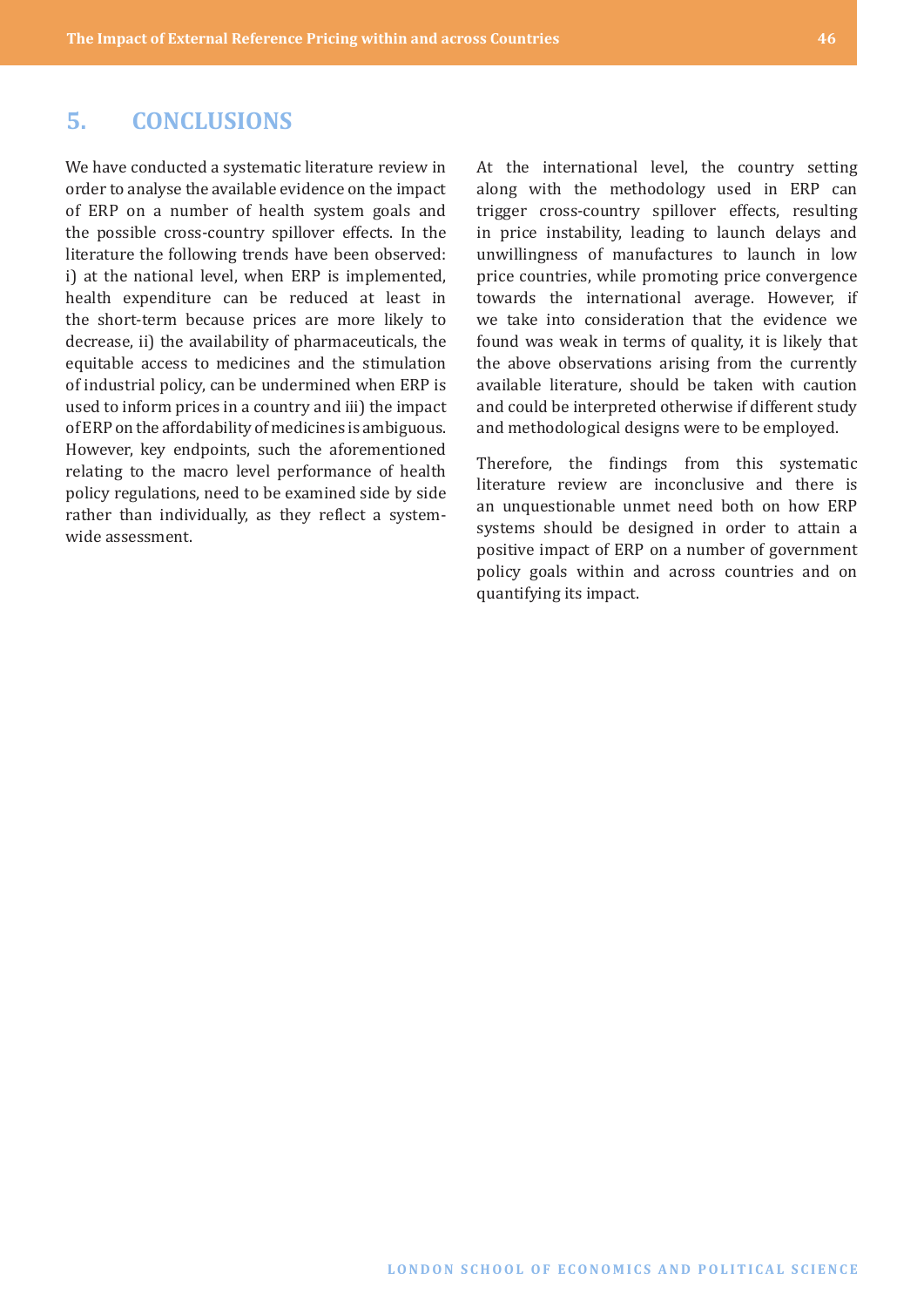## <span id="page-46-0"></span>**6. REFERENCES**

- 1. Atikeler, K. and G. Ozcelikay (2015). "Comparison of Pharmaceutical Pricing and Reimbursement Systems In Turkey And Certain Other EU Countries." Value in health : the journal of the International Society for Pharmacoeconomics and Outcomes Research 18(7): A572-A572.
- 2. Barros, P. P. (2010). "Pharmaceutical policies in European countries." in Avi Dor (ed.) Pharmaceutical Markets and Insurance Worldwide (Advances in Health Economics and Health Services Research 22.
- 3. BMI Research. 2015. Turkey Pharmaceuticals & Healthcare Report. Q4 2015.
- 4. Business Monitor International. 2009. Italy Pharmaceuticals & Healthcare Report. Q3 2009.
- 5. Business Monitor International. 2009. Italy Pharmaceuticals & Healthcare Report. Q4 2009.
- 6. Business Monitor International. 2010. Italy Pharmaceuticals & Healthcare Report. Q2 2010.
- 7. Business Monitor International. 2010. Italy Pharmaceuticals & Healthcare Report. Q3 2010.
- 8. Business Monitor International. 2010. Slovakia Pharmaceuticals & Healthcare Report. Q3 2010.
- 9. Business Monitor International. 2010. Switzerland Pharmaceuticals & Healthcare Report. Q3 2010.
- 10. Business Monitor International. 2011. Egypt Pharmaceuticals & Healthcare Report. Q1 2011.
- 11. Business Monitor International. 2011. Germany Pharmaceuticals & Healthcare Report. Q1 2011.
- 12. Business Monitor International. 2011. Germany Pharmaceuticals & Healthcare Report. Q2 2011.
- 13. Business Monitor International. 2011. Switzerland Pharmaceuticals & Healthcare Report. Q4 2011.
- 14. Business Monitor International. 2012. Greece Pharmaceuticals & Healthcare Report. Q3 2012.
- 15. Business Monitor International. 2012. Lithuania Pharmaceuticals & Healthcare Report. Q1 2012.
- 16. Business Monitor International. 2012. Lithuania Pharmaceuticals & Healthcare Report. Q2 2012.
- 17. Business Monitor International. 2012. Slovakia Pharmaceuticals & Healthcare Report. Q3 2012.
- 18. Business Monitor International. 2012. Switzerland Pharmaceuticals & Healthcare Report. Q1 012.
- 19. Business Monitor International. 2012. Taiwan Pharmaceuticals & Healthcare Reports. Q3 2012.
- 20. Business Monitor International. 2013. Croatia Pharmaceuticals & Healthcare Report. Q2 2013.
- 21. Business Monitor International. 2014. Taiwan Pharmaceuticals & Healthcare Reports. Q3 2014.
- 22. Business Monitor International. 2015. Bulgaria Pharmaceuticals & Healthcare Report. Q3 2015.
- 23. Business Monitor International. 2016. Bulgaria Pharmaceuticals & Healthcare Report. Q1 2016
- 24. Business Monitor International. Egypt Pharmaceuticals & Healthcare Report. Q4 2010.
- 25. Business Monitor International. Italy Pharmaceuticals & Healthcare Report. Q1 2010.
- 26. Danzon, P. M. and A. Towse (2003). "Differential pricing for pharmaceuticals: reconciling access, R&D and patents." Int J Health Care Finance Econ 3(3): 183-205.
- 27. Danzon, P. M., Y. R. Wang and L. Wang (2005). "The impact of price regulation on the launch delay of new drugs – evidence from twenty-five major markets in the 1990s." Health Economics 14(3): 269-292.
- 28. De Weerdt, E., S. Simoens, L. Hombroeckx, M. Casteels and I. Huys (2015). "Causes of drug shortages in the legal pharmaceutical framework." Regulatory Toxicology and Pharmacology 71(2): 251-258.
- 29. EFPIA ,2014. Principles for application of international reference pricing systems
- 30. Espin, J. and Rovira, J., (2007). Analysis of differences and commonalities in pricing and reimbursement systems in Europe. Brussels: DG Enterprise and Industry of the European Commission.
- 31. Espin, J., Rovira, J., Ewen, M., Laing, R.(2014) "Mapping External Reference Pricing Practices for Medicines" Health Action International And the Andalusian School of Public Health
- 32. Europe Economics. (2013). "External Reference Pricing ".
- 33. European Commission (2007)." Pharmaceutical Forum Progress Report". Available at: [https://ec.europa.eu/health/](https://ec.europa.eu/health/ph_overview/other_policies/pharmaceutical/pharma_forum_progres_report062007_en.pdf) [ph\\_overview/other\\_policies/pharmaceutical/pharma\\_](https://ec.europa.eu/health/ph_overview/other_policies/pharmaceutical/pharma_forum_progres_report062007_en.pdf) [forum\\_progres\\_report062007\\_en.pdf](https://ec.europa.eu/health/ph_overview/other_policies/pharmaceutical/pharma_forum_progres_report062007_en.pdf)
- 34. European Commission, 2015. Study on enhanced crosscountry coordination in the area of pharmaceutical pricing
- 35. Garcia Marinoso, B., I. Jelovac and P. Olivella (2011). "External Referencing and Pharmaceutical Price Negotiation." Health Economics 20(6): 737-756.
- 36. Global Forum on Competition, COMPETITION ISSUES IN THE DISTRIBUTION OF PHARMACEUTICALS Contribution from Romania — Session III – Available at: [http://www.oecd.org/officialdocuments/](http://www.oecd.org/officialdocuments/publicdisplaydocumentpdf/?cote=DAF/COMP/GF/WD(2014)30&docLanguage=En) [publicdisplaydocumentpdf/?cote=DAF/COMP/GF/](http://www.oecd.org/officialdocuments/publicdisplaydocumentpdf/?cote=DAF/COMP/GF/WD(2014)30&docLanguage=En) [WD\(2014\)30&docLanguage=En](http://www.oecd.org/officialdocuments/publicdisplaydocumentpdf/?cote=DAF/COMP/GF/WD(2014)30&docLanguage=En)
- 37. Global Forum on Competition, COMPETITION ISSUES IN THE DISTRIBUTION OF PHARMACEUTICALS, Background Note by the Secretariat— Session III — Available at: [http://www.oecd.org/officialdocuments/](http://www.oecd.org/officialdocuments/publicdisplaydocumentpdf/?cote=DAF/COMP/GF(2014)3&docLanguage=En) [publicdisplaydocumentpdf/?cote=DAF/COMP/](http://www.oecd.org/officialdocuments/publicdisplaydocumentpdf/?cote=DAF/COMP/GF(2014)3&docLanguage=En) [GF\(2014\)3&docLanguage=En](http://www.oecd.org/officialdocuments/publicdisplaydocumentpdf/?cote=DAF/COMP/GF(2014)3&docLanguage=En)
- 38. Global Forum on Competition, COMPETITION ISSUES IN THE DISTRIBUTION OF PHARMACEUTICALS Contribution from BIAC— Session III — Available at: [http://www.oecd.org/officialdocuments/](http://www.oecd.org/officialdocuments/publicdisplaydocumentpdf/?cote=DAF/COMP/GF/WD(2014)32&docLanguage=En) [publicdisplaydocumentpdf/?cote=DAF/COMP/GF/](http://www.oecd.org/officialdocuments/publicdisplaydocumentpdf/?cote=DAF/COMP/GF/WD(2014)32&docLanguage=En) [WD\(2014\)32&docLanguage=En](http://www.oecd.org/officialdocuments/publicdisplaydocumentpdf/?cote=DAF/COMP/GF/WD(2014)32&docLanguage=En)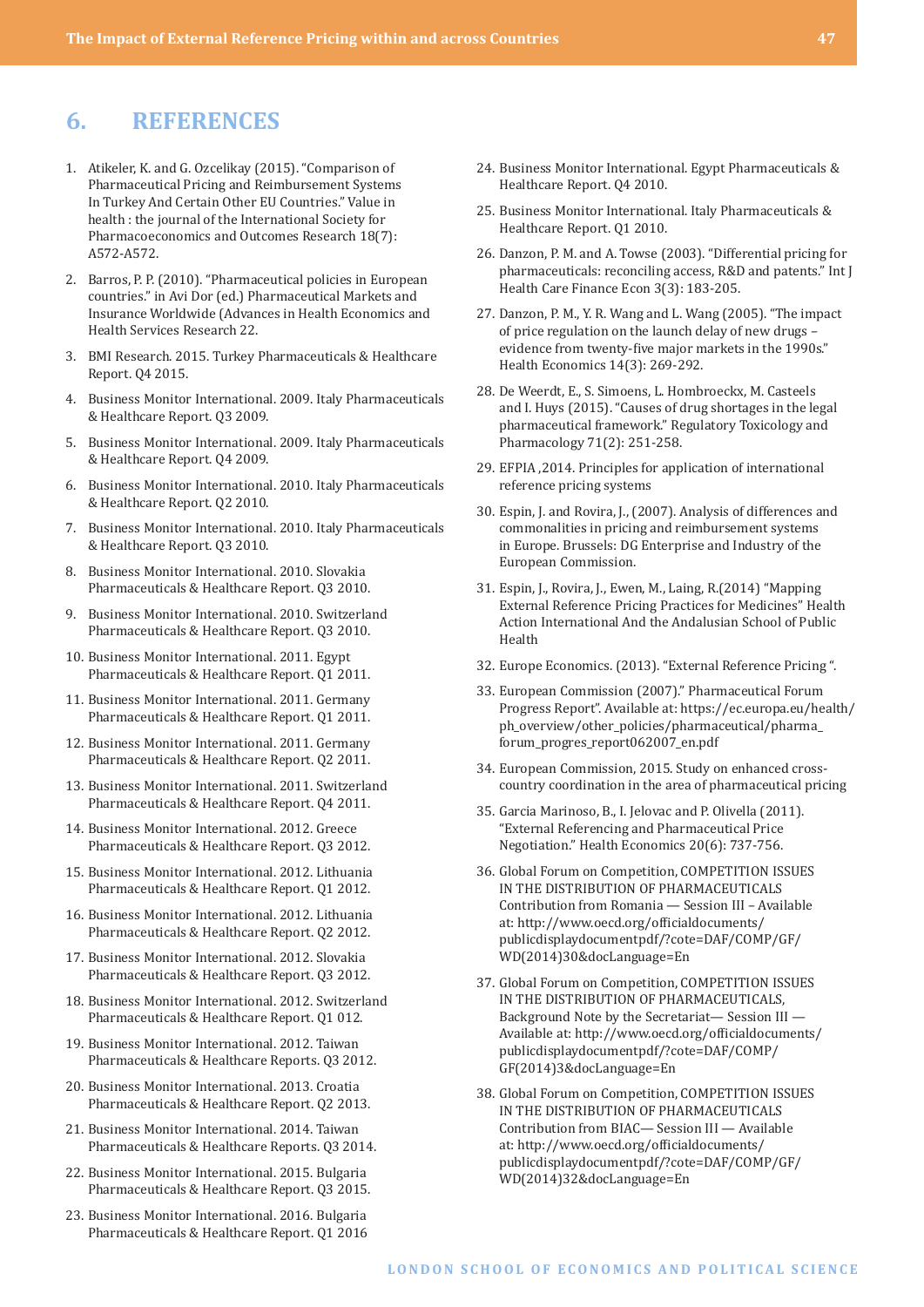- 39. Global Forum on Competition, COMPETITION ISSUES IN THE DISTRIBUTION OF PHARMACEUTICALS— Summary of Discussion —27-28 February 2014. Available at: [http://](http://www.fne.gob.cl/wp-content/uploads/2014/09/2014-Competition-Issues-in-the-Distribution-of-Pharmaceuticals-289-KB.pdf) [www.fne.gob.cl/wp-content/uploads/2014/09/2014-](http://www.fne.gob.cl/wp-content/uploads/2014/09/2014-Competition-Issues-in-the-Distribution-of-Pharmaceuticals-289-KB.pdf) [Competition-Issues-in-the-Distribution-of-Pharmaceuticals-](http://www.fne.gob.cl/wp-content/uploads/2014/09/2014-Competition-Issues-in-the-Distribution-of-Pharmaceuticals-289-KB.pdf)[289-KB.pdf](http://www.fne.gob.cl/wp-content/uploads/2014/09/2014-Competition-Issues-in-the-Distribution-of-Pharmaceuticals-289-KB.pdf)
- 40. Global Forum on Competition, COMPETITION ISSUES IN THE DISTRIBUTION OF PHARMACEUTICALS — Executive Summary —27-28 February 2014. Available at: [http://www.oecd.org/officialdocuments/](http://www.oecd.org/officialdocuments/publicdisplaydocumentpdf/?cote=DAF/COMP/GF/WD(2014)57&docLanguage=En) [publicdisplaydocumentpdf/?cote=DAF/COMP/GF/](http://www.oecd.org/officialdocuments/publicdisplaydocumentpdf/?cote=DAF/COMP/GF/WD(2014)57&docLanguage=En) [WD\(2014\)57&docLanguage=En](http://www.oecd.org/officialdocuments/publicdisplaydocumentpdf/?cote=DAF/COMP/GF/WD(2014)57&docLanguage=En)
- 41. Håkonsen, H., A. M. Horn and E. L. Toverud (2009). "Price control as a strategy for pharmaceutical cost containment-What has been achieved in Norway in the period 1994- 2004?" Health Policy 90(2-3): 277-285.
- 42. Health Systems in Transition. Vol. 11, No. 7, 2010. Greece Health System review. Charalambos Economou. European Observatory on Health Systems and Policies.Available online at: [http://www.euro.who.int/\\_\\_data/assets/pdf\\_](http://www.euro.who.int/__data/assets/pdf_file/0004/130729/e94660.pdf?ua=1) [file/0004/130729/e94660.pdf?ua=1](http://www.euro.who.int/__data/assets/pdf_file/0004/130729/e94660.pdf?ua=1)
- 43. Health Systems in Transition. Vol. 12, No. 1, 2010. The Netherlands Health System review. Willemijn Schäfer, Madelon Kroneman, Wienke Boerma, Michael van den Berg, Gert Westert, Walter Devillé, Ewout van Ginneken. European Observatory on Health Systems and Policies. Available online at: [http://www.euro.who.int/\\_\\_data/assets/pdf\\_](http://www.euro.who.int/__data/assets/pdf_file/0008/85391/E93667.pdf?ua=1) [file/0008/85391/E93667.pdf?ua=1](http://www.euro.who.int/__data/assets/pdf_file/0008/85391/E93667.pdf?ua=1)
- 44. Health Systems in Transition. Vol. 13, No. 6, 2011. Turkey Health System review. Mehtap Tatar, Salih Mollahalilog˘lu, Bayram S¸ahin, Sabahattin Aydın, Anna Maresso, Cristina Hernández-Quevedo. European Observatory on Health Systems and Policies. Available online at: [http://www.euro.](http://www.euro.who.int/__data/assets/pdf_file/0006/158883/e96441.pdf?ua=1) [who.int/\\_\\_data/assets/pdf\\_file/0006/158883/e96441.](http://www.euro.who.int/__data/assets/pdf_file/0006/158883/e96441.pdf?ua=1) [pdf?ua=1](http://www.euro.who.int/__data/assets/pdf_file/0006/158883/e96441.pdf?ua=1)
- 45. Health Systems in Transition. Vol. 14, No. 7, 2012. Republic of Moldova Health System review. Ghenadie Turcanu, Silviu Domente, Mircea Buga , Erica Richardson. European Observatory on Health Systems and Policies. Available online at: [http://www.euro.who.int/\\_\\_data/assets/pdf\\_](http://www.euro.who.int/__data/assets/pdf_file/0006/178053/HiT-Moldova.pdf?ua=1) [file/0006/178053/HiT-Moldova.pdf?ua=1](http://www.euro.who.int/__data/assets/pdf_file/0006/178053/HiT-Moldova.pdf?ua=1)
- 46. Health Systems in Transition. Vol. 17, No. 4, 2015. Switzerland Health System review.Carlo De Pietro, Paul Camenzind, Isabelle Sturny, Luca Crivelli, Suzanne Edwards-Garavoglia, Anne Spranger, Friedrich Wittenbecher, Wilm Quentin. European Observatory on Health Systems and Policies. Available online at: http://www.euro.who. int/\_\_data/assets/pdf\_file/0010/293689/Switzerland-HiT. pdf?ua=1
- 47. Houy, N. and I. Jelovac (2013). Drug launch timing and international reference pricing. St. Louis, Federal Reserve Bank of St Louis.
- 48. Houy, N. and I. Jelovac (2014). Drug approval decision times, international reference pricing and strategic launches of new drugs. St. Louis, Federal Reserve Bank of St Louis.
- 49. Kaló, Z., Docteur, E., and Moïse, P. OECD (2008). PHARMACEUTICAL PRICING AND REIMBURSEMENT POLICIES IN SLOVAKIA. Available at: https://www.oecd. org/slovakia/40177050.pdf
- 50. Kalo, Z., I. Alabbadi, O. G. Al Ahdab, M. Alowayesh, M. Elmahdawy, A. H. Al-Saggabi, V. L. Tanzi, D. Al-Badriyeh, H. S. Alsultan, F. M. Ali, G. H. Elsisi, K. S. Akhras, Z. Voko and P. Kanavos (2015). "Implications of external price referencing of pharmaceuticals in Middle East countries." Expert Rev Pharmacoecon Outcomes Res 15(6): 993-998.
- 51. Kanavos, P. G. and S. Vandoros (2011). "Determinants of branded prescription medicine prices in OECD countries." Health Econ Policy Law 6(3): 337-367.
- 52. Kanavos, P., Nicod, E., Espin, J. and Van Den Aardweg, S., 2010. Short-and long-term effects of value-based pricing vs. external price referencing. EMiNet.
- 53. Kanavos, P., Soumerai, S.S. and Ross-Degnan, D., 2004. Measuring, monitoring and evaluating policy outcomes in the pharmaceutical sector.Regulating Pharmaceuticals in Europe: Striving for Efficiency, Equity and Quality. Berkshire: McGraw-Hill International, pp.97-113.
- 54. Koh, L., C. Glaetzer, S. Chuen Li and M. Zhang (2016). "Health Technology Assessment, International Reference Pricing, and Budget Control Tools from China's Perspective: What Are the Current Developments and Future Considerations?" Value in Health Regional Issues 9: 15-21.
- 55. Leopold, C., A. K. Mantel-Teeuwisse, L. Seyfang, S. Vogler, K. de Joncheere, R. O. Laing and H. Leufkens (2012). "Impact of external price referencing on medicine prices – A price comparison among 14 European countries." Southern Med Review 5(2): 34-41.
- 56. Leopold, C., A. Mantel-Teeuwisse, S. Vogler, K. Joncheere, R. Laing and H. Leufkens (2013). "Is Europe still heading to a common price level for on-patent medicines? An exploratory study among 15 western European countries." Health policy 112(3): 209-216.
- 57. Leopold, C., S. Vogler, A. K. Mantel-Teeuwisse, K. de Joncheere, H. G. M. Leufkens and R. Laing (2012). "Differences in external price referencing in Europe-A descriptive overview." Health Policy 104(1): 50-60.
- 58. Lu, C. Y. (2015). The pharmaceutical policy environment and pharmaceutical pricing policies. Pharmaceutical Prices in the 21st Century: 403-411.
- 59. Merkur, S. and E. Mossialos (2007). "A pricing policy towards the sourcing of cheaper drugs in Cyprus." Health Policy 81(2/3): 368-375 368p.
- 60. Mossialos, E., D. Brogan and T. Walley (2006). "Pharmaceutical Pricing in Europe: Weighing up the Options." International Social Security Review 59(3): 3.
- 61. OECD (2008). Pharmaceutical Pricing Policies in a Global Market, Organisation for Economic Co-operation and Development/Organisation de Cooperation et de Developpement Economiques.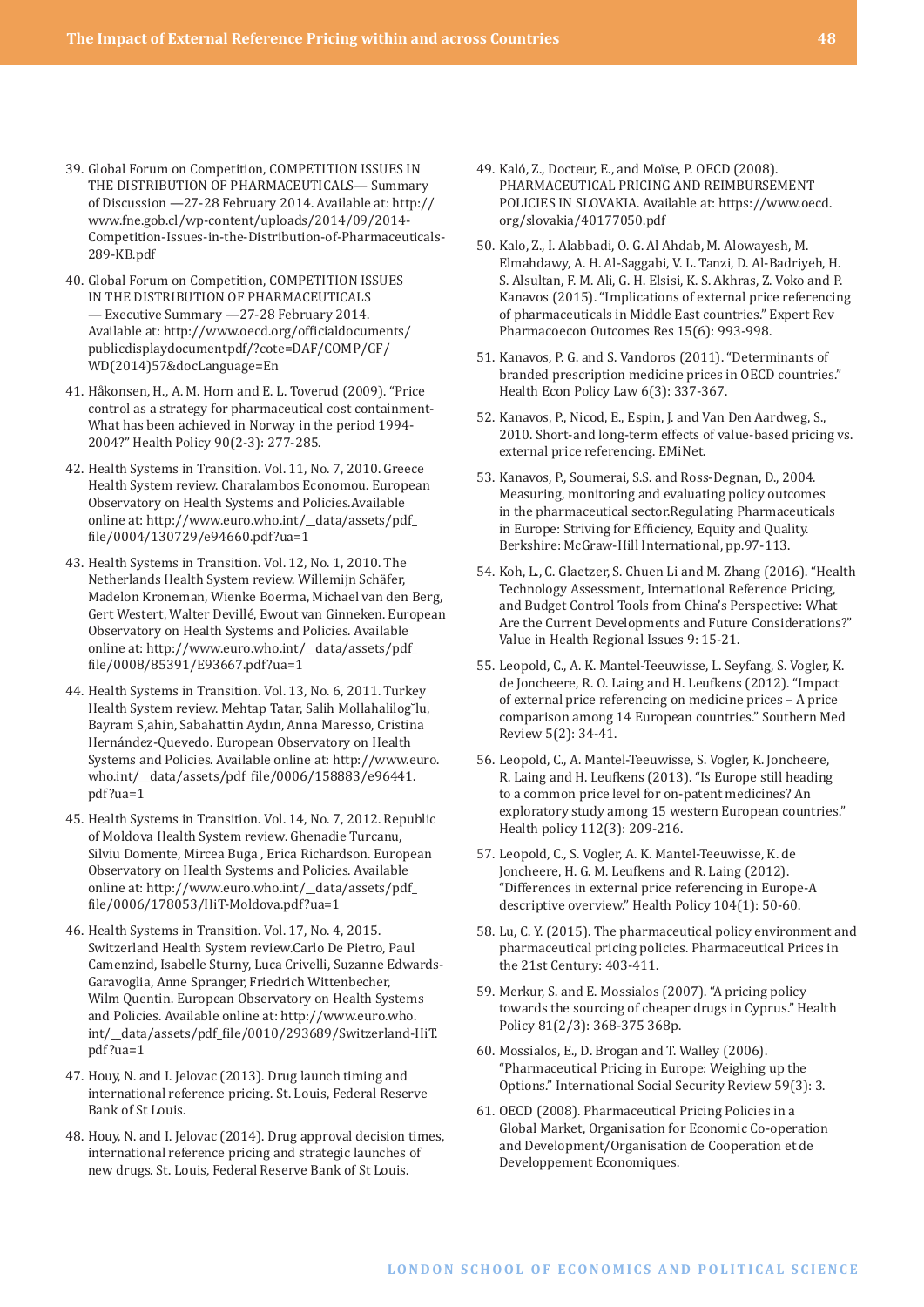- 62. OECD HEALTH WORKING PAPERS NO. 39 PHARMACEUTICAL PRICING AND REIMBURSEMENT POLICIES IN GERMANY Valérie Paris and Elizabeth Docteur. Available at: [https://www.oecd.org/germany/41586814.](https://www.oecd.org/germany/41586814.pdf) [pdf](https://www.oecd.org/germany/41586814.pdf)
- 63. OECD, Policy roundtables Generic Pharmaceuticals 2009. Available at: [https://www.oecd.org/competition/](https://www.oecd.org/competition/abuse/46138891.pdf) [abuse/46138891.pdf](https://www.oecd.org/competition/abuse/46138891.pdf)
- 64. Pharmaceutical Pricing and Reimbursement Policies in Canada Valérie Paris and Elizabeth Docteur. Available at: <https://www.oecd.org/canada/37868186.pdf>
- 65. PHARMACEUTICAL PRICING AND REIMBURSEMENT POLICIES IN SWITZERLAND Valérie Paris and Elizabeth Docteur. Available at: [https://www.oecd.org/](https://www.oecd.org/switzerland/38868953.pdf) [switzerland/38868953.pdf](https://www.oecd.org/switzerland/38868953.pdf)
- 66. Pudersell K, Vetka A, Rootslane L, Mathiesen M, Vendla K, Laasalu K.: PPRI Pharma Profile Estonia 2007. In: 2007, Pharmaceutical Pricing and Reimbursement Information; Commissioned by the European Commission, Directorate-General Health and Consumer Protection and Austrian Federal Ministry of Health, Family and Youth. Available at: [http://whocc.goeg.at/Literaturliste/Dokumente/](http://whocc.goeg.at/Literaturliste/Dokumente/CountryInformationReports/Estonia_PPRI_2007.pdf) [CountryInformationReports/Estonia\\_PPRI\\_2007.pdf](http://whocc.goeg.at/Literaturliste/Dokumente/CountryInformationReports/Estonia_PPRI_2007.pdf)
- 67. Rémuzat, C., Urbinati, D., Mzoughi, O., El Hammi, E., Belgaied, W. and Toumi, M., 2015. Overview of external reference pricing systems in Europe. Journal of Market Access & Health Policy, 3.
- 68. Rudisill, C., S. Vandoros and J. G. Antoun (2014). "Pharmaceutical Policy Reform in the Russian Federation." Journal of Health Politics, Policy & Law 39(3): 691-705 615p.
- 69. Ruggeri, K. and Nolte, E., 2013. Pharmaceutical pricing.
- 70. Schünemann, H. J., Best, D., Vist, G., Oxman, A. D., & for The GRADE Working Group. (2003). Letters, numbers, symbols and words: how to communicate grades of evidence and recommendations. *CMAJ: Canadian Medical Association Journal*, *169*(7), 677 – 680.
- 71. Toumi, M. (2014). "External reference pricing of medicinal products: simulation-based considerations for crosscountry coordination." European Commission.
- 72. University of York. Centre for Reviews and Dissemination (2008). Systematic Reviews: CRD's guidance for undertaking reviews in health care.
- 73. Value for money and valued innovation : A trade-off or mutually compatible goals? Elizabeth Docteur Deputy Head, OECD Health Division OECD High-Level Symposium on Pharmaceutical Pricing Policy 27 October 2008. Available at: [https://www.oecd.org/els/health-systems/41593281.](https://www.oecd.org/els/health-systems/41593281.pdf) [pdf](https://www.oecd.org/els/health-systems/41593281.pdf)
- 74. Vogler S., Zimmermann N., Habimana K. (2014). "Study of the policy mix for the reimbursement of medicinal products. Proposal for a best practice-based approach based on stakeholder assessment." Europeean Commission.
- 75. Vogler, S., A. Vitry and Z. U. Babar (2016). "Cancer drugs in 16 European countries, Australia, and New Zealand: a crosscountry price comparison study." Lancet Oncol 17(1): 39-47.
- 76. Vogler, S., C. Habl, M. Bogut and L. Voncina (2011). "Comparing pharmaceutical pricing and reimbursement policies in Croatia to the European Union Member States." Croatian Medical Journal 52(2): 183-197.
- 77. Vogler, S., N. Zimmermann, A. Ferrario, V. J. Wirtz and Z. U. Babar (2015). "Challenges and opportunities for pharmaceutical pricing and reimbursement policies." J Pharm Policy Pract 8(Suppl 1 Abstracts from the 3rd International PPRI Conference): E1.
- 78. WHO Guideline on Country Pharmaceutical Pricing Policies, 2013. Available at: [http://apps.who.int/medicinedocs/](http://apps.who.int/medicinedocs/documents/s21016en/s21016en.pdf) [documents/s21016en/s21016en.pdf](http://apps.who.int/medicinedocs/documents/s21016en/s21016en.pdf)
- 79. Yfantopoulos, J. (2008). "Pharmaceutical pricing and reimbursement reforms in Greece." European Journal of Health Economics 9(1): 87-97.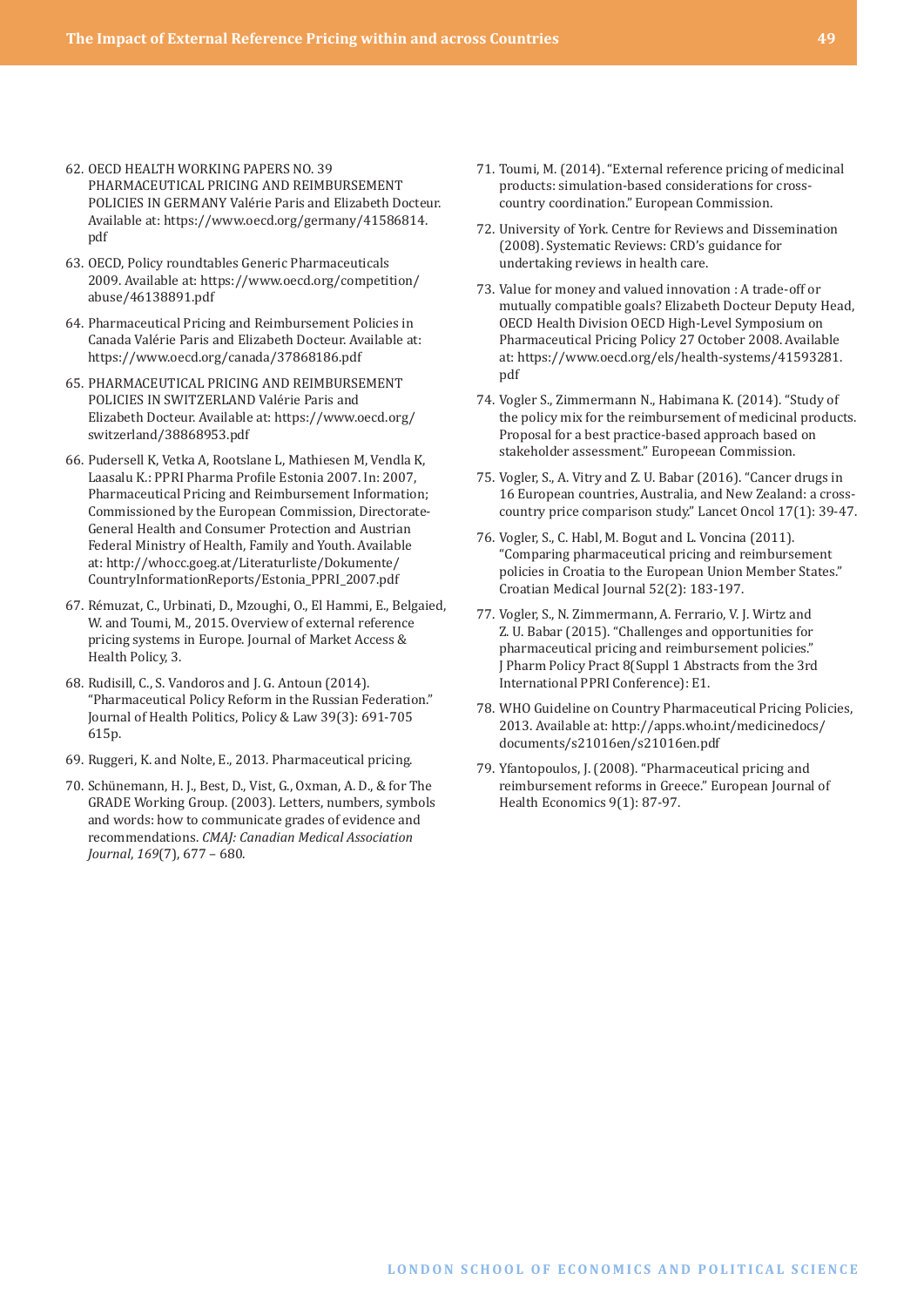# <span id="page-49-0"></span>**APPENDIX I**

## *Table 17: Search Terms used in Systematic Literature Review*

| <b>Database</b>                                            | <b>Search Term 1</b>                 | <b>Search Term 2</b> |
|------------------------------------------------------------|--------------------------------------|----------------------|
| Web of Science (WoS), CINAHL,                              | "Pharmaceutical Price Regulation" OR | drug OR              |
| EconLit, Medline, ProQuest,<br>Cochrane Library and Scopus | "Pharmaceutical Regulation" OR       | drugs OR             |
|                                                            | "Cost Containment" OR                | medicine OR          |
|                                                            | "Pharmaceutical Pricing"             | medicines OR         |
|                                                            | "External Reference Pricing" OR      | pharmaceutical OR    |
|                                                            | "External Price Referencing" OR      | pharmaceuticals      |
|                                                            | "International Price Comparisons" OR |                      |
|                                                            | "International Reference Pricing" OR |                      |
|                                                            | "International Price Referencing"    |                      |
| WHO, WHO CC, OECD,                                         | "External Reference Pricing" OR      |                      |
| <b>European Commission</b><br>databases                    | "External Price Referencing" OR      |                      |
|                                                            | "International Price Comparisons" OR |                      |
|                                                            | "International Reference Pricing" OR |                      |
|                                                            | "International Price Referencing"    |                      |